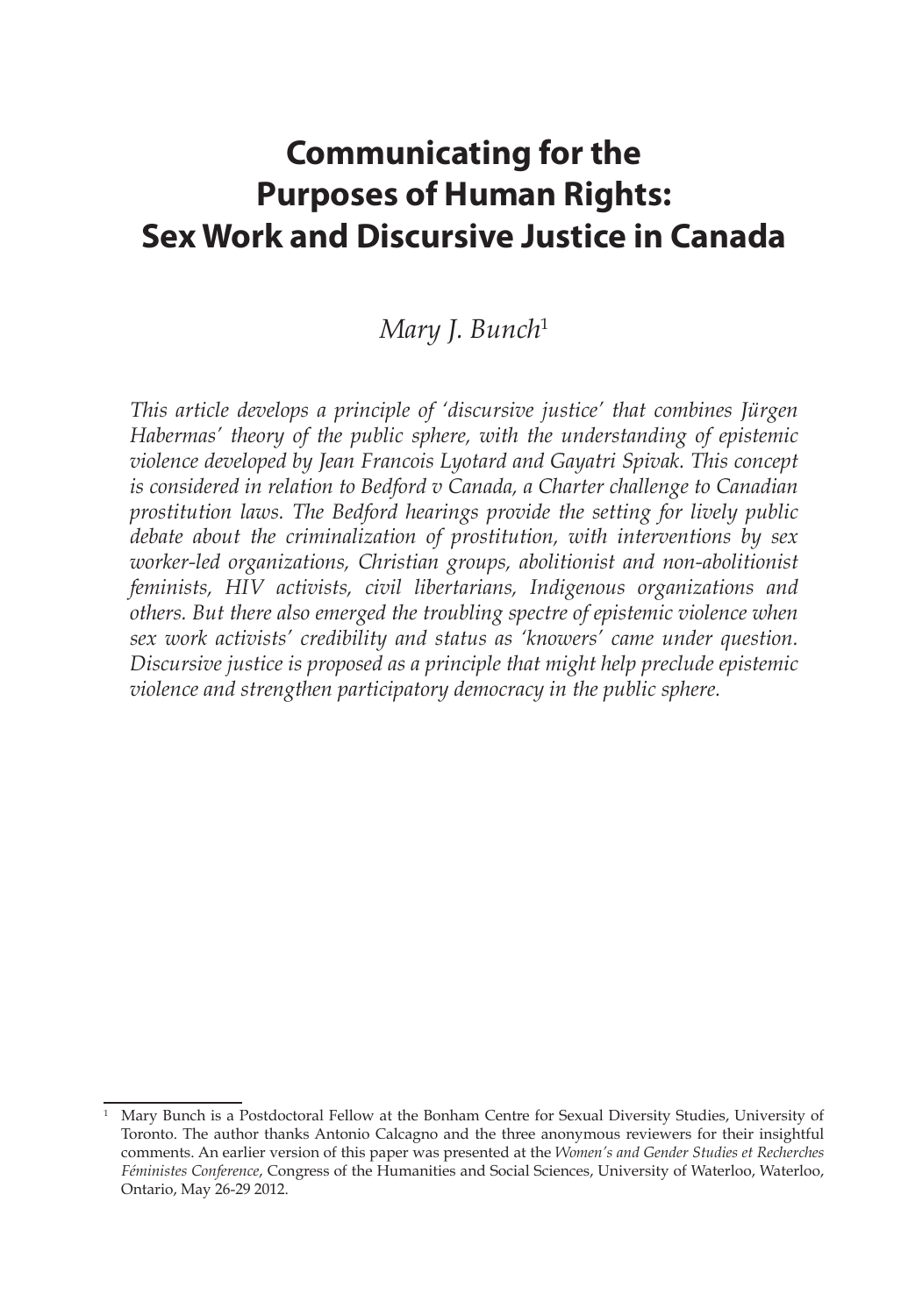*Cet article développe un principe de « justice discursive » qui combine la théorie de la sphère publique de Jürgen Habermas avec la compréhension de la violence épistémique formulée par Jean-Francois Lyotard et Gayatri Spivak. Ce concept est examiné en relation avec l'affaire Bedford c Canada, une contestation, fondée sur la Charte, des lois canadiennes en matière de prostitution. Les audiences en appel dans l'affaire Bedford créent un cadre pour un débat public animé sur la criminalisation de la prostitution, avec entre autres des interventions d'organismes dirigés par des travailleuses du sexe, de groupes chrétiens, de féministes abolitionnistes et non abolitionnistes, de militants de la lutte contre le VIH, de groupes de défense des libertés civiles et d'organismes autochtones. Cependant, on y a également vu s'y profiler le spectre troublant de la violence épistémique lorsque la crédibilité et le statut de « connaisseurs » des activistes du travail du sexe ont été remis en question. La justice discursive est proposée ici comme un principe qui pourrait aider à empêcher la violence épistémique et à renforcer la démocratie participative dans la sphère publique.*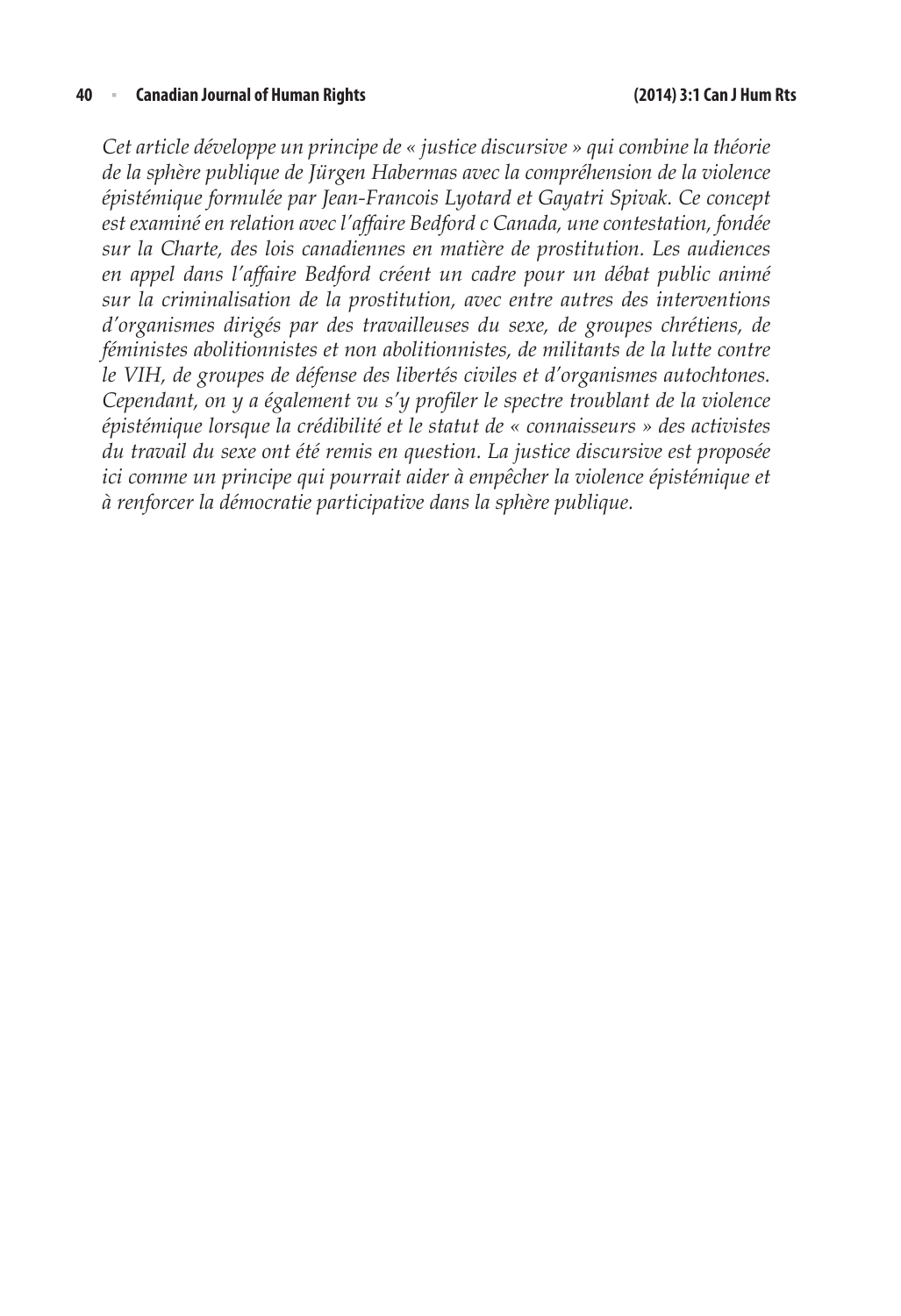# **I. Introduction**

Full participation in a democratized public sphere depends on more than<br>the right to speak; it depends on being heard. Even in civic discourses<br>aimed at realizing the human rights of a population at risk, stigma and<br>dehuma the right to speak; it depends on being heard. Even in civic discourses aimed at realizing the human rights of a population at risk, stigma and dehumanization can undermine the voices of marginalized groups. One example is the current debates taking place in Canada about the appropriate legislative response to ensure human rights for sex workers. Sex workers are a significant part of the conversation in *Bedford*, yet sex worker activists are the only group whose credibility with respect to their self-representation came under question during processes of appeal.<sup>2</sup> Paternalistic, moralistic, and stigmatizing undercurrents were evident in several of the appeal factums. These subtly, and at times overtly, deny that sex workers can critically apprehend their own circumstances and ultimately make meaningful contributions to public discourse about the constitutionality of the laws surrounding prostitution in Canada. These poetics of communication reflect the logic of what is perhaps the strangest, yet most widely applied, of Canada's prostitution laws: while prostitution is itself legal, communicating for the purposes of prostitution is illegal.<sup>3</sup> The erasure of sex worker speech, whether in the courts or on the streets, is a form of epistemic violence, and an effect of the very stigmatization and dehumanization that places sex workers at risk of human rights violations in the first place. As a consequence sex workers cannot presume that their knowledge will be granted the same credibility in discursive processes as people coming from more socially sanctioned speaking positions. Indeed, as we see in *Bedford*, sex workers are sometimes not even heard by the very allies who would seek to protect them from harm.

The poetics of communication in *Bedford* point to the need for tools that might aid human rights advocates and the courts in effecting a democratized public sphere: principles that would deter epistemic violence, while at the same time allowing the dissenting viewpoints endemic to healthy civic debate to flourish. This essay proposes a concept of discursive justice as a principle to help establish conditions in which stigmatized groups such as sex workers might be heard in the public sphere, where political participation is enacted through debate and dialogue. The erasure of marginalized voices in the public sphere is a problem of particularly grave concern, even though it can be difficult to perceive. Hannah Arendt contends that conditions which render one's opinions insignificant and actions ineffective constitute a deprivation of human rights even "more fundamental than freedom and justice."<sup>4</sup> This paper focuses specifically on the phenomena whereby marginalized groups are re-

<sup>2</sup> *Bedford v Canada*, 2010 ONSC 4264, 102 OR (3d) 321 [*Bedford*].

<sup>3</sup> *Criminal Code*, RSC 1985, c C-46 s 213(1).

<sup>4</sup> Hannah Arendt, *The Origins of Totalitarianism* (San Diego: Harcourt, 1976) at 296.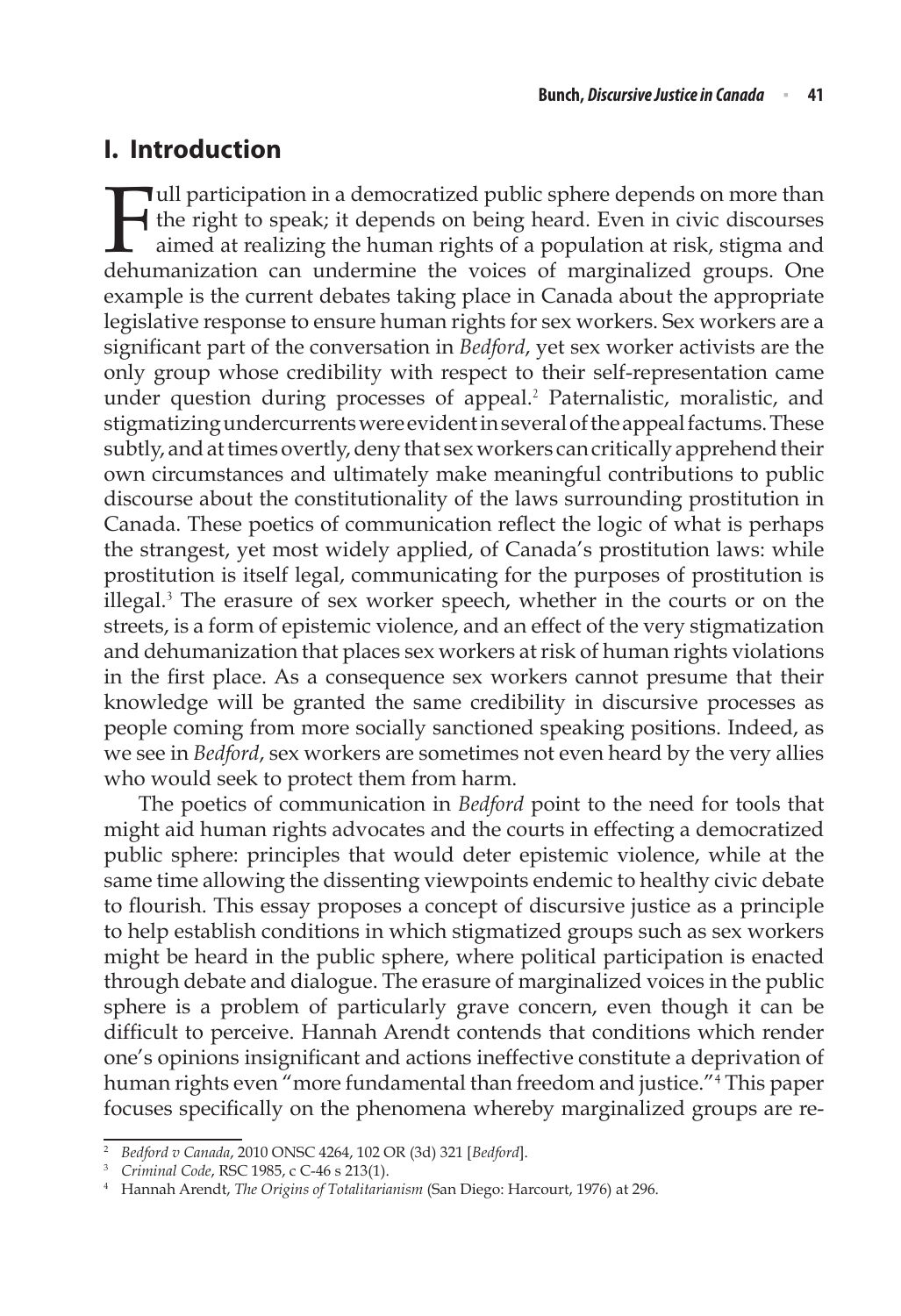#### **42** <sup>n</sup> **Canadian Journal of Human Rights (2014) 3:1 Can J Hum Rts**

produced as subaltern through discursive strategies that put their voices under erasure. The form of epistemic violence engaged with here includes subtle and socially sanctioned methods of undermining that are sometimes couched in the language of 'helping,' 'protecting' and 'saving.' Ironically, epistemic violence is sometimes phrased in the language and goals of human rights itself.

The concept of epistemic violence is not new to prostitution research, although it usually makes its appearance as an implicit effect of stigma, which has been understood since Erving Goffman's work in the 1960s as the social rejection of an individual that in effect "spoils" that person's normal identity.<sup>5</sup> The effect of such social labelling is that the stigmatized individual is "discredited" and "discounted" because of some socially undesirable quality that they possess.<sup>6</sup> As Lesley Anne Jeffrey and Gayle MacDonald point out with respect to the silencing effect of stigma on sex workers, "[i]t is this silencing of their critical consciousness that lies at the base of their greatest oppression. This silencing has denied sex workers full citizenship and full humanity."7 While there is a growing body of research on stigma and prostitution, there is a lack of research that specifically analyzes the epistemic violence that is associated with stigma.<sup>8</sup> This essay explores the play of epistemic violence in the *Bedford* appeals and develops a concept of discursive justice that may be applied to deter such violence and enhance processes of participatory democracy in the public sphere.

<sup>5</sup> Erving Goffman, *Stigma: Notes on the Management of Spoiled Identity* (Englewood Cliffs, NJ: Prentice Hall, 1963).

<sup>6</sup> *Ibid* at 3.

<sup>7</sup> Leslie Ann Jeffrey & Gayle MacDonald, *Sex Workers in the Maritimes Talk Back* (Vancouver: UBC Press, 2006) at 1.

<sup>8</sup> Some examples include: Chris Bruckert, "The Mark of 'Disreputable' Labour: Workin' it: Sex Workers Negotiate Stigma" in Stacey Hannem & Chris Bruckert, eds, *Stigma Revisited: Implications of the Mark*  (Ottawa: University of Ottawa Press, 2012) 55; Flora Cornish, "Challenging the Stigma of Sex Work in India: Material Context and Symbolic Change" (2006) 16:6 J Community & App Social Psych 462; Naifei Ding, "Stigma of Sex and Sex Work" (2006) 7:2 Inter-Asia Cultural Studies 326; Helga K Hallgrimsdottir, Rachel Phillips & Cecilia Benoit, "Fallen Women and Rescued Girls: Social Stigma and Media Narratives of the Sex Industry in Victoria B.C., from 1980 to 2005" (2006) 43:3 Can Rev Soc & Anthro 265; Yasmin Jiwani & Mary Lynn Young, "Missing and Murdered Women: Reproducing Marginality in News Discourse" (2006) 31:4 Can J Comm 895; Juline A Koken, "Independent Female Escort's Strategies for Coping with Sex Work Related Stigma" (2012) 16:3 Sex & Culture 209; Carmen H Logie et al, "HIV, Gender, Race, Sexual Orientation, and Sex Work: A Qualitative Study of Intersectional Stigma Experienced by HIV-Positive Women in Ontario, Canada" (2011) 8:11 PLoS Medicine 1; John Lowman, "Violence and the Outlaw Status of (Street) Prostitution in Canada" (2000) 6:9 Violence Against Women 987; Gail Phetersen, "The Whore Stigma: Female Dishonor and Male Unworthiness" (1993) 37 Social Text 39; William CW Wong, Eleanor Holroyd & Amie Bingham, "Stigma and Sex Work from the Perspective of Female Sex Workers in Hong Kong" (2011) 33 Soc Health & Illness 50.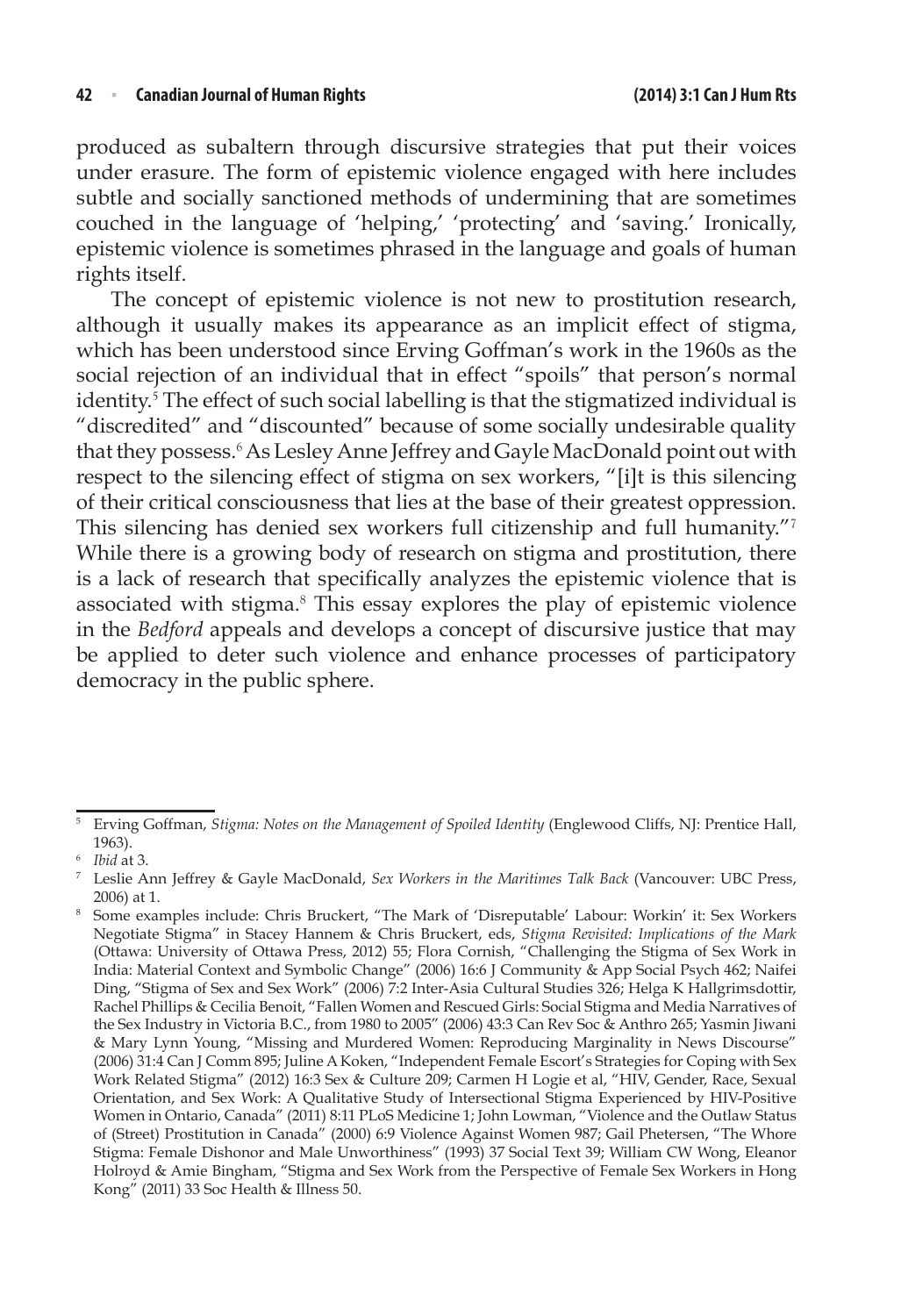# **II. Discursive Justice: Participatory Democracy in the Public Sphere**

Discursive justice pertains to the operations of participatory democracy and the ways public opinion is tied to political action. It is the operation of justice in what Jürgen Habermas designates the public sphere.<sup>9</sup> This is a discursive space that mediates between the private sphere and state authority in which individuals and groups meet to discuss and debate issues that concern them. For Habermas, the private sphere is somewhat different than it is usually understood in feminist scholarship: it includes the realm of social labour and commodity exchange where the activities associated with prostitution take place.<sup>10</sup> State authority includes law, policy and law enforcement. The public sphere, as Nancy Fraser puts it, is "a theater in modern societies in which political participation is enacted through the medium of talk."<sup>11</sup> This is the arena in which debates about prostitution take place.

By conceptualizing how the democratization of political participation is related to social discourse, Habermas keeps distinctions between the state, the economy, the workforce and democratic associations in view, while enabling a better understanding and improvement of democratic processes.<sup>12</sup> Such processes might include groups who find themselves excluded from other arenas in the state and private spheres. Fraser points to the parallel operations of what she terms "subaltern counter-publics;" in these alternative discursive arenas, members of subordinated groups develop and circulate critical counter-discourses that widen the field of "discursive contestation."<sup>13</sup> A forum for dissent that includes marginalized groups is a critical element of democracy. Fraser's thesis is that even if it is not possible in our current political and economic systems to fully realize participatory parity, we come much closer to equitable democratization through "arrangements that permit contestation among a plurality of competing publics than by a single, comprehensive public sphere."<sup>14</sup>

Discursive justice keeps with this vision of a plural, democratized public sphere and the equitable participation of subaltern counter-publics within it. The approach differs from Fraser's, however, in the use of the term 'subaltern,' which is here understood as a category of speech act theory, rather than simply a social position. This allows for a nuanced intervention

<sup>9</sup> Jurgen Habermas, *The Structural Transformation of the Public Sphere: An Inquiry into a Category of Bourgeois Society*, translated by Thomas Burger (Cambridge, Mass: MIT Press, 1989).

<sup>&</sup>lt;sup>10</sup> Nancy Fraser, "Rethinking the Public Sphere: A Contribution to the Critique of Actually Existing Democracy" (1990) 25/26 Social Text 56 at 57.

<sup>11</sup> *Ibid* at 57.

<sup>12</sup> *Ibid*.

<sup>13</sup> *Ibid* at 67.

<sup>14</sup> *Ibid* at 68.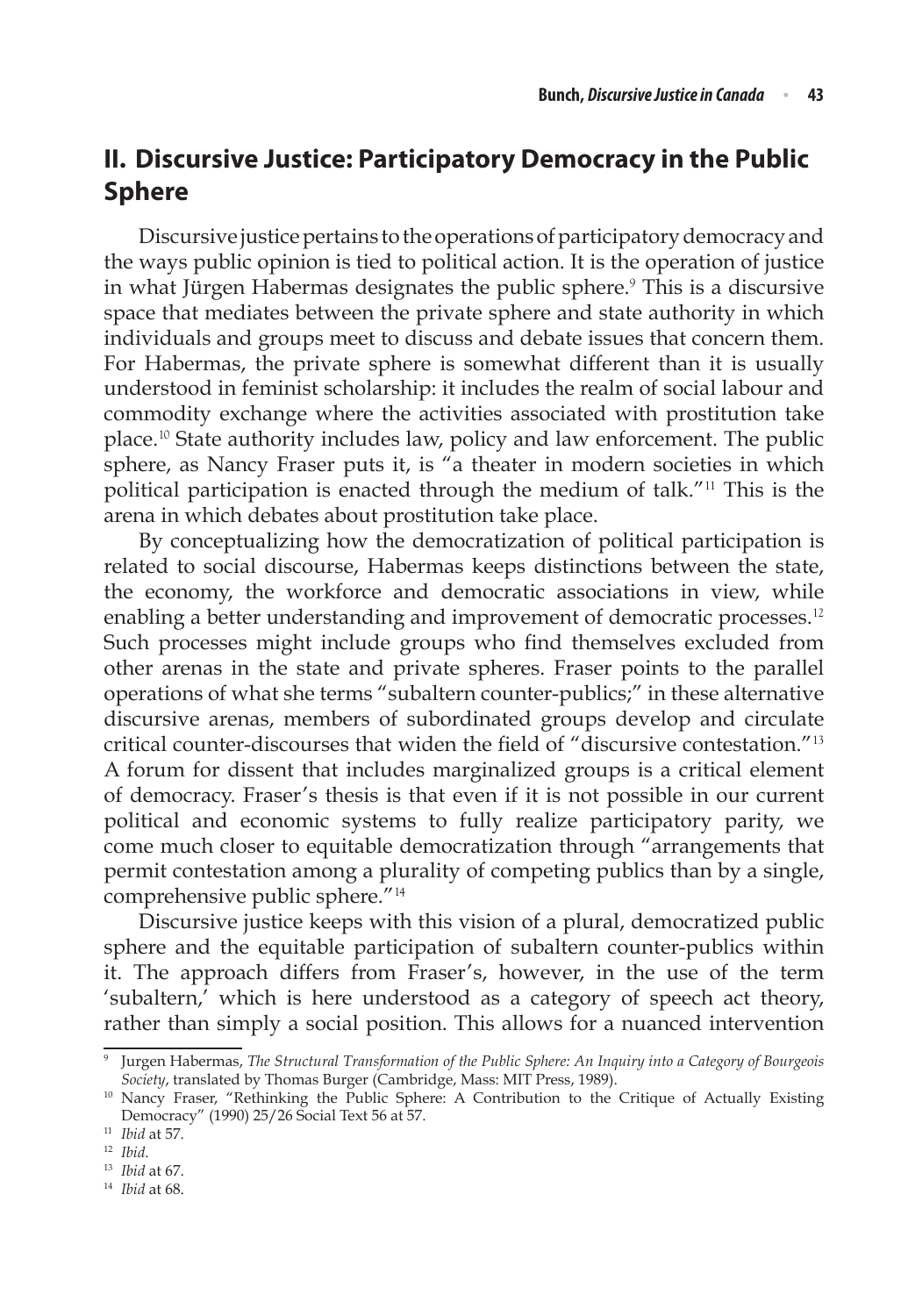into Habermas's concept of the public sphere, since it speaks directly to the discursive processes of public debate rather than simply describing the social position of the actors and situates the discussion in the context of epistemic justice. Fraser's understanding of subalternity, derived from Antonio Gramsci, refers to subordinated groups, that is, those who are excluded from hegemonic power structures. But this traditional understanding of 'subaltern' fails to explore the ways access to this 'theatre of talk' varies between (and even within) such categories of speakers in the public sphere. It allows that some groups experience epistemic violence but it does not illuminate the processes through which epistemic violence is perpetuated. Nor does an identity-based understanding of subalternity allow for complex understandings of situated, intersectional and transforming social relations and relations of power. As shall become clear, speech act theory shifts the solution from the liberal diversity politics typical of the Canadian public sphere, where difference might be erased, appropriated or tokenized, to a social justice approach. Discursive justice demands not only inclusion of different voices in debates, but also that difference remain visible, and the relations of power between these diverse speakers be addressed.

For Spivak, subalternity is produced through a specific mode of subordination, which she refers to as epistemic violence.<sup>15</sup> Derived from the Greek concept of knowledge, episteme refers to the condition of possibility of knowledge in a given era.<sup>16</sup> Foucault writes that an episteme is a "strategic apparatus" that separates out what is possible and acceptable, and what is true and false, within a field of knowledge.<sup>17</sup> Spivak's work is also contextualized by feminists concerned with the effect of inequitable social relations on what is counted as knowledge and what categories of person are recognized as "credible knowers."<sup>18</sup> This approach is particularly visible in scholarship by feminists of colour such as Patricia Hill Collins, who elaborates how stereotypes about black women in the United States naturalize social norms that discredit and devalue their knowledge and viewpoints.<sup>19</sup> Epistemic violence is also a concern in studies of testimony. Miranda Fricker, for example, discusses the impact of wrongs done to persons in their capacity as knowers in their role in testimony, and Kristie Dotson refers to the phenomenon where audiences do not recognize speakers as knowers as "testimonial quieting."<sup>20</sup>

<sup>15</sup> Gayatri Spivak, **"**Can the Subaltern Speak?" in Cary L Nelson & Lawrence Grossberg, eds, *Marxism and the Interpretation of Culture* (Basingstoke: MacMillan Education, 1988) 271 [Spivak, "Subaltern Speak"].

<sup>16</sup> In Greek, knowledge (*episteme*) is distinguished from belief (*doxa*) and craft or skill (*techne*).

<sup>&</sup>lt;sup>17</sup> Michel Foucault, *Power/Knowledge: Selected Interviews & Other Writings 1972-1977*, translated by Colin Gordon et al (New York: Pantheon, 1980) at 197.

<sup>&</sup>lt;sup>18</sup> Alison Wylie, "Epistemic Justice, Ignorance, and Procedural Objectivity - Editor's Introduction" (2011) 26:2 Hypatia 233 at 233.

<sup>&</sup>lt;sup>19</sup> Patricia H Collins, *Black Feminist Thought: Knowledge, Consciousness, and the Politics of Empowerment*, 2d ed (New York: Routledge, 2000) at 69.

<sup>&</sup>lt;sup>20</sup> Miranda Fricker, *Epistemic Injustice: Power and the Ethics of Knowing (New York: Oxford University Press,*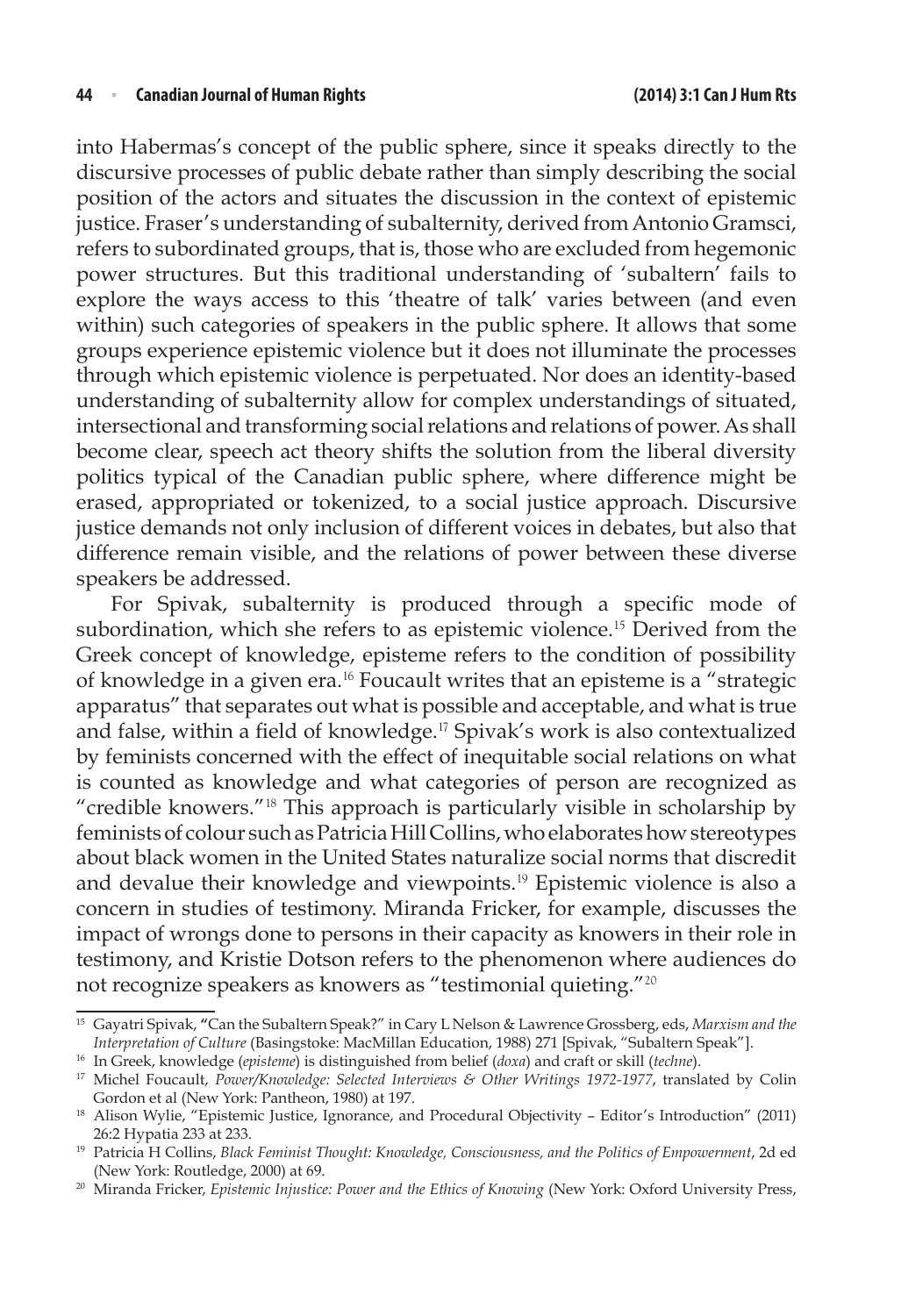In Spivak's approach, epistemic violence is the means by which western hegemony erases non-western, non-dominant ways of knowing. She is responding to the phenomena in which well-meaning western feminists and academics inadvertently silence some women in the global south by romanticizing them, positioning them as victims and speaking for them.<sup>21</sup> This is a useful approach for understanding the operations of epistemic violence in public debates about sex work because victim narratives frame many of the organizational responses to prostitution in Canada and internationally. Spivak points to the differential balance of power between more privileged hegemonic speakers versus subaltern women, implicating these 'allies' in subaltern women's marginalization, even through their efforts to 'save' them. She shows that their attempts to represent subaltern women succeed instead at erasing their presence, so that "every moment that is noticed as a case of subalternity is undermined."<sup>22</sup>

Spivak turns to speech act theory to understand precisely how subjugated knowledge is put under erasure. The thesis of her article is that subaltern persons – whether or not they vocalize resistance – nevertheless "cannot speak."<sup>23</sup> To resolve this apparent contradiction, Spivak points to the presumption in speech act theory that there must be a relation between a speaker and a listener for a speech act to be completed. An utterance is not speech if it is not recognized and understood by another party. She proposes that a subordinated group is rendered subaltern when their speech falls outside of institutional lines of power. As she explains, "'the subaltern cannot speak,' means that even when the subaltern makes an effort to the death to speak, she is not able to be heard… speaking and hearing complete the speech act."<sup>24</sup> She thus frames not listening as a violent act that silences certain classes of speakers. By framing subalternity as epistemic violence, Spivak puts the onus on those who possess status in hegemonic discourses, including those who would, with good intention, speak 'for' the Other, to complete the speech acts of marginalized groups through their capacity as listeners. This requirement stands, even (indeed, especially), when those speech acts disrupt preconceived ideas about reality.

Jean Francois Lyotard's concept of a 'wrong' further accentuates the importance of addressing epistemic violence in the discursive terrain of the

<sup>2007);</sup> Kristie Dotson, "Tracking Epistemic Violence, Tracking Practices of Silencing" (2011) 26:2 Hypatia 236 at 242.

<sup>21</sup> Spivak, "Subaltern Speak", *supra* note 15 at 92 and 97; Gayatri Spivak, "Subaltern Talk: Interview with the Editors" in Donna Landry & Gerald MacLean, eds, *The Spivak Reader: Selected Works of Gayatri Chakravorty Spivak* (New York: Routledge, 1996) at 289 [Spivak, "Subaltern Talk"].

<sup>22</sup> Spivak, "Subaltern Talk", *supra* note 21 at 289.

<sup>23</sup> Spivak, "Subaltern Speak", *supra* note 15 at 103.

<sup>24</sup> Spivak, "Subaltern Talk", *supra* note 21 at 292.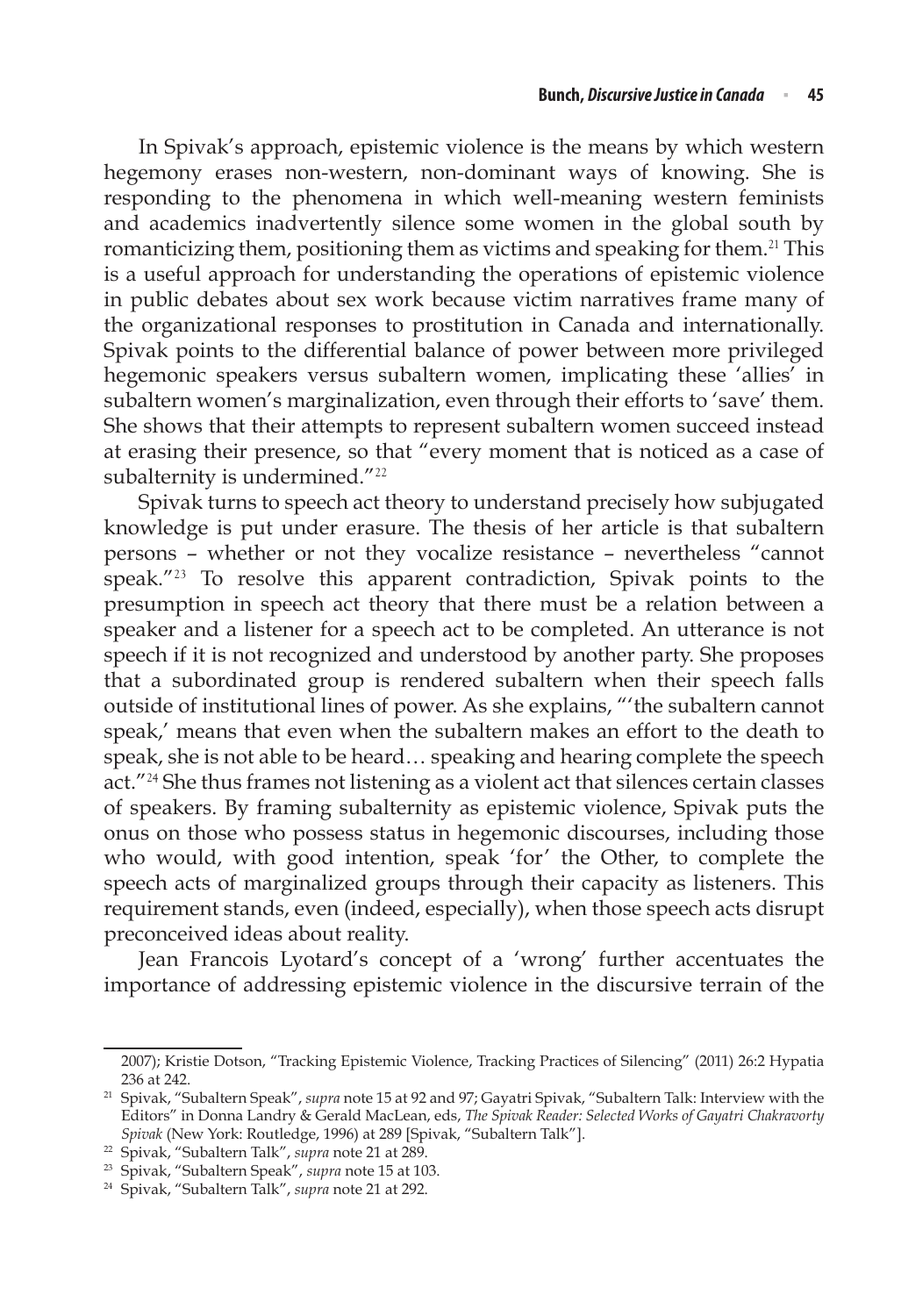public sphere.<sup>25</sup> Lyotard links the effacement of disenfranchised speakers with formal processes of justice, and thus his work has particular relevance in terms of formal legal proceedings like the *Bedford* hearings. His approach considers the relationship between the legitimacy of certain speech acts and Wittgenstein's language game theory. According to Wittgenstein, the rules of language are contingent. Rather than being universal and directly connected to reality, language is made up of a multiplicity of 'games,' each structured by its own rules. It is the game – that is, the grammar, culture, context, and specific discourse - that gives meaning to the words spoken.<sup>26</sup> Considering that the language games of particular discourses (i.e. academia or the legal system) are based on rules that reify their own validity, Lyotard applies language game theory to systems of power and authority. He names as a 'differend' the phenomena whereby disputing parties are operating according to language games that are so different, that they can't agree on principles that might guide a resolution of the dispute.<sup>27</sup> The consequence for the wronged party is serious, for it involves the erasure of their testimony. The damage that he is concerned with here is the one that takes place in the court, not the site of initial harm. Lyotard writes that "the 'perfect crime' does not consist in killing the victim or the witnesses… but rather in obtaining the silence of the witnesses, the deafness of the judges, and the inconsistency (insanity) of the testimony."<sup>28</sup> Justice depends on precluding this sort of erasure, ensuring that both sides of a claim are heard, and when necessary, developing alternative principles to resolve differences.

Disenfranchised groups are systemically excluded from powerful, hegemonic language games, so that when damage is done to them, there is a risk that a differend might produce a wrong in Lyotard's sense. A wrong [*tort*] is "a damage [*dommage*] accompanied by the loss of the means to prove the damage."<sup>29</sup> Lyotard explains:

This is the case if the victim is deprived of life, or of all his or her liberties, or of the freedom to make his or her ideas or opinions public, or simply of the right to testify to the damage, or even more simply if the testifying phrase is itself deprived of authority… to the privation constituted by the damage there is added the impossibility of bringing it to the knowledge of others… Should the victim seek to bypass this impossibility and testify anyway… he or she comes up against the following argumentation: either the damages you complain about never took place, and your testimony is false; or else they took place, and since you are able to testify to them, it is not a wrong that has been done to you, but merely a damage, and your testimony is still false.<sup>30</sup>

<sup>&</sup>lt;sup>25</sup> Jean-Francois Lyotard, *The Differend: Phrases in Dispute*, translated by Georges Van Den Abbeele (Minneapolis: University of Minnesota Press, 1988).

<sup>26</sup> Ludwig Wittgenstein, *Philosophical Investigations* (New York: The Macmillan Company, 1965).

<sup>27</sup> Lyotard, *supra* note 25 at xi, 5, 9.

<sup>28</sup> *Ibid* at 8.

<sup>29</sup> *Ibid* at 5.

<sup>30</sup> *Ibid*.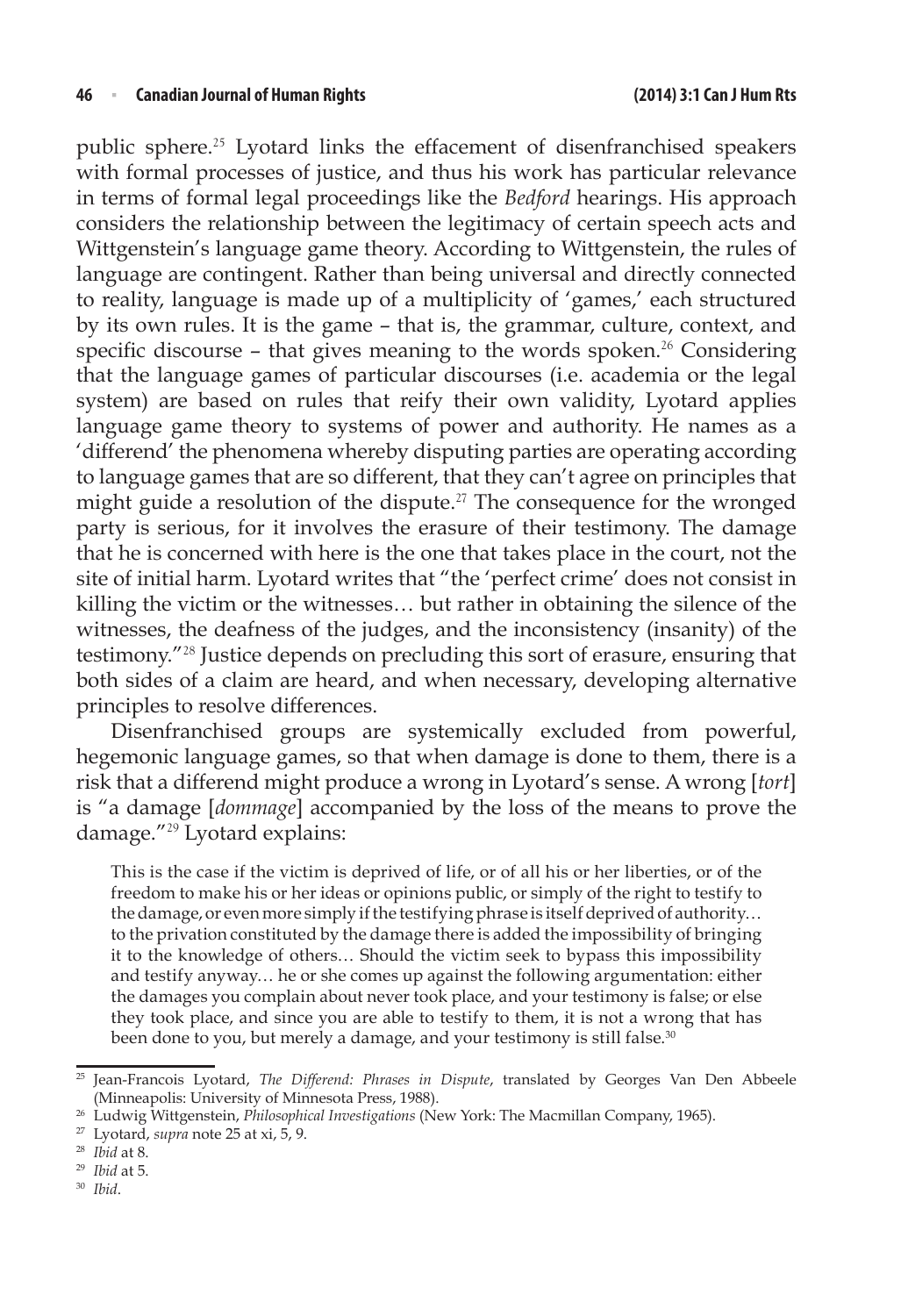When there are no agreed upon procedures for what is different to be presented in the current domain of discourse it becomes impossible for disenfranchised groups to articulate their reality, including the damages and wrongs that have been done to them. The rules of the game do not allow injustice to be heard, or if it is heard, to be taken seriously. Lyotard is describing epistemic violence, the very space in which the subaltern's speech is effaced. Moreover, because they are playing different language games, those in the discursively privileged position cannot always recognize that a wrong is taking place. In other words, the structure of the language game – an epistemic structure, as well as a linguistic one – frames the issue in a way that renders the problem invisible to the ones who are perpetuating the wrong.

Discursive justice is achieved when subaltern knowledge and selfrepresentation become recognizable within institutional modes of power. By implication, to achieve a democratized public sphere, those speakers/ listeners who find themselves in a position of epistemic privilege also have an ethical responsibility to listen, and, when necessary, to change the rules of their own language games. The listening demanded by epistemic justice is not an ordinary kind of listening, but rather one that involves being open to the possibility of being disrupted by difference. This pertains to the speech of allies as well as adversaries. Allies can support securing epistemic justice, not by 'speaking for' the other, but by ensuring that subaltern speech is heard in social discourse. It is the transition from effacement to recognition that marks the possibility of discursive justice. To be clear, this does not require a presumption that the marginalized party is always right; quite the contrary, valorization is another form of not listening, of reifying subaltern speech without doing it justice.

# **III. Background:** *Bedford v Canada*

In *Bedford v Canada,* three sex workers, Terri Jean Bedford, Valerie Scott and Amy Lebovitch, challenged the adult prostitution laws in Canada's *Criminal Code*. They argued that the *Criminal Code* violates section 7 of the *Charter of Rights and Freedoms.* Specifically, section 210 of the *Criminal Code*, which prohibits both keeping and being found in a common bawdyhouse, makes it illegal for prostitutes to work indoors where risk of violence is reduced. Section 212(1)(j) makes it illegal to live on the avails of prostitution, prohibiting prostitutes from enhancing security by hiring managers, drivers, and security personnel. Finally, section 213(1)(c) criminalizes public communication for the purpose of prostitution. As a result, prostitutes working on the street do not have time to properly screen customers, and are compelled to work in dark, isolated areas, thus rendering them more vulnerable to harm. Criminalizing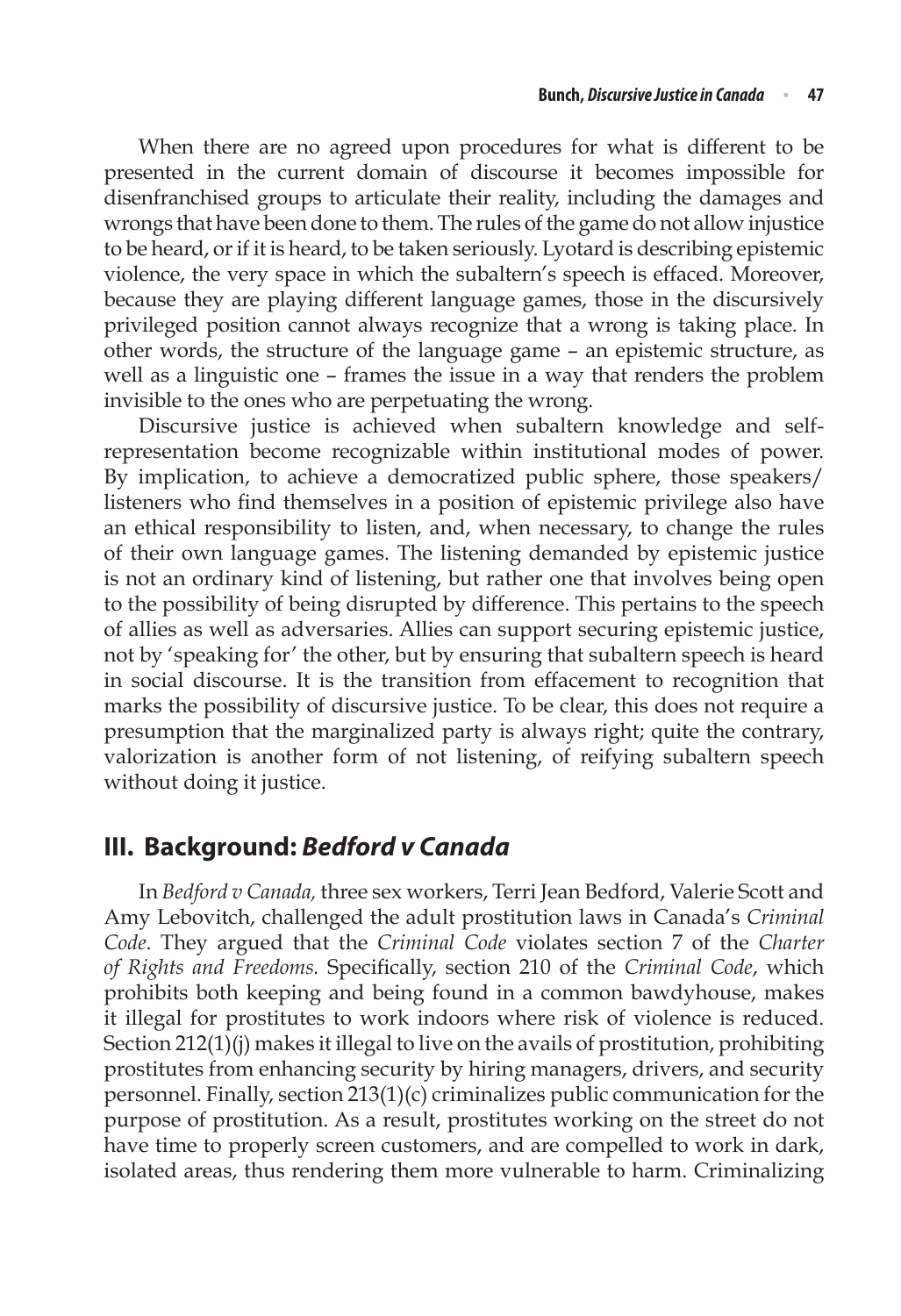activities related to prostitution is a disincentive for sex workers to file charges or seek police protection when they are harmed or find themselves in danger. The applicants argued that these laws constitute violations to liberty and security, and contradict the principles of fundamental justice, because they are arbitrary, overbroad and grossly disproportionate. Also at issue is a possible infringement by section 213 on sex workers' freedom of expression. Ontario Superior Court Justice Susan Himel heard the arguments of both sides and considered the testimony of current and former prostitutes, police, crown attorneys, and expert witnesses. After deliberating for a year, she ruled in the applicants favour, finding that the *Criminal Code* does indeed violate sex workers' *Charter* rights to security of the person. She struck down the laws in 2010.<sup>31</sup>

A year later the case was heard in the Ontario Court of Appeal.<sup>32</sup> In addition to the respondents<sup>33</sup> and Attorney Generals of Ontario and Canada whom appealed Justice Himel's decision, $34$  there were seven interveners who appeared as *amicus curiae* (friends of the court). Advocating for the decriminalization of sex work were the Canadian and BC Civil Liberties Associations, $35$  a joint intervention by two HIV/AIDS organizations,  $36$  and two sex worker-led coalitions: one from Vancouver's Downtown East Side,<sup>37</sup> and the other from Toronto and Ottawa-Gatineau.<sup>38</sup> These will be referred to throughout this paper as the Downtown East Side Coalition and POWER/ Maggie's, respectively. A Christian Coalition<sup>39</sup> wanted prostitution to remain criminalized, and a Woman's Coalition<sup>40</sup> advocated for an asymmetrical model that would criminalize clients and pimps, but not prostitutes. The five Justices of Appeal decided in partial favour of Bedford and her co-applicants

<sup>31</sup> *Bedford*, *supra* note 2 at para 6.

<sup>32</sup> *Canada (AG) v Bedford*, 2012 ONCA 186, 109 OR (3d) 1 [*Bedford* ONCA].

<sup>33</sup> *Canada (AG) v Bedford*, 2012 ONCA 186 (Factum of the Respondents) [*Bedford* ONCA Respondent].

<sup>34</sup> *Canada (AG) v Bedford*, 2012 ONCA 186 (Factum of the Appellant, the Attorney General of Ontario) [*Bedford* ONCA AG Ontario]; *Canada (AG) v Bedford*, 2012 ONCA 186 (Factum of Appellant, the Attorney General of Canada) [*Bedford* ONCA AG Canada].

<sup>35</sup> *Canada (AG) v Bedford*, 2012 ONCA 186 (Factum of Intervener, Canadian Civil Liberties Association) [*Bedford* ONCA CCLA]; *Canada (AG) v Bedford*, 2012 ONCA 186 (Factum of Intervener, BC Civil Liberties Association) [*Bedford* ONCA BCCLA].

<sup>36</sup> *Canada (AG) v Bedford*, 2012 ONCA 186 (Factum of Interveners, Canadian HIV/AIDS Legal Network and BC Centre for Excellence in HIV/AIDS) [*Bedford* ONCA HIV/AIDS].

<sup>37</sup> *Canada (AG) v Bedford*, 2012 ONCA 186 (Factum of Interveners, PACE (SUAVE), and Pivot Legal Society) [*Bedford* ONCA DTES Coalition]

<sup>38</sup> *Canada (AG) v Bedford*, 2012 ONCA 186 (Factum of Interveners, POWER, and Maggie's) [*Bedford* ONCA POWER/Maggie's]

<sup>39</sup> *Canada (AG) v Bedford*, 2012 ONCA 186 (Factum of Interveners, Christian Legal Fellowship, and REAL

Women of Canada Catholic Civil Rights League) [*Bedford* ONCA Christian Coalition]. 40 *Canada (AG) v Bedford*, 2012 ONCA 186 (Factum of Interveners, Canadian Association of Sexual Assault Centres, Native Women's Association of Canada, The Canadian Association of Elizabeth Fry Societies, Action Ontarienne Contra la Violence Faite aux Femmes, La Concertation des Luttes Contre L'Exploitation Sexuelle, Le Regroupement Québécoise des Centre d'Aide et de Lute Contre les Agressions à Caractère Sexuel and Vancouver Rape Relief Society) [*Bedford* ONCA Women's Coalition].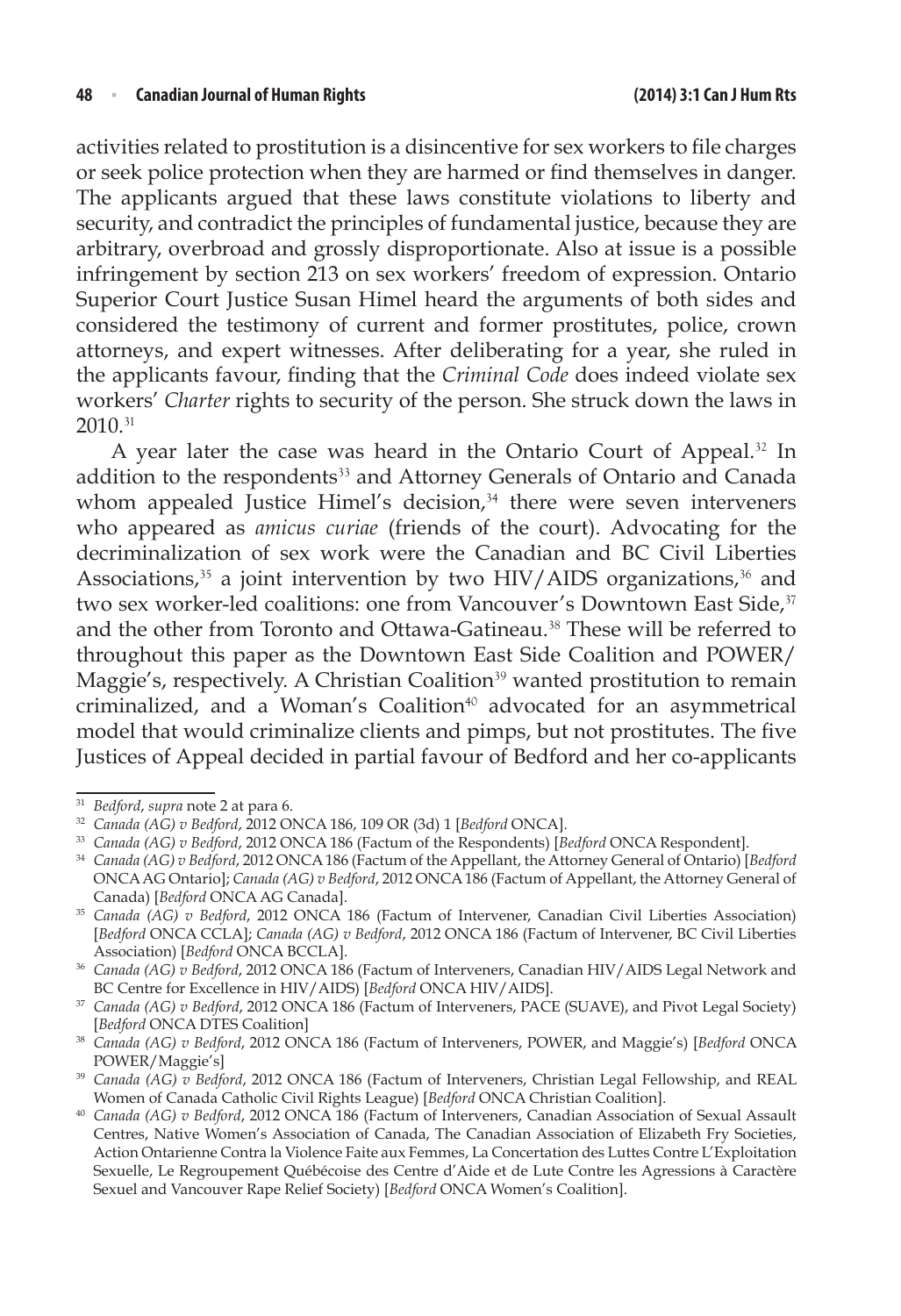in 2012.<sup>41</sup> They determined that bawdy house, and living on the avails laws need to be revised, but let the communication ban stand, although the judges were divided on the latter issue.<sup>42</sup>

The following year, the Supreme Court of Canada unanimously struck down all three contested sections of the *Criminal Code,* effectively decriminalizing adult prostitution*.* In the hearing that took place in June 2013,<sup>43</sup> five parties supported the criminalization of prostitution, including the federal and two provincial Attorney Generals,<sup>44</sup> and two Christian groups.<sup>45</sup> Two Women's abolitionist coalitions supported an asymmetrical model of criminalization.<sup>46</sup> In favour of decriminalization were Bedford et al,<sup>47</sup> the sex-worker led Downtown East Side Coalition,<sup>48</sup> Aboriginal Legal Services of Toronto,<sup>49</sup> Institut Simone de Beauvoir,<sup>50</sup> two HIV/AIDS Coalitions,<sup>51</sup> the BC Civil Liberties Association,<sup>52</sup> and the David Asper Centre for Constitutional Rights.<sup>53</sup> Regarding the decision to strike down the laws, Chief Justice McLachlan wrote, "[t]he prohibitions at issue do not merely impose conditions on how prostitutes operate. They go a critical step further, by

<sup>41</sup> *Bedford* ONCA, *supra* note 32.

<sup>42</sup> *Ibid* at paras 5-7.

<sup>43</sup> *Canada (AG) v Bedford*, 2013 SCC 72 (Factum of the Respondents) [*Bedford* SCC Respondents].

<sup>44</sup> *Canada (AG) v Bedford*, 2013 SCC 72 (Factum of Appellant, the Attorney General of Canada) [*Bedford* SCC AG Canada]; *Canada (AG) v Bedford*, 2013 SCC 72 (Factum of Cross-Respondent, the Attorney General of Canada); *Canada (AG) v Bedford*, 2013 SCC 72 (Factum of Appellant, the Attorney General of Ontario) [*Bedford* SCC AG Ontario]; *Canada (AG) v Bedford*, 2013 SCC 72 (Factum of Cross-Respondent, the Attorney General of Ontario); *Canada (AG) v Bedford*, 2013 SCC 72 (Factum of Intervener, the Attorney General of Québec) [*Bedford* SCC AG Québec].

<sup>45</sup> *Canada (AG) v Bedford*, 2013 SCC 72 (Factum of Interveners, Christian Legal Fellowship, and REAL Women of Canada Catholic Civil Rights League) [*Bedford* SCC Christian Coalition]; *Canada (AG) v Bedford*, 2013 SCC 72 (Factum of Intervener, Evangelical Fellowship of Canada) [*Bedford* SCC Evangelical Fellowship].

<sup>46</sup> *Canada (AG) v Bedford*, 2013 SCC 72 (Factum of Interveners, Canadian Association of Sexual Assault Centres, Native Women's Association of Canada, The Canadian Association of Elizabeth Fry Societies, Action Ontarienne Contra la Violence Faite aux Femmes, La Concertation des Luttes Contre L'Exploitation Sexuelle, Le Regroupement Québécoise des Centre d'Aide et de Lute Contre les Agressions à Caractère Sexuel and Vancouver Rape Relief Society) [*Bedford* SCC Women's Coalition]; *Canada (AG) v Bedford*, 2013 SCC 72 (Factum of Intervener, Asian Women For Equality Society, operating as Asian Women's Coalition Ending Prostitution) [*Bedford* SCC Asian Women's Coalition].

<sup>47</sup> *Bedford* SCC Respondents, *supra* note 43.

<sup>48</sup> *Canada (AG) v Bedford*, 2013 SCC 72 (Factum of Interveners, Downtown Eastside Sex Workers United Against Violence, PACE Society, and Pivot Legal Society) [*Bedford* SCC DTES Coalition].

<sup>49</sup> *Canada (AG) v Bedford*, 2013 SCC 72 (Factum of Intervener, Aboriginal Legal Services of Toronto) [*Bedford* SCC ALST].

<sup>50</sup> *Canada (AG) v Bedford*, 2013 SCC 72 (Factum of Intervener, Institut Simone de Beauvoir) [*Bedford* SCC Simone de Beauvoir].

<sup>51</sup> *Canada (AG) v Bedford*, 2013 SCC 72 (Factum of Interveners, Canadian HIV/AIDS Legal Network, and BC Centre for Excellence in HIV/AIDS) [*Bedford* SCC HIV/AIDS]; *Canada (AG) v Bedford*, 2013 SCC 72 (Factum of Intervener, Secretariat of the Joint United Nations Programme On HIV/AIDS) [*Bedford* SCC UN HIV/AIDS].

<sup>52</sup> *Canada (AG) v Bedford*, 2013 SCC 72 (Factum of Intervener, BC Civil Liberties Association) [*Bedford* SCC

BCCLA]. 53 *Canada (AG) v Bedford*, 2013 SCC 72 (Factum of Intervener, David Asper Centre for Constitutional Rights) [*Bedford* SCC Asper Centre].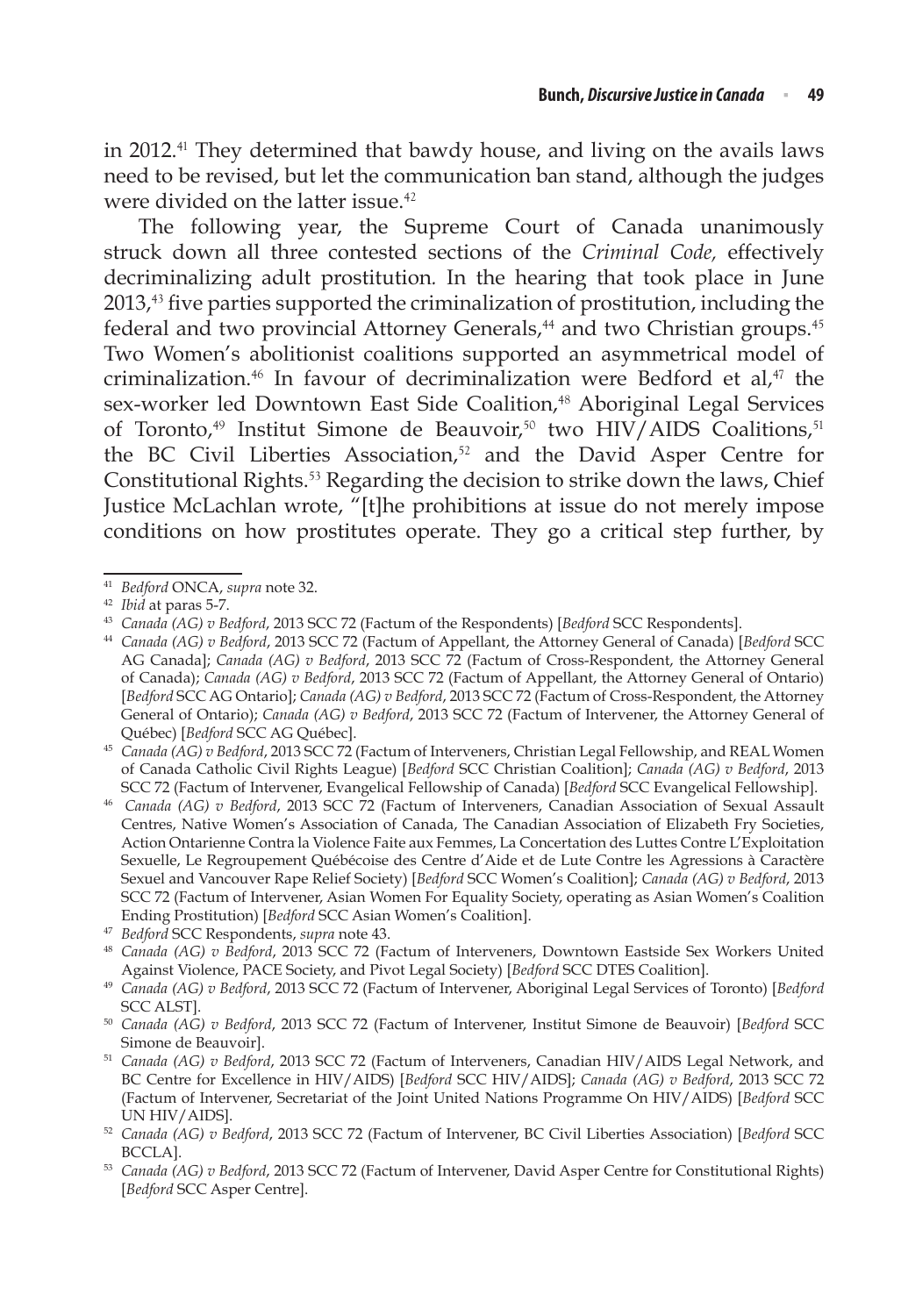imposing dangerous conditions on prostitution; they prevent people engaged in a risky – but legal – activity from taking steps to protect themselves from the risk."<sup>54</sup> The implications of this decision for sex work law and policy is not yet clear. The declaration of invalidity is suspended for one year, giving the federal government time to deliberate about whether new laws should be designed that comply with the *Charter of Rights of Freedoms*, or whether sex work should remain decriminalized. While this essay does not make policy recommendations with respect to consensual adult sex work, it is pertinent to the democratization of associated debates in the public sphere – debates that will inform policy making in this arena. To this effort, the following section analyses the appeals factums from both the Ontario Court of Appeal and the Supreme Court of Canada.

# **IV. Speaking and Being Heard: A Discourse Analysis**

Discursive justice requires that none of the parties involved in public debates should find their arguments or epistemological viewpoint put under erasure, especially when such an erasure would make it impossible for an aggrieved party to phrase an injustice. My analysis shows that the only interveners that were subjected to epistemic violence during *Bedford* were those who experience stigma and dehumanization related to prostitution: sex workers. Stigma often takes place in relation to an erasure of subaltern knowledge and self-representation. Goffman defines stigma as follows:

While a stranger is present before us, evidence can arise of his possessing an attribute that makes him different from others in the category of persons available for him to be, and of a less desirable kind – in the extreme, a person who is quite thoroughly bad, or dangerous, or weak. He is thus reduced in our minds from a whole and usual person to a tainted, discounted one. Such an attribute is a stigma, especially when its discrediting effect is very extensive.<sup>55</sup>

Epistemic violence is closely connected to stigmatizing judgements in so far as such judgements deny stigmatized persons both legibility (they cannot hear them) and legitimacy (the subaltern's knowledge lacks credibility as valid knowledge). Chris Bruckert and Stacey Hannem address the impact of *Bedford* in resolving structural stigma in systemic responses to prostitution.<sup>56</sup> They show that stigma does not only operate in punitive measures but also through interventions perceived to be "'helping' or acting in the best interests of those they define as victims."<sup>57</sup> Prostitution stigma is embedded in law and policy:

<sup>54</sup> *Canada (AG) v Bedford*, 2013 SCC 72 at para 60, [2013] 3 SCR 1101 [*Bedford* SCC]. 55 Goffman, *supra* note 5 at 2.

<sup>56</sup> Chris Bruckert & Stacey Hannem, "Rethinking the Prostitution Debates: Transcending Structural Stigma in Systemic Responses to Sex Work" (2013) 28 Can J L & Society 43.

<sup>57</sup> *Ibid* at 49.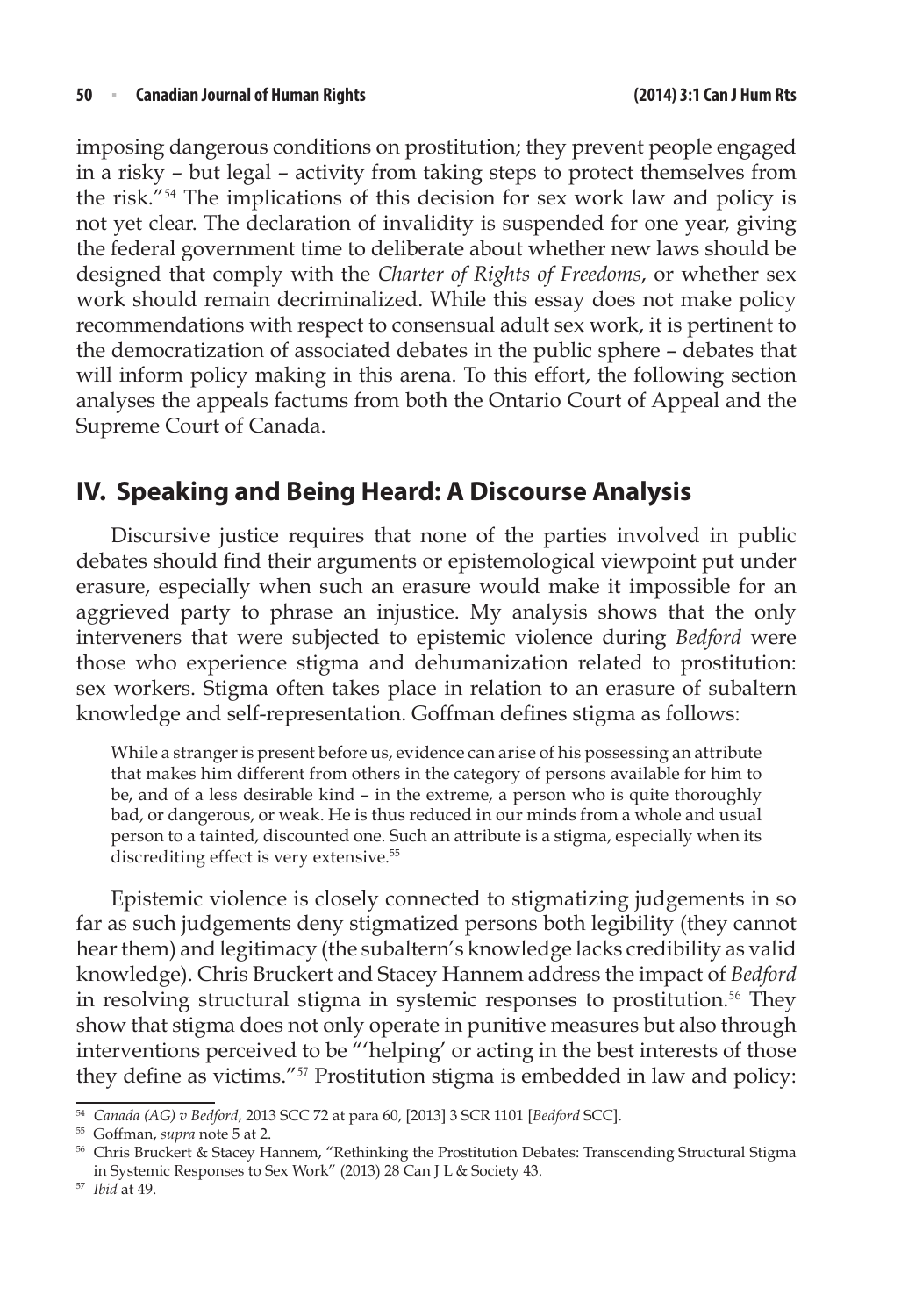for the quasi-criminalization of sex work reinforces moral judgments positing sex workers as a polluting presence that harms communities and as victims who are inherently prone to exploitation.<sup>58</sup> Stigma has been a particular focus of prostitution research in Canada, in part because policy responses have been tied to stigma through narratives of public nuisance and the aims of section 213 of the *Criminal Code* – the ban on communicating – to clean up the streets. Section 213 was unique in the way that, during the appeals of *Bedford*, it elicited statements that put the sex workers' capacity as knowers under question. Moreover, the law in this case brings epistemic violence to what in Habermas's terms, is the private sphere of sex workers' labour. As a consequence section 213 figures largely in the analysis that follows.

## **A. Inclusion in the Public Sphere**

Discursive justice requires that marginalized groups are included in the public sphere, and *Bedford* signals some success in this arena. The constitutionality of current prostitution law was debated at the highest level of court in Canada, with sex worker activists and their allies achieving their aim too see prostitution law struck down. Moreover, with *Bedford* in the news, diverse views on prostitution, including those of sex workers and former prostitutes, were vigorously debated in the media, on university campuses, at kitchen tables and on street corners across the country. The fact that sex workers were heard in so many avenues of the public sphere signals just how critical the present moment is in terms of sex workers moving out of subalternity. It is a time of potential hegemonic change, as well as revision of the law*.* Yet at the same time, these debates about prostitution continue to take place under the shadow of epistemic violence.

Despite these successes, the right to launch a constitutional challenge could not be taken for granted by Bedford and her co-applicants. In Canada, to have standing to challenge the law the plaintiff must raise a serious issue, be directly affected by the legislation or have a genuine interest in its validity, and there must be no other reasonable and effective way to bring the issue before the court. Because Bedford and Scott are not currently working in the sex industry, the Attorney General of Canada questioned their standing with respect to prostitution law.<sup>59</sup> He submitted that since they themselves could not currently be charged with violating the law, Bedford and Scott's interest was only "indirect," and merely in keeping with the general interest off all community members.<sup>60</sup> The result is a catch-22 for marginalized and criminalized populations; as the Downtown East Side Coalition pointed

<sup>58</sup> *Ibid* at 49 and 53.

<sup>59</sup> *Bedford* ONCA AG Canada, *supra* note 34 at para 177.

<sup>60</sup> *Ibid* at para 178.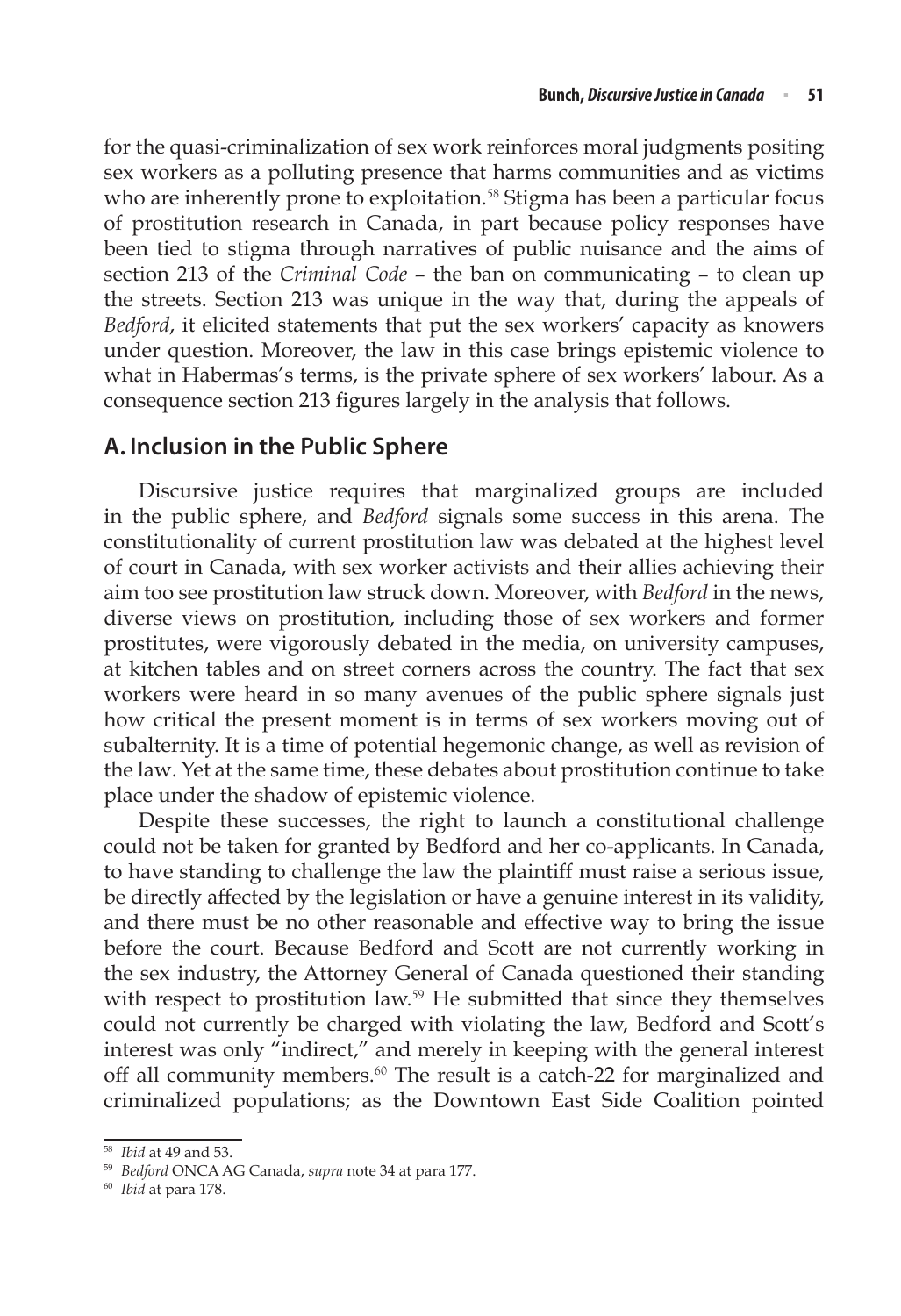out, "in a society that values the rule of law, violation of the law cannot be a precondition of the right to come to court."<sup>61</sup> The challenge to public interest standing compounds an already compromised speaking position, and the potential perpetration of wrong. The Attorney General is playing a language game that would make it impossible for sex workers to articulate their experience of injustice in the courts. As long as sex workers are criminalized for engaging in prostitution, they cannot speak of it without fear of recourse, but the court would not recognize their right to challenge prostitution law unless they are currently breaking the law.

This double-bind reflects a much larger problem in everyday forms of ongoing epistemic injustice for marginalized and criminalized groups. Those who live in poverty and experience discrimination and other forms of marginalization "are also excluded from the justice system and the privilege of being able to assert their constitutional rights before the courts."<sup>62</sup> The Downtown East Side Coalition argued that drawing "narrow and technical distinctions" to exclude the standing of people who are not currently breaking the law "would exacerbate an already extremely limited opportunity to access justice."<sup>63</sup> Sex workers lack the means to assert their rights before the court for numerous reasons. Publicly identifying oneself as a sex worker is dangerous, exposing the person to stigma and other harms. Sex workers also lack resources for legal representation, and public exposure could lead to the loss of social services and income assistance as well as diminished alternative employment opportunities.<sup>64</sup> In both *Bedford* and *SUAVE,* a similar case in British Columbia, the courts ruled that imposing such limits to accessing a constitutional challenge is unjust.<sup>65</sup> In *SUAVE* the Supreme Court ruled that public-interest litigation must be interpreted liberally precisely because of the challenges marginalized groups experience in making themselves heard. This makes it easier for prisoners, political activists and others to launch publicinterest legal challenges, arguably increasing the access of marginalized groups to discursive justice in the Canadian public sphere.<sup>66</sup>

Justice might also be hampered when some groups are excluded from intervening as *amicus curiae* in a *Charter* challenge. While some exclusions might be justified – for example because a group does not offer a sufficiently different perspective to the issue – appellate courts are not required to specify their reasons for rejecting intervener applications. The exclusion of the sex

<sup>61</sup> *Bedford* ONCA DTES Coalition, *supra* note 37 at para 53.

<sup>62</sup> *Ibid* at para 52.

<sup>63</sup> *Ibid*.

<sup>64</sup> *Ibid* at para 54.

<sup>65</sup> *Canada (AG) v Downtown Eastside Sex Workers United Against Violence Society*, 2012 SCC 45, [2012] 2 SCR 524.

<sup>66</sup> Ian Mulgrew, "BC Sex Workers Can Challenge Sex Trade Laws: Supreme Court", *Vancouver Sun* (21 September 2012).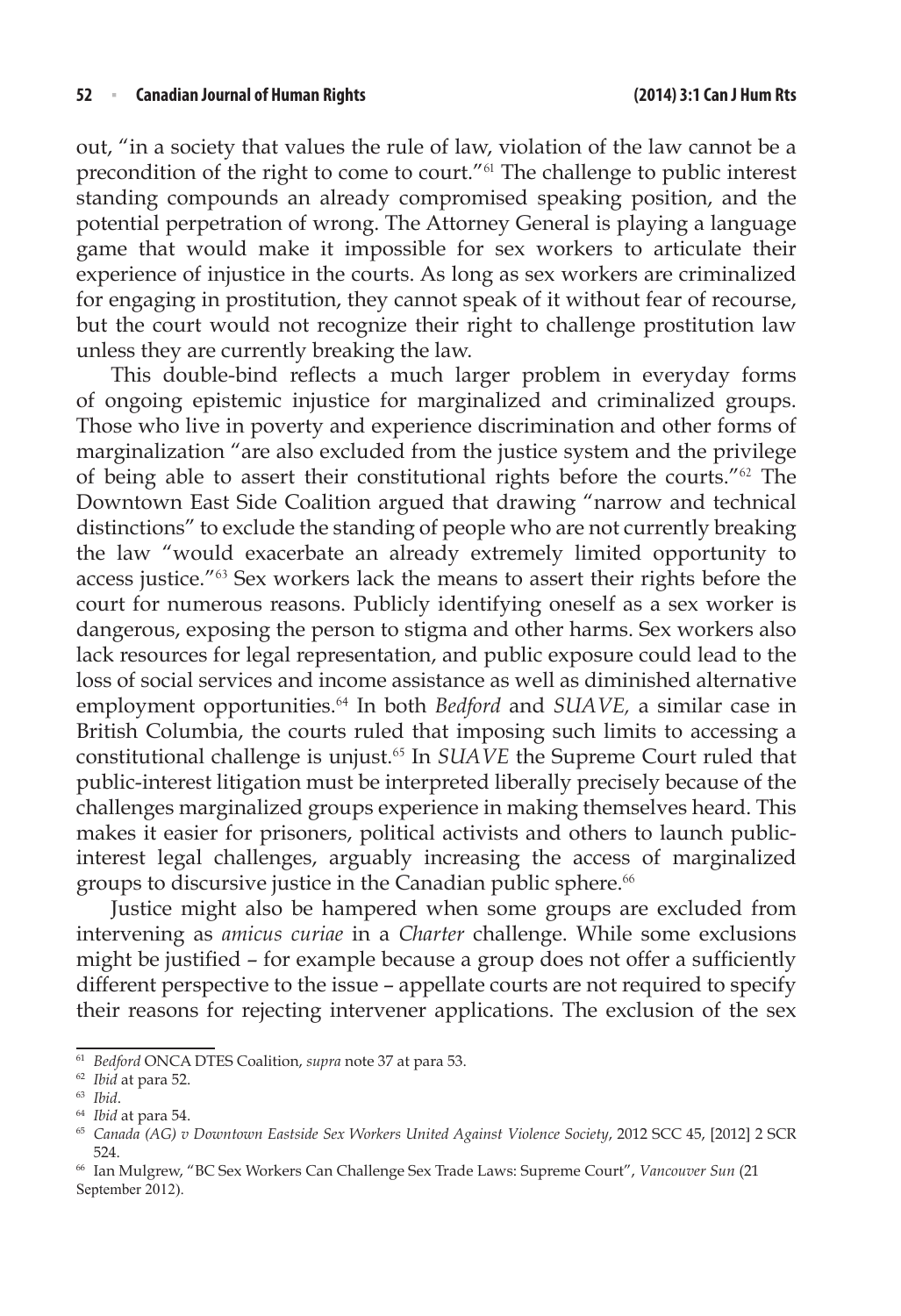worker organization Maggie's from the Ontario Court of Appeal was attributed to the fact that they wanted to introduce new constitutional issues (equality rights under s. 15 of the *Criminal Code*).<sup>67</sup> However, no reasons were given for the Supreme Court's denial of intervener status to a coalition of sex worker organizations, $68$  an international group of sex worker-led organizations, $69$  a feminist coalition that supports decriminalization<sup>70</sup> and the Canadian Civil Liberties Association. It is concerning that two of the rejected interveners are sex worker-led, and that all countered the status quo in their support of decriminalization. While in this case these exclusions did not seem to effect the Supreme Court decision, the opportunity for these groups to participate in the debate was lost, their specific concerns and views omitted from the public record, and thus are not available to inform the policy/legal reforms that will follow *Bedford*. A more transparent process might help rule out the disquieting potential for systemic epistemic violence in decision-making regarding intervener status, especially in cases involving stigmatized groups like sex workers.

## **B. Language Games**

All of the participants in the *Bedford* hearings may be committed to protecting the human rights of sex workers, but they have differing views about what this means. Different interpretations of the fundamental nature of prostitution produce language games that are so disconnected they produce a differend, "a case of conflict… that cannot be equitably resolved for lack of a rule of judgment applicable to both arguments."<sup>71</sup> Two basic ideological approaches for conceptualizing prostitution structure the language games at play in *Bedford*: either prostitution itself is fundamentally problematic, or prostitution is neutral and contextual factors like social stigma, repressive sexual and gender norms, cultures of violence and oppressive legal/policy regimes produce the problems faced by sex workers.

The first approach, the 'prostitution eradication' ideology, is shared by interveners that advocate for criminalizing prostitution, $72$  and those that argue for the asymmetrical model that criminalizes the buyers but not the sellers of

 $67$  Maggie's participated as an intervener in the Ontario Court of Appeal by joining with POWER.

<sup>68</sup> POWER, Maggie's and Stella, and *l'amie de Mamie*.

<sup>69</sup> The Scarlet Alliance-Australian Sex Workers Association, New Zealand Prostitutes Collective Trust and Rosea-Riksorganisationen För Sex & Erotikarbetare (Sweden).

<sup>70</sup> See Susan Davis, "SPOC intervenor hopefuls denied!!!" *Babble* (1 May 2013), online: Rabble <http:// rabble.ca/babble/sex-worker-rights/spoc-intervenor-hopefuls-denied>.

<sup>71</sup> Lyotard, *supra* note 25 at xi.

<sup>72</sup> *Bedford* ONCA AG Ontario, *supra* note 34; *Bedford* SCC AG Ontario, *supra* note 44; *Bedford* SCC AG Québec, *supra* note 44; *Bedford* ONCA AG Canada, *supra* note 34; and *Bedford* SCC AG Canada, *supra* note 44; *Bedford* ONCA Christian Coalition, *supra* note 39; *Bedford* SCC Christian Coalition, *supra* note 45; *Bedford* SCC Evangelical Fellowship, *supra* note 45.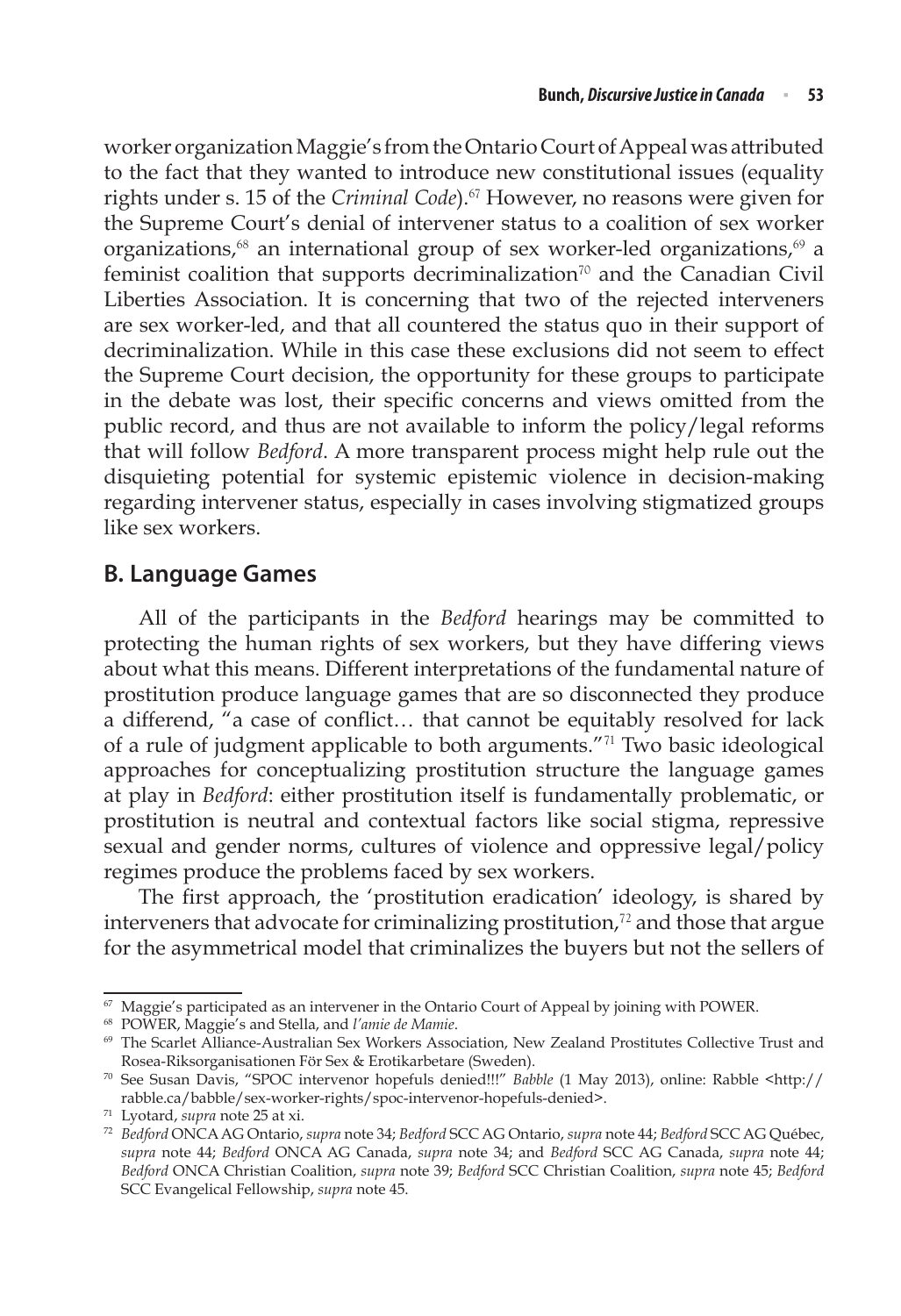sex.<sup>73</sup> The ideology is embedded in the language used by these interveners. They deploy phrases such as "men's prostitution of women," and "women who are being prostituted" in order to underscore the passive role of women in prostitution, thus emphasizing the view that prostitution is a form of violence. The second language game hinges on the ideology of 'sex worker rights' held by the groups in favour of decriminalizing adult prostitution.<sup>74</sup> Their preferred term for prostitution is "sex work" in order to accentuate "a greater sense of dignity in, and avoid unwarranted stigmatization of, persons engaged in a lawful occupation."<sup>75</sup>

#### *i. The Prostitution Eradication Language Game*

The language game associated with the goal to eradicate prostitution posits prostitution as inherently demeaning, violent, and harmful to communities in general (and toward women in particular). The Attorney General of Canada contended, "the risks and harms flowing from prostitution are inherent to the nature of the activity itself… regardless of the legal regime in place."<sup>76</sup> The Women's Coalition agreed, stipulating that "physical and sexual violence are not the only relevant harms of prostitution [and that] prostitution is itself harmful to women."<sup>77</sup> Adult prostitution is seen as coercive and closely tied to both sex trafficking and child prostitution.<sup>78</sup> It is viewed as a form of gender discrimination and violence against women, perpetuating women as sex objects and exploiting them. In this ideology, prostitution itself is understood to violate the human rights of prostituted women. The Christian Coalition asserted prostitution is not only demeaning and harmful, but it also "perpetuates a fundamentally offensive and abusive gender imbalance and… degrades the community."<sup>79</sup> These proponents of eradicating prostitution argued that prostitutes are at risk whether they work outdoors or indoors, on the high track or low track and whether prostitution is legal or illegal. They would have liked to retain laws that send a clear message to society that prostitution is unacceptable, that would protect women from the threat of prostitution and protect communities from exposure to prostitution.

<sup>73</sup> *Bedford* ONCA Women's Coalition, *supra* note 40; *Bedford* SCC Women's Coalition, *supra* note 46; *Bedford* SCC Asian Women's Coalition, *supra* note 46.

<sup>74</sup> *Bedford* ONCA Respondent, *supra* note 33; *Bedford* SCC Respondents, *supra* note 43; *Bedford* ONCA POWER/Maggie's, *supra* note 38; *Bedford* ONCA DTES Coalition, *supra* note 37; *Bedford* SCC DTES Coalition, *supra* note 48; *Bedford* SCC ALST, *supra* note 49; *Bedford* ONCA HIV/AIDS *supra* note 36; *Bedford* SCC HIV/AIDS, *supra* note 51; *Bedford* SCC UN HIV/AIDS, *supra* note 51; *Bedford* ONCA BCCLA, *supra* note 35; *Bedford* SCC BCCLA, *supra* note 52; *Bedford* ONCA CCLA, *supra* note 35; *Bedford* SCC Simone de Beauvoir, *supra* note 50; *Bedford* SCC Asper Centre, *supra* note 53.

<sup>75</sup> *Bedford* ONCA BCCLA, *supra* note 35 at para 2.

<sup>76</sup> *Bedford* ONCA AG Canada, *supra* note 34 at para 1.

<sup>77</sup> *Bedford* ONCA Women's Coalition, *supra* note 40 at para 15.

<sup>78</sup> *Bedford* SCC Evangelical Fellowship, *supra* note 45 at para 4. 79 *Bedford* SCC Christian Coalition, *supra* note 45 at para 3.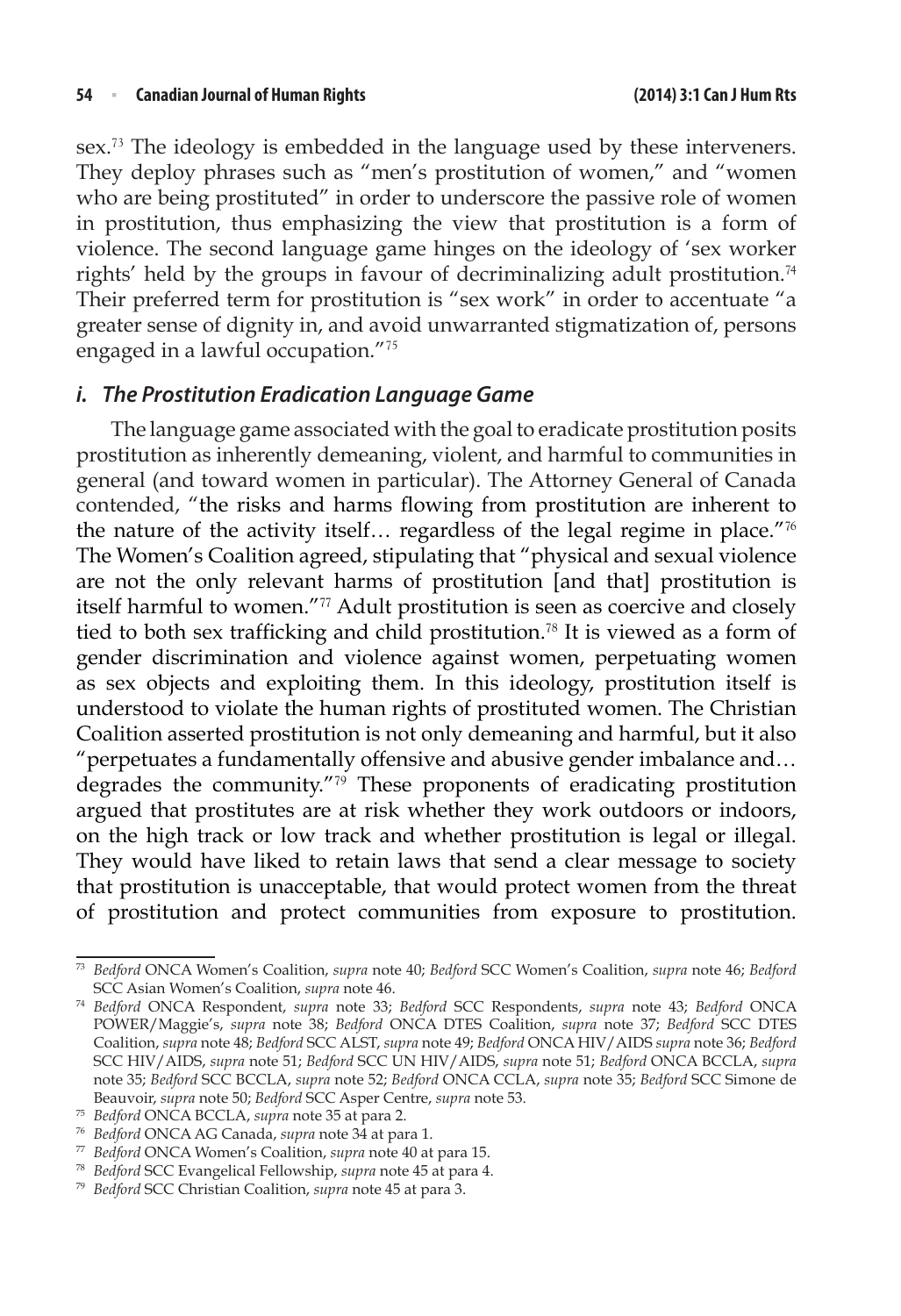The Christian Coalition viewed the prostitution eradication as the goal of Canadian prostitution legislation, which they outlined is, "to discourage or eradicate prostitution itself because it is immoral and harmful to individuals and to society."<sup>80</sup> The Attorney General of Ontario shared this commitment and relied on *R v Mara*, arguing, "Parliament wants to eradicate prostitution. The reason Parliament wants to eradicate prostitution is because it is harmful, a form of violence against women, related to men's historical dominance over women."<sup>81</sup>

There are two different versions of the prostitution eradication approach as seen in *Bedford*. The Christian Coalition and the Evangelical Fellowship share the first, which is framed by narratives of morality, and faith-driven values. The Evangelical Fellowship specified that Canada is "founded on Judeo-Christian principles," and added that Canadians from other faith groups such as "Muslims, Buddhists and Sikhs [share] similar historic convictions."<sup>82</sup> Based on this, they argued that "decriminalization… would negatively impact and change the culture of Canada; a nation whose tenets of faith decries the corruption and exploitative profiteering inherent in a legalized sex market."<sup>83</sup> This approach embedded their concerns about morality in tradition as well as faith. The Christian Coalition pointed out that "Parliament has held the view that prostitution is immoral since Confederation."<sup>84</sup> They contended that morality is a fundamental social value, equivalent to values that are protected by human rights such as human dignity, gender equality, and preventing exploitation of vulnerable persons.<sup>85</sup> The law is thus seen to serve the purpose of protecting public morality.<sup>86</sup> According to this logic, criminalizing the parties involved in adult prostitution is justifiable in serving the public good and in deterring both prospective clients and prostitutes from making immoral and unsafe choices. The Christian Coalition was very clear in their analysis that prostitution is a choice, stating, "[i]t is only where the prostitute chooses to practice prostitution that she is exposed to the type of harm alleged in this case."<sup>87</sup> Not only do prostitutes put themselves at risk, they are also harming the community, for the choice to engage in prostitution "supports a network of interconnected criminal activity"<sup>88</sup> and "degrades the community."<sup>89</sup>

<sup>80</sup> *Ibid* at para 12. 81 *R v Mara* (1996), 27 OR (3d) 643 at 651, 133 DLR (4th) 201 as cited by *Bedford* ONCA, *supra* note 32 at para 159. It should be noted that the ONCA majority in *Bedford* does not agree with this application of *Mara*.

<sup>82</sup> *Bedford* SCC Evangelical Fellowship, *supra* note 45 at para 14.

<sup>83</sup> *Ibid*.

<sup>84</sup> *Bedford* SCC Christian Coalition, *supra* note 45 at para 2.

<sup>85</sup> *Ibid* at para 2.

<sup>86</sup> *Bedford* ONCA Christian Coalition, *supra* note 39 at para 6.

<sup>87</sup> *Bedford* SCC Christian Coalition, *supra* note 45 at para 49; see also *Bedford* ONCA Christian Coalition, *supra* note 39 at para 39.

<sup>88</sup> *Bedford* SCC Evangelical Fellowship, *supra* note 45 at para 2.

<sup>89</sup> *Bedford* SCC Christian Coalition, *supra* note 45 at para 3.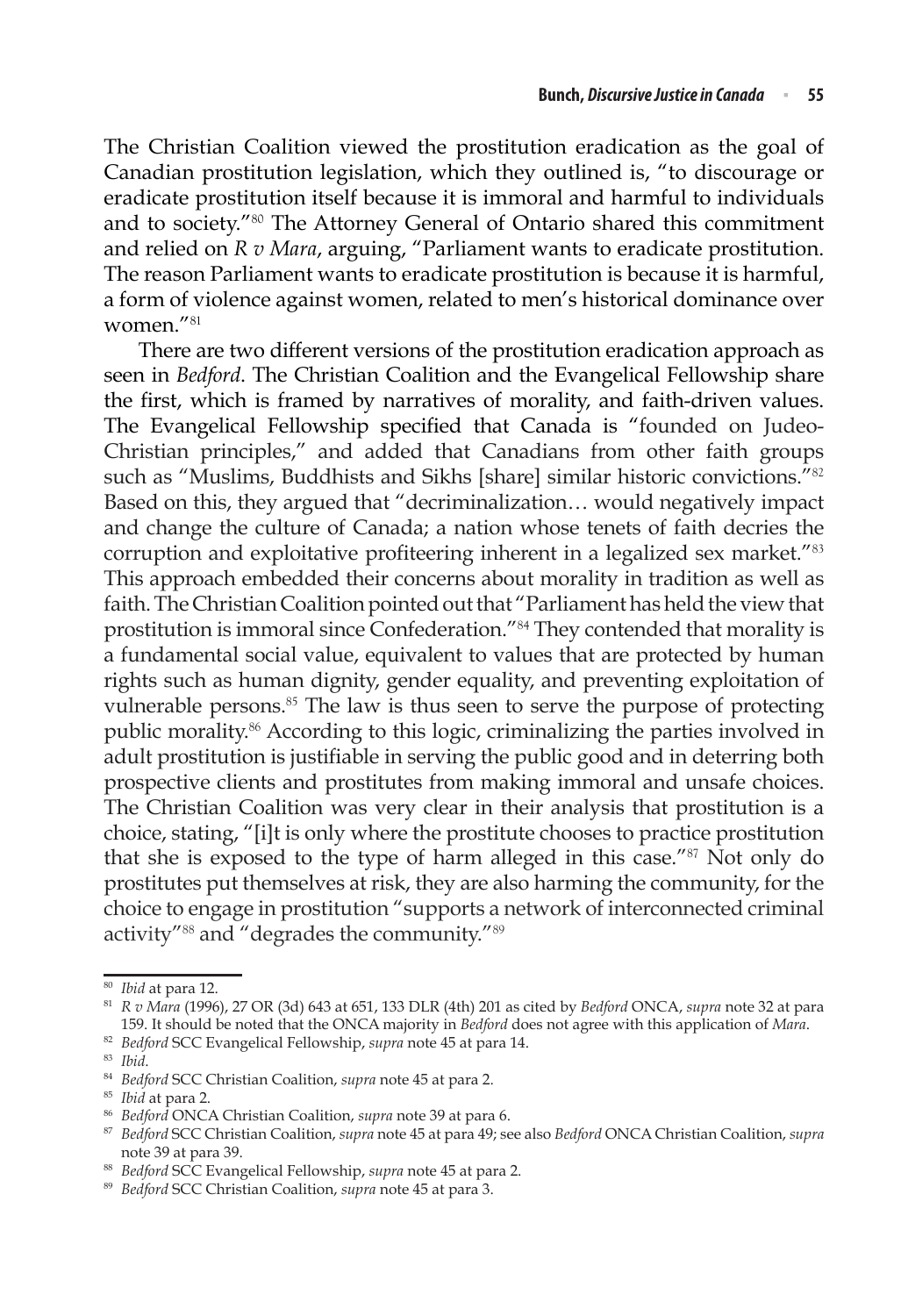It is on the point of prostitute choice and culpability that the abolitionist feminist coalitions differ from the Christian ones in their respective positions on prostitution eradication ideology. Both the Woman's Coalition and the Asian Women's Coalition for Ending Prostitution agree that prostitution is fundamentally a degrading and demeaning form of violence against women. However, these abolitionist feminists do not want to see women – that is, the victims of prostitution – criminalized. This is a view that is also shared by some prostitutes and former prostitutes who testified in *Bedford*, and who are members and clients of some of the women's organizations in the Women's Coalition. The Woman's Coalition asserted that prostitution is a form of gender inequity, stating, "[m]ost of the people being prostituted in Canada are women and girls. Most pimps and almost all buyers are men. The buying and selling of women's bodies in prostitution is a global practice of sexual exploitation and male violence against women that normalizes the subordination of women in a sexualized form."<sup>90</sup> They see prostitution as the embodiment of patriarchal male privilege, and the ultimate reduction of women to sexual objects. The Women's Coalition argued that "criminalizing prostituted women… punishes women for men's exploitation of them."<sup>91</sup> These arguments are drawn from critiques of prostitution exemplified in the writing of radical feminists such as Andrea Dworkin and Catherine McKinnon, who pose prostitution as a form of violence against women that is, by definition, a violation of rights.<sup>92</sup> This approach informs international organizations that link prostitution with sex trafficking, such as the Coalition Against Trafficking in Women (CATW) and Canadian organizations led by former prostitutes such as Sex Trade 101, Exploited Voices Now Educating (EVE) and Survivors Connect*.*

From this perspective, the policy aim is very clear and similar to that of the Ministries of Justice and the Christian organizations in that the goal should be to eradicate prostitution, since all prostitution is fundamentally a violation of women's human rights. The policy solution differs, however, and this difference hinges on the abolitionists' emphasis on male culpability for prostitution, as "[i]t would be illogical and contrary to principles of fundamental justice to decriminalize men's prostitution of women in order to protect women from those same men."93 They propose an asymmetrical approach, based on the model used in Sweden, which criminalizes johns and pimps, but not sex workers. The prostitution problem, in this view, derives from male demand. As long as men constitute a market by buying sex, women will be 'prostituted' by them.94 Thus they see criminalizing the purchase of sex as an ideal policy

<sup>90</sup> *Bedford* ONCA Women's Coalition, *supra* note 40 at para 3.

<sup>91</sup> *Bedford* SCC Women's Coalition, *supra* note 46 at para 4.

<sup>92</sup> Andrea Dworkin, "Prostitution and Male Supremacy" (1993) 1:1 Mich J Gender & L 1 at 2-3); Catharine A MacKinnon, "Prostitution and Civil Rights" (1993) 1 Mich J Gender & L 13.

<sup>93</sup> *Bedford* ONCA Women's Coalition, *supra* note 40 at para 4.

<sup>94</sup> The views of Canadian abolitionists reflect an international trend. The European Women's Lobby (EWL)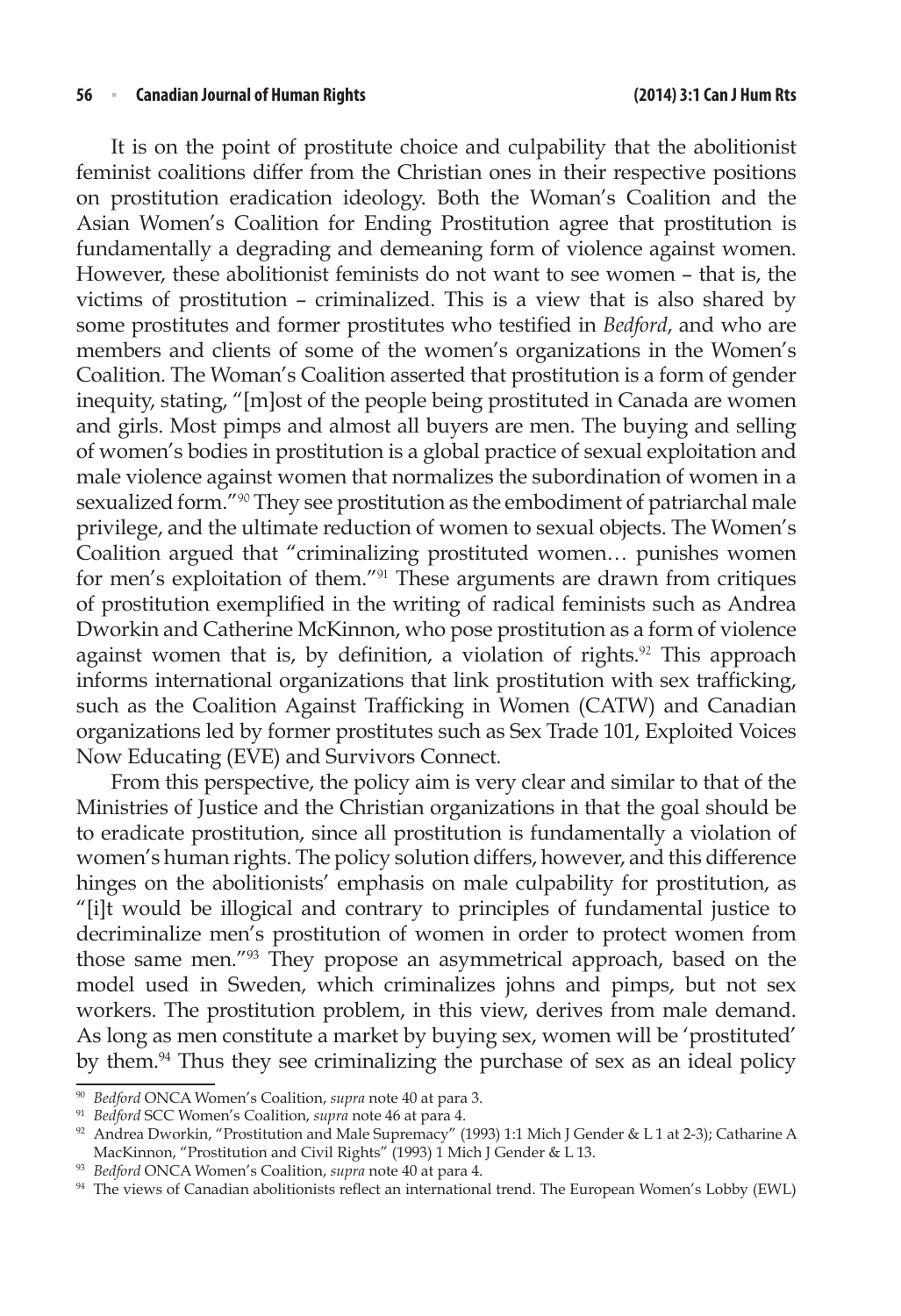solution that would deter the demand for sexual services, therefore potentially eradicating prostitution without criminalizing women.

Feminist abolitionists identify a number of systemic forces at play that put women at risk. Multiple forms of oppression such as sexual abuse, poverty, racialization and colonization, coalesce to produce women's vulnerability to prostitution. Because of these systemic factors, women who become prostitutes are not really making free, informed choices.<sup>95</sup> The Women's Coalition showed how such systemic discrimination produces a vulnerable state that can lead to prostitution, stating, "[m]any women enter prostitution as children, often after being sexually abused and/or placed in state care. Many women are pushed into and remained in prostitution because of poverty, homelessness, low levels of education, and disability, including addictions. Many women in prostitution are racialized or have precarious immigration status."96 This analysis was echoed by the Asian Women's Coalition, which added that prostitution involves the commercialization of sexual stereotypes of racialized women such as the "china doll" or the "geisha."97 Of special concern for the Woman's Coalition, which includes the Native Women's Association of Canada, is the link between prostitution and colonization, evident in the overrepresentation of Aboriginal women in the sex trade. Aboriginal women and girls become vulnerable to recruitment by pimps because of "the effects of residential schools, including poverty, addiction and cycles of violence and abuse."98 According to the Woman's Coalition, the resulting overrepresentation of Aboriginal women in prostitution means they "bear the brunt of meeting male demand for prostitution."99 Thus prostitution is posited as a form of colonial violence as well as gendered and racialized violence.

Despite this emphasis on the systemic and intersecting causes of prostitution, the two coalitions do not find that prostitution law itself perpetuates these systemic forms of discrimination. The Women's Coalition argued, "the challenged laws do not cause or materially contribute to men's violence against women."<sup>100</sup> They instead locate the problem in the actions of individual men:

The danger that women in prostitution face is a function of the actions of men – pimps and buyers – who enforce and demand male sexual access to women's bodies in a commercially exploitative industry. There is no nexus between the laws and

for instance, lobbied EU member nations to adopt the Swedish model in November, 2012; see "Paying for sex: Women's groups call for EU-wide ban", *BBC News* (4 December 2012) online: BBC News <http:// www.bbc.co.uk/news/world-europe-20591726>.

<sup>95</sup> *Bedford* SCC Women's Coalition, *supra* note 46 at para 2.

<sup>96</sup> *Ibid* at para 5

<sup>97</sup> See *Bedford* SCC Asian Women's Coalition, *supra* note 46 at paras 9 and 17.

<sup>98</sup> *Bedford* SCC Women's Coalition, *supra* note 46 at para 6.

<sup>&</sup>lt;sup>100</sup> *Bedford* ONCA Women's Coalition, *supra* note 40 at para 38.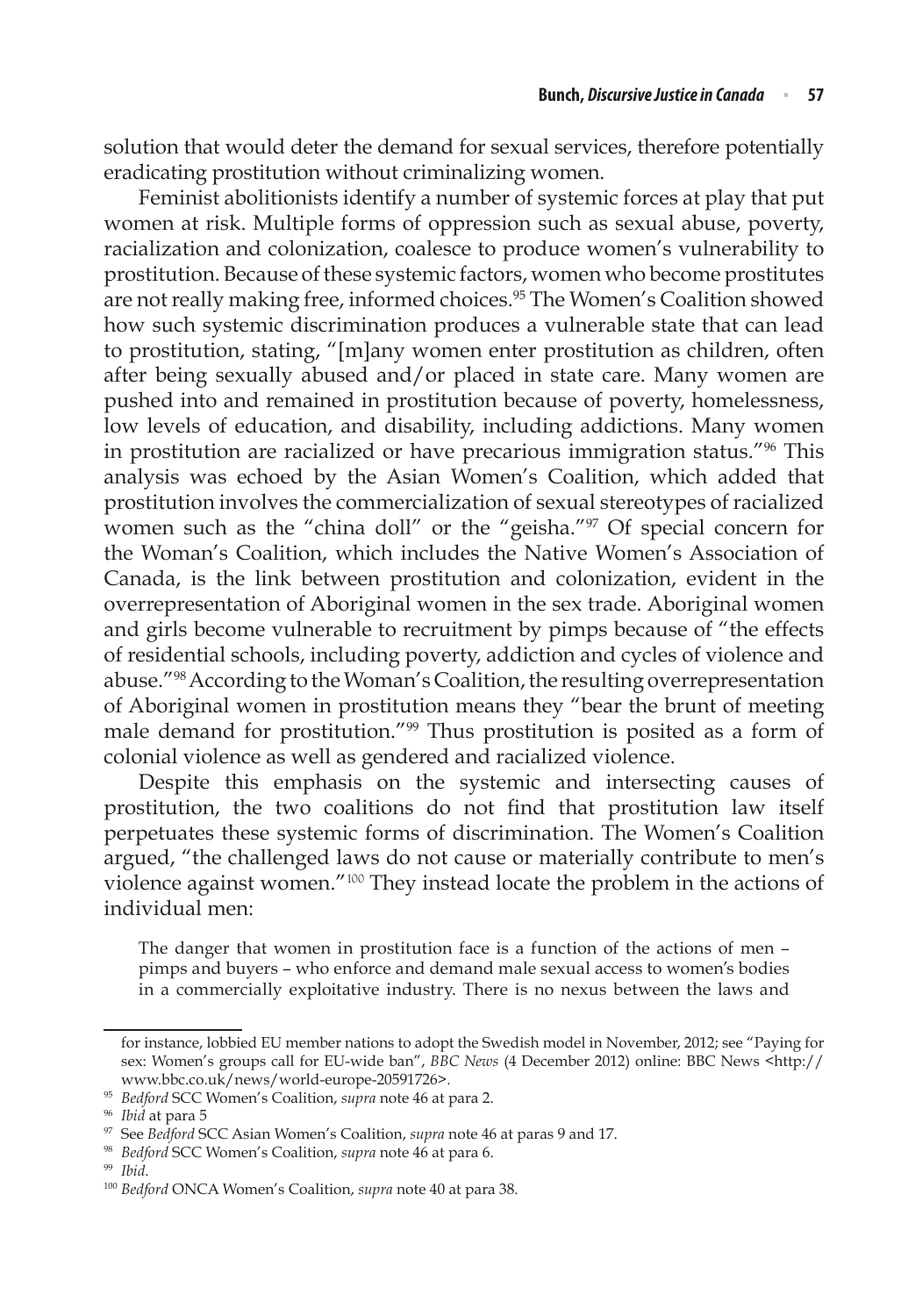this male violence sufficient to establish indirect state responsibility for violating women's security of the person.<sup>101</sup>

#### *ii. The Language Game of Sex Worker Rights*

The groups who support decriminalization operate according to the language game of 'sex worker rights.' In *Bedford*, this included the applicants, along with sex worker coalitions, civil libertarians, HIV/AIDS activists, constitutional rights organizations and non-abolitionist feminist and Aboriginal interveners. This language game treats prostitution neutrally – as a form of work. The focus is whether or not the law allows workers in a legal profession (since prostitution is itself legal in Canada) access to the same rights to workplace safety and personal security that other workers enjoy.<sup>102</sup> They see prostitution as no more inherently exploitative than any other form of work under capitalism. Accordingly, sex workers are made vulnerable to violence and degradation through systemic social stigma and legal responses that criminalize their activities related to workplace safety thus infringing on *Charter* values. The sex worker rights arguments heard in *Bedford* are consistent with sex worker and human rights organizations internationally that advocate for decriminalizing sex work, and support policy measures that would deter coerced or unwilling entry into sex work by criminalizing sexual exploitation, and reducing poverty by strengthening the social safety net, abolishing student fees, supporting resources for women fleeing domestic violence, and instituting pay equity.103 This view is reflected in the factum of the Joint United Nations Programme on HIV/AIDS, who stated that "[t]o end violence against women and girls, laws and policies that criminalize and stigmatize female sex workers… must be removed."<sup>104</sup>

Proponents of sex worker rights agree with the feminist abolitionists that people who experience multiple forms of oppression are more likely to become involved in street-based sex work because of limited choices. They are also more likely to experience violence and stigma as sex workers because of the intersection between these modes of oppression. However, because prostitution is assigned a neutral meaning, the solution to these compounded inequities does not depend on the eradication of prostitution, but instead on eliminating exploitation, stigma, colonization and other inequitable circumstances that limit peoples' choices with respect to sex work, and their access to safe sex

<sup>101</sup> *Ibid*. 102 *Bedford* SCC Respondents, *supra* note 43.

<sup>103</sup> See e.g. English Collective of Prostitutes, *Initial response by the English Collective of Prostitutes to European Women's Lobby recommendations* (4 December 2012) online: International Union of Sex Workers <http:// www.iusw.org/2012/12/initial-response-by-the-english-collective-of-prostitutes-to-europeanwomen%E2%80%99s-lobby-recommendations-4-december-2012/>.

<sup>104</sup> *Bedford* SCC UN HIV/AIDS, *supra* note 51 at para 27, citing UNAIDS, *We can remove punitive laws, policies, practices, stigma and discrimination that block effective responses to HIV, Joint Action for Results*. *UNAIDS Outcome Framework: Business Case 2009–2011* (Geneva: UNAIDS, 2010) at 6.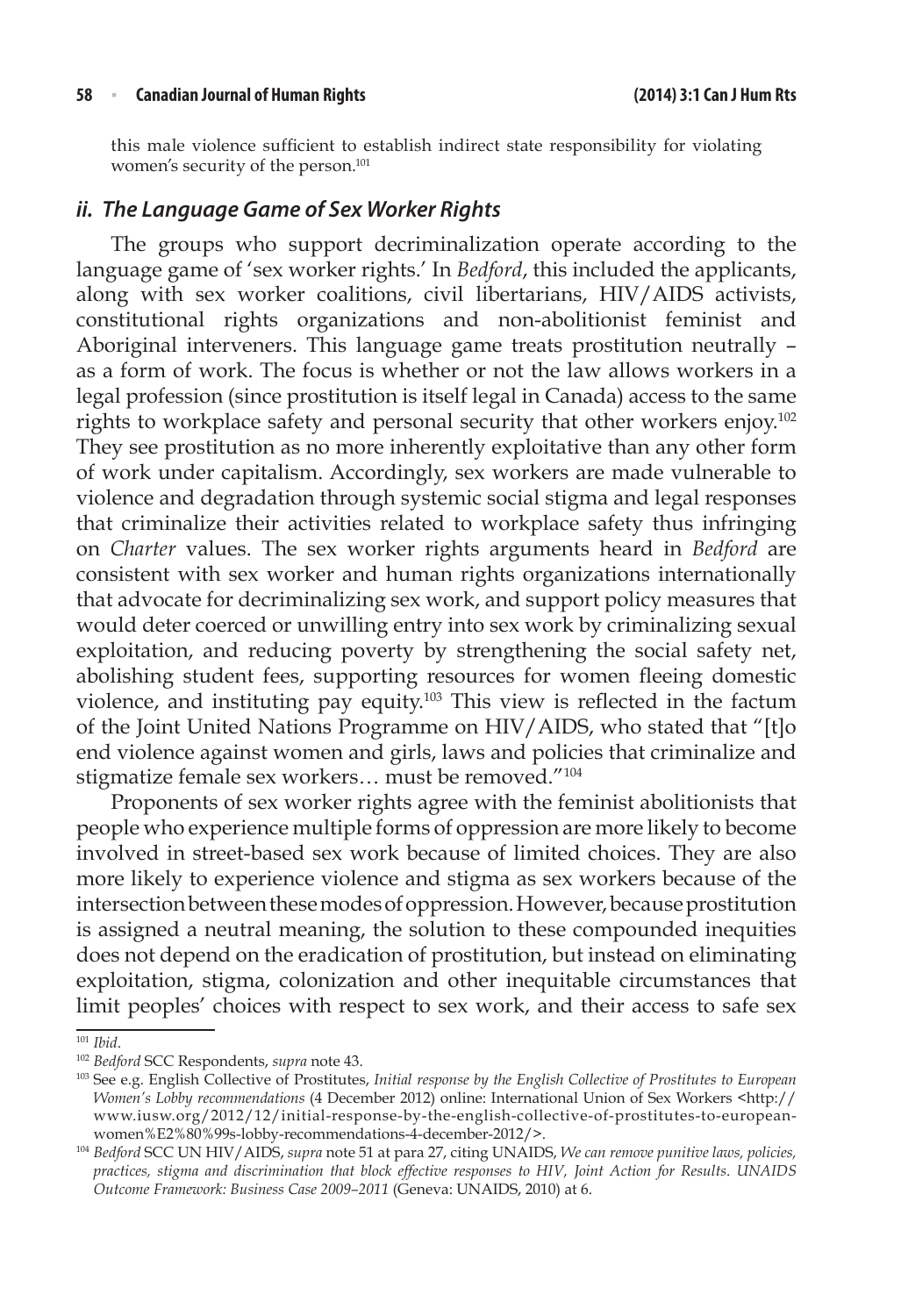work practices. By emphasizing sex *work*, they highlight the socio-economic processes and structures that lead people into prostitution and concern themselves with the quality of work experiences. The Downtown East Side Coalition, for example, balances an acknowledgement of sex worker agency, with the fact that they are making choices within structures of oppression. For this intervener, poverty and other oppressive circumstances, not prostitution per se, marginalize sex workers.105 It held that decriminalizing prostitution might increase sex worker's security by increasing their safety and control, and alleviating poverty. The Coalition continued, "they could, if permitted, take steps to substantially improve their security when engaging in sex work by working indoors, working with a companion, working in settings with others nearby, and taking time to assess a prospective client."106 However, current laws do not allow sex workers to implement such workplace safety measures. In a similar vein, the BC Civil Liberties Association compared communicating for the purposes of prostitution to collective bargaining in order to demonstrate how the ban on communication infringes on the labour rights of sex workers. Decriminalizing communication would allow sex workers input into their "workplace rules" and thus allow them more control over their work.107

Communcation is also pertinent to choice and autonomy particularly with regards to sexuality. L'Institut Simone de Beauovoir asserted that "[h]istorically, feminists of all schools (radical, liberal, Marxist or postmodern) argue that rich and honest communication is the heart of a healthy sexuality. In the context of prostitution, there is no doubt that communication is essential to reduce violence against women and protect their autonomy."<sup>108</sup> Indeed, sex worker rights is structured by an ideology of choice that prioritizes bodily integrity and sexual autonomy, which can be traced back to the history of liberal sexual reform and reproductive choice, by such reformers as Havelock Ellis and Margaret Sanger. The following argument presented by POWER/Maggie's, which is informed by this lens, is a stark contrast to the claim that prostitution is inherently violent and abusive:

The decision to engage in sex work is an act of personal autonomy that is protected by [section] 7. The decision to pursue sex work is a choice about one's body, one's sexuality, and specifically who to have sex with and on what terms. For some, sex work can be a form of creative expression… there is evidence that sex work can restore a sense of autonomy to those who have experienced certain forms of oppression. Sex work can empower women not only by providing them with financial security, but

<sup>105</sup> *Bedford* ONCA DTES Coalition, *supra* note 37 at para 2.

<sup>106</sup> *Ibid*.

<sup>107</sup> *Bedford* ONCA BCCLA, *supra* note 35 at para 33, citing *Reference re Public Service Employee Relations Act (Alta)*, [1987] 1 SCR 313 at 368, 38 DLR (4th) 161 and *Wallace v United Grain Growers Ltd*, [1997] 3 SCR 701 at para 93, 152 DLR (4th) 1.

<sup>108</sup> *Bedford* SCC Simone de Beauvoir, *supra* note 50 at para 22.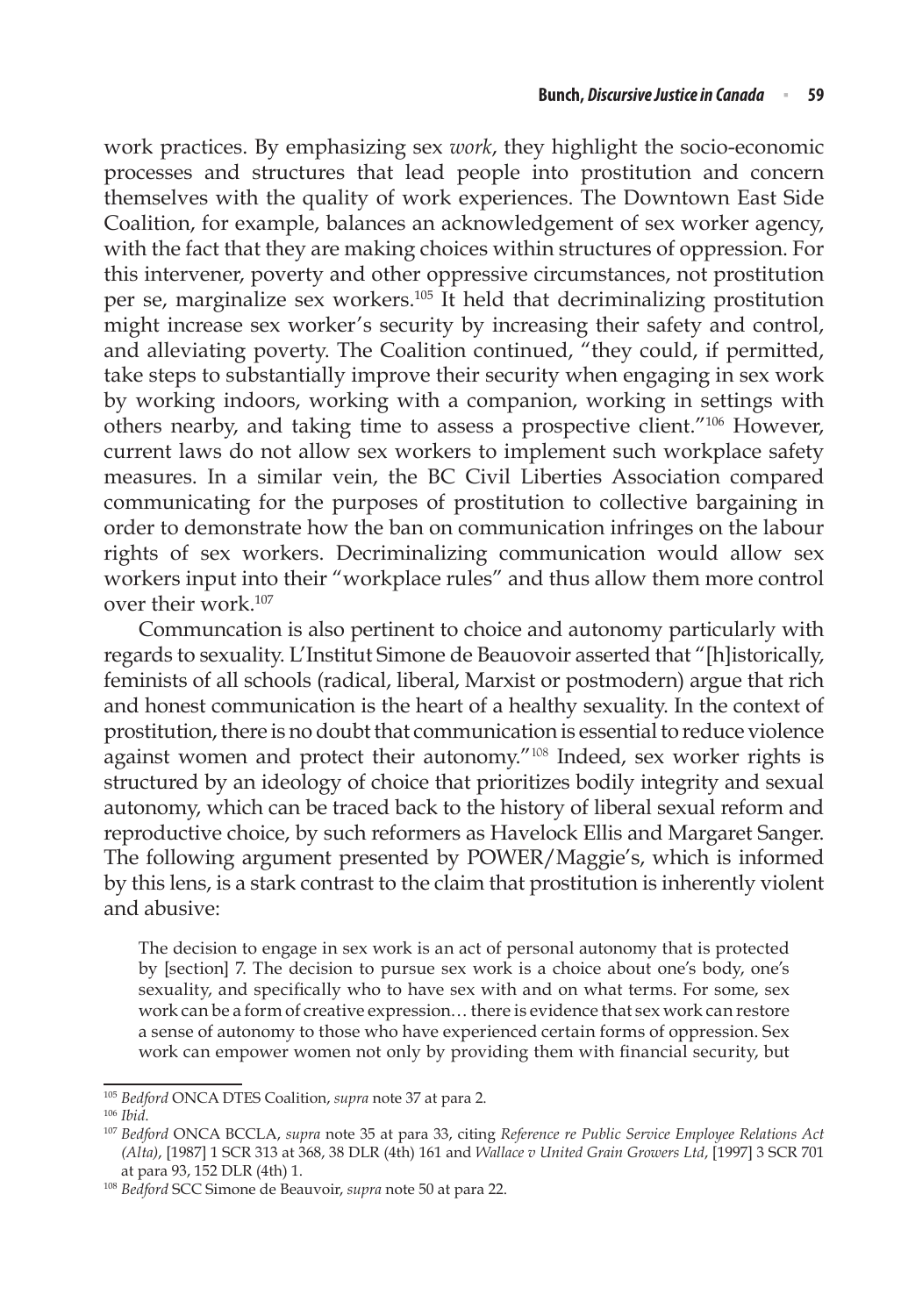also by allowing for the "development of alliances between women, bodily integrity and self-determination." As well, some members of the gay and transgendered communities, whose sexuality and gender expression is frequently marginalized, find that sex work provides acceptance of their sexuality and gender expression that is lacking elsewhere.<sup>109</sup>

The emphasis on choice and autonomy with respect to one's body reflects the tradition of feminist legal activism with respect to sexual and reproductive autonomy, such as gay marriage, abortion and rape shield laws. Counsel for POWER/Maggie's referenced *R v Morgantaler*, among other case law, to argue that section 7 protects not only liberty and security but also autonomy in making private choice free from state interference in matters that are "fundamentally or inherently personal such that, by their very nature, they implicate basic choices going to the core of what it means to enjoy individual dignity and independence."<sup>110</sup> They argued this includes "the right to make choices concerning one's own body, control over one's physical and psychological integrity, and basic human dignity."<sup>111</sup> The emphasis on bodily autonomy brings the diverse meanings of sex work into view, as well as the experiences of queer, transsexual, and male sex workers, which are generally rendered invisible in prostitution eradication language games.

Despite this emphasis on autonomy, advocates of sex worker rights also acknowledge the coercive circumstances under which choices to engage in survival sex work can be made. They too would like to see the eradication of appalling practices like sex trafficking and other forms of exploitation such as coercive pimping and child prostitution.<sup>112</sup> Aboriginal Legal Services of Toronto pointed out that the 'free' choice to engage in survival sex work is limited because the choice is made in the context of social circumstances sex workers do not choose.<sup>113</sup> However, rather than remove this choice by criminalizing either sex workers or their clients, they urge the court to instead address the state's responsibility in perpetuating the inequitable and oppressive circumstances that produce such restrictions in marginalized peoples' autonomy. From the perspective of sex worker rights, criminalizing prostitution as a cure for colonial violence is highly problematic. Indeed, it perpetuates and exacerbates

<sup>109</sup> *Bedford* ONCA POWER/Maggie's, *supra* note 38 at para 5.

<sup>110</sup> *Bedford* ONCA POWER/Maggie's, *supra* note 38 at para 3, citing *Godbout v Longueuil (City of)*, [1997] 3 SCR 844 at para 66, 152 DLR (4th) 577. See also *R v Morgentaler*, [1988] 1 SCR 30 at 166, 63 OR (2d) 281; *R v Malmo-Levine*, 2003 SCC 74 at para 85, [2003] 3 SCR 571; *B(R) v Children's Aid Society of Metropolitan Toronto*, [1995] 1 SCR 315 at 367-69, 122 DLR (4th) 1; *New Brunswick (Minister of Health and Community Services) v G(J)*, [1999] 3 SCR 46 at para 117, 177 DLR (4th) 124; *Blencoe v British Columbia (Human Rights Commission)*, 2000 SCC 44 at para 49, [2000] 2 SCR 307; *R v DB*, 2008 SCC 25 at para 172, [2008] 2 SCR 3.

<sup>111</sup> *Bedford* ONCA POWER/Maggie's, *supra* note 38, citing *Rodriguez v British Columbia (AG)*, [1993] 3 SCR 519 at 587-88, 107 DLR (4th) 342; *Chaoulli v Québec (AG)*, 2005 SCC 35 at para 122, [2005] 1 SCR 791; *Bedford* ONCA, *supra* note 32 at para 284.

<sup>&</sup>lt;sup>113</sup> Bedford SCC ALST, *supra* note 49 at para 23, citing Missing Women Commission of Inquiry, Hearing Exhibit 3 at 14.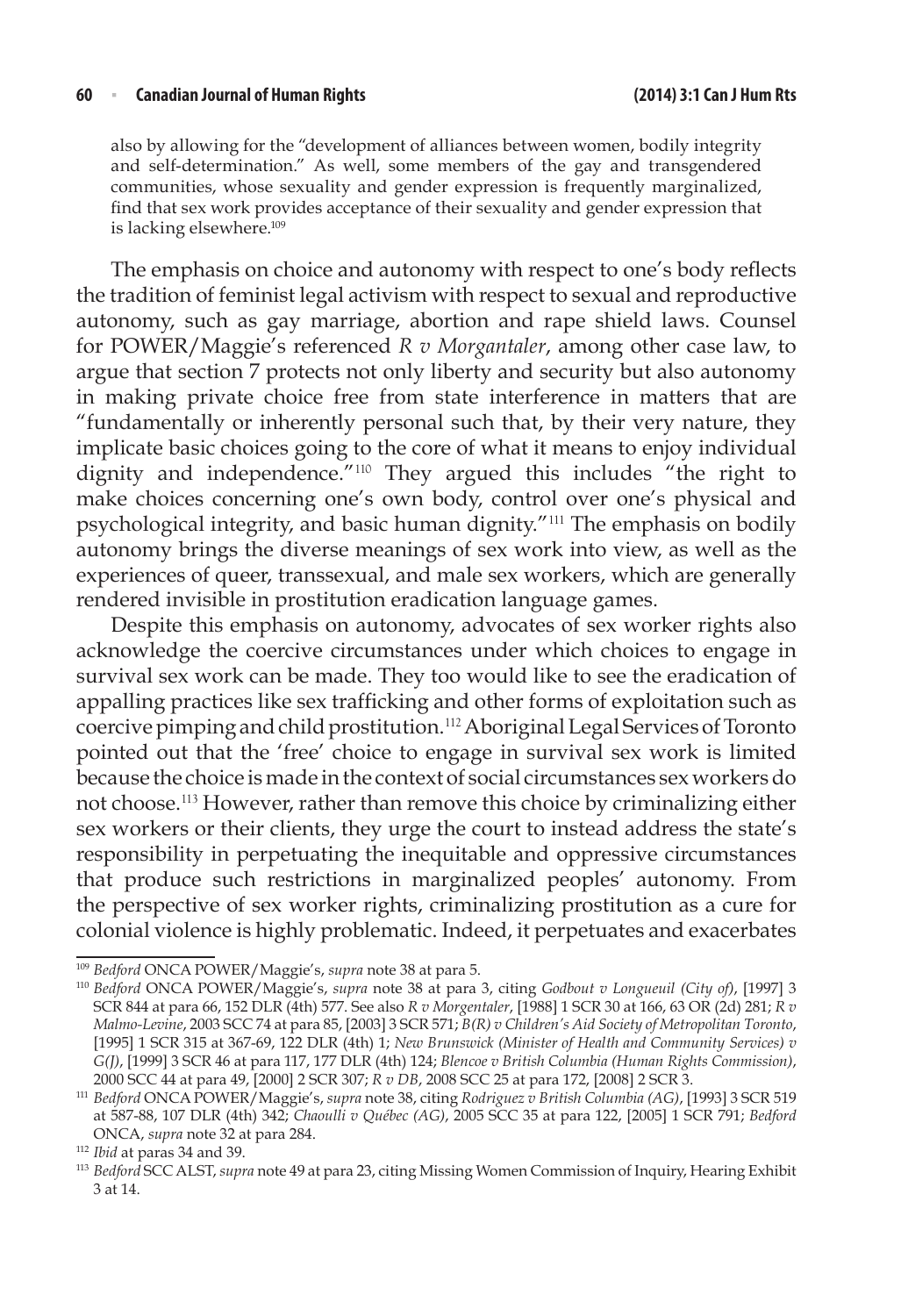the harms of colonization for Aboriginal sex workers by infringing on their choices and modes of survival in a colonial context they did not choose. It is the colonial context that must be addressed through concrete strategies of reconciliation and reparation that would open up and support an expansion of choices for Aboriginal people, rather than preserving moralistic, stigmatizing and paternalistic laws. Aboriginal Legal Services of Torongo urged the state to "[take] responsibility… for the parlous situation faced by street-based sex workers… To allow the state to shed its responsibility for the marginalization of these Aboriginal people and thus allow the continued violations of the life, liberty and security of those individuals is to further perpetuate the legacy of colonialism."<sup>114</sup> In other words, by treating a symptom of colonization as the fundamental problem, the prostitution eradication position lets the state off the hook for finding a more comprehensive solution.

### *iii.A Differend in the Language Games of Prostitution*

Because the two language games operate according to different rules, the opposing arguments cannot be resolved without introducing a principle applicable to both, or by changing the language games. Sex worker rights seems like an oxymoron and rationalization of sexual violence from a prostitution eradication point of view, and eradicating prostitution seems over-determined and contrary to democratic freedom from the perspective of sex work rights. According to the ideology of prostitution eradication, terms like 'sex work' mask the inherent violence of prostitution, and the social inequities that make women vulnerable to prostitution. Framing prostitution as a labour issue seems as absurd as posing slavery as a legitimate form of work. Indeed, the feminist appropriation of the term 'abolitionist' from the eighteenth century movement to abolish slavery is no coincidence. This language game firmly situates prostitution as a form of slavery. To advocate for collective bargaining rights or better working conditions for slaves would be pointless without dismantling the institution of slavery itself.

Discourses of choice and autonomy seem equally incongruous, according to both versions of prostitution eradication. The logic of the Christian Coalition and Evangelical Fellowship is that the *Charter's* reasonable limit clause (section 1) rules out the autonomy argument. For these interveners, prostitution not only harms prostitutes, it is harmful to clients and communities as well. Simply put, the public good would override any infringement to personal freedom and choice that criminal sanctions impose. This view turns the sex worker rights argument for personal autonomy against itself because this very choice signals a prostitute's immorality and culpability: if it is a prostitute's choice to break the law then it follows that she only has herself to blame when she finds

<sup>114</sup> *Ibid* at para 24.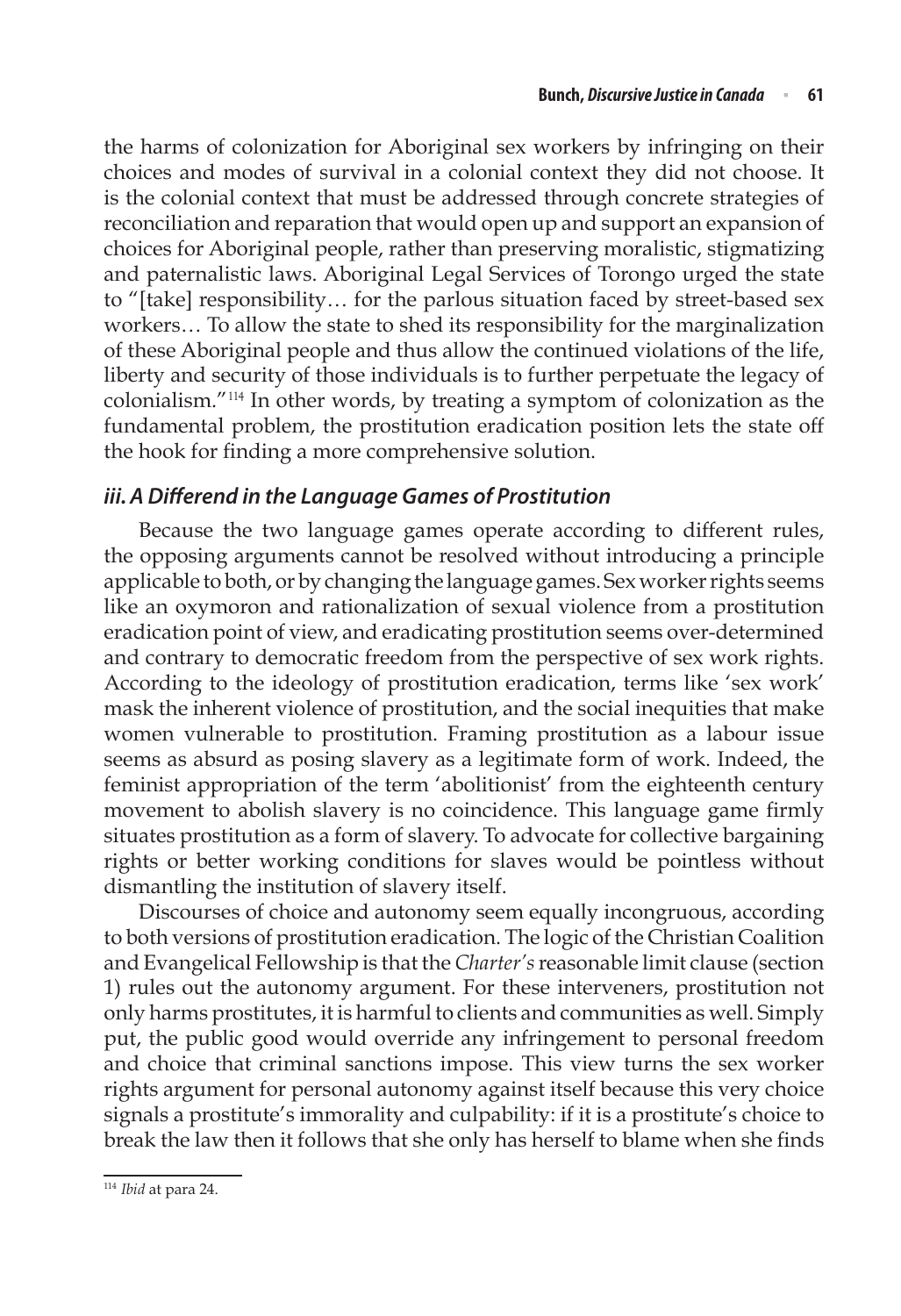herself abused, raped or murdered.<sup>115</sup> For the abolitionists, the autonomy argument falls apart on an entirely different basis. They reason that it is impossible to autonomously choose or consent to engage in prostitution, since prostitution is definitively violent and coercive: choosing to be a prostitute is as incomprehensible as choosing to be a slave, abused, exploited, and sexually assaulted.

Conversely, in the language game of sex worker rights, the goal to eradicate prostitution by criminalizing sex workers and/or their customers seems over-determined and paternalistic. The approach taken by sex worker rights advocates defines prostitution as complex and multi-faceted with meanings that are shifting and context dependent and thereby makes the eradication approach appear simplistic and totalizing. Referring to prostitution as inherently dehumanizing produces the phenomenon that it names. For instance, when the Evangelical Fellowship proposed that the choice to engage in prostitution "forms societal attitudes that devalue a category of people," they blame prostitutes for the stigma they experience.<sup>116</sup> The BC Civil Liberties Association stated, "[t]here seems be a presumption by some parties… that sex workers are inherently lacking in dignity by virtue of being sex workers… and so they don't appear to have a right to dignity for so long as they engage in sex work."<sup>117</sup> Supporting this argument, the Downtown East Side Coalition argued that allowing risks to sex workers to persist in the name of protecting communities from the nuisance associated with sex work is "abhorrent" and "intolerable."<sup>118</sup> Aboriginal Legal Services of Toronto agreed, stating that "[i]t is hard to see how the understandable desire to live in a neighbourhood free from some of the discomforts occasioned by street-based sex work can be balanced against the very lives of those people engaged in that behavior."<sup>119</sup> Moreover, the Christian Coalition's argument is contradictory and illogical – even according to its own language game. If prostitution is a form of violence against women, how can prostitutes be culpable for being victims of violence?

The abolitionist feminist approach resolves the issue of punishing victims for their own victimization, but their version of the language game is nevertheless just as problematic from a sex worker rights perspective. The approach universally reduces sex workers to the status of victim, and, rather ironically, treats them as sex objects. Compared to a sex worker who is an economic agent, the victim of prostitution is reified as the product of her labour: to the abolitionist and Christian interveners alike, what is being sold in the transaction is not a service; it is the prostitute herself, blurring the distinction between prostitution

<sup>115</sup> *Bedford* SCC Christian Coalition, *supra* note 45 at para 4.

<sup>116</sup> *Bedford* SCC Evangelical Fellowship, *supra* note 45 at para 2.

<sup>117</sup> *Bedford* ONCA BCCLA, *supra* note 35 at para 38.

<sup>118</sup> *Bedford* SCC DTES Coalition, *supra* note 48 at para 24.

<sup>119</sup> *Bedford* SCC ALST, *supra* note 49 at para 20.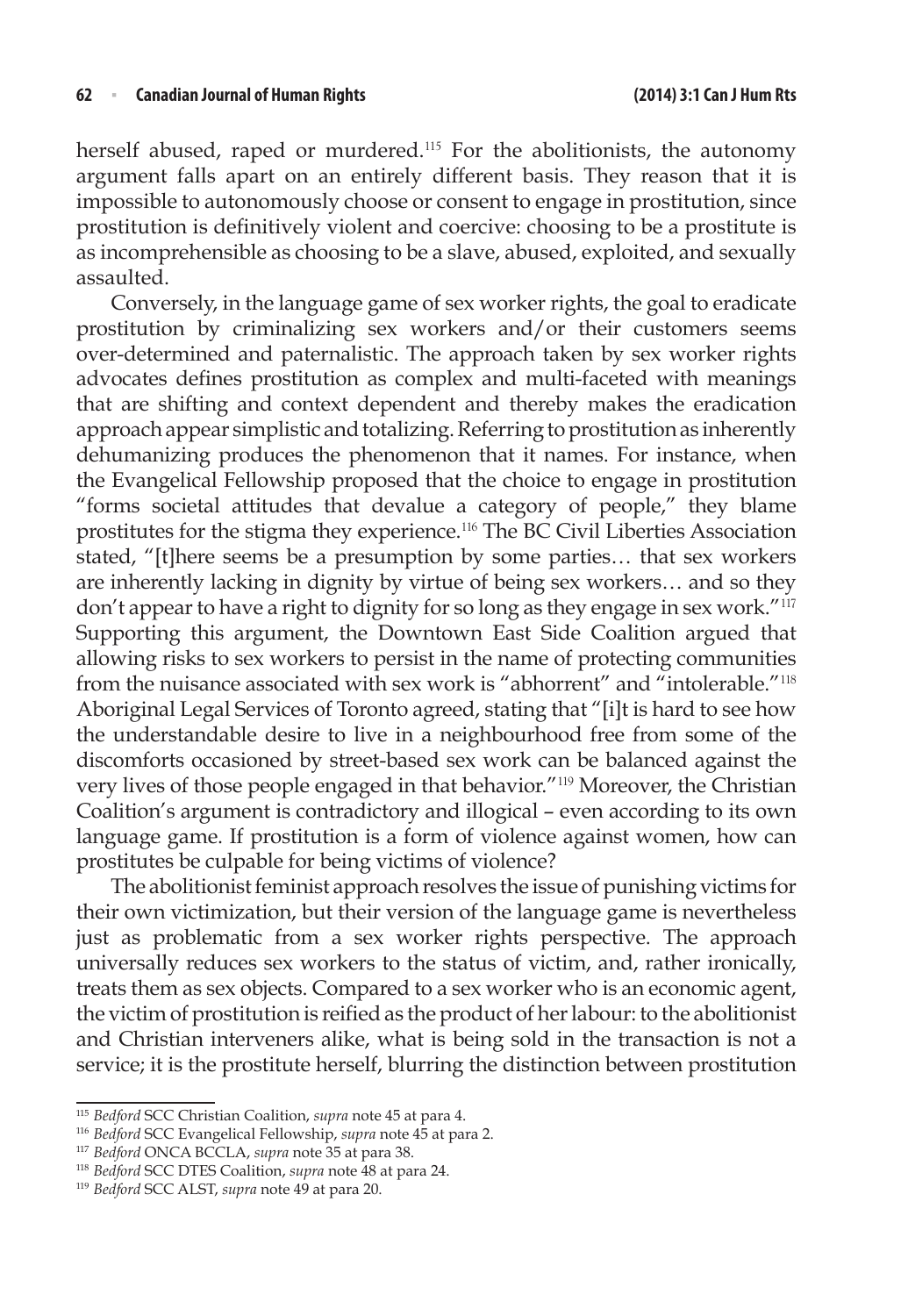and sexual slavery. It is unclear why providing a sexual service is different in this respect than any other form of work. Moreover, the conceptualization of 'prostituted women' as inherent victims of violence not only narrowly denies the agency of those who sell sex; it naturalizes violence as an inevitable and essential aspect of their work. This does not allow for a nuanced understanding of the kinds of violence experienced by sex workers, nor the complex realities in which they make choices to engage in sex work.

To the proponent of sex worker rights, sex workers are not a homogenous group of victims who share a set of circumstances. Some sex workers choose to work in the sex trade and enjoy their work, others participate because of desperate circumstances, some are tricked or coerced by pimps and controlled through addictions and still others are forced to work in captivity. Defining prostitution as inherently violent and coercive puts the difference between high track and low track, pimped and freelance, voluntary and forced sex work under erasure. The prostitution eradication approach is too universalizing. In the name of combating what it views as systemic oppression it does not allow for a view of the particular factors that distinguish coercion from choice and violence from safety. At the same time, this approach fails to combat the systemic oppression that it quite rightly decries. The Women's Coalition is very clear that "[t]here is no nexus between the laws and this male violence sufficient to establish indirect state responsibility for violating women's security of the person."<sup>120</sup> As Aboriginal Legal Services of Toronto argued with respect to Aboriginal sex workers, "[p]lacing the blame for the violence on these individuals [clients and pimps] mischaracterizes this as random acts of individualized violence, as opposed to violence that reflects and perpetuates the marginalization that has resulted from colonialism."<sup>121</sup> From a sex worker rights perspective, it does not make sense to claim that prostitution is a form of systemic violence that is patriarchal and colonial yet simultaneously assert that the laws do not perpetuate this violence.

## *iv. When a Differend Becomes Wrong*

The language games of prostitution eradication and sex worker rights are structured by different meanings about what prostitution is, and of what constitutes harm in relation to prostitution. But this differend alone does not necessarily result in a wrong. A wrong requires that the differend be accompanied by a loss of the means to prove that damage has occurred. The only parties in *Bedford* at risk of a wrong are those that are trying to prove that harm has been done to them: the sex workers. This risk is compounded by their stigmatized social status, their location outside of hegemonic

<sup>120</sup> *Bedford* ONCA Women's Coalition, *supra* note 40 at para 38. 121 *Bedford* SCC ALST, *supra* note 49 at para 15.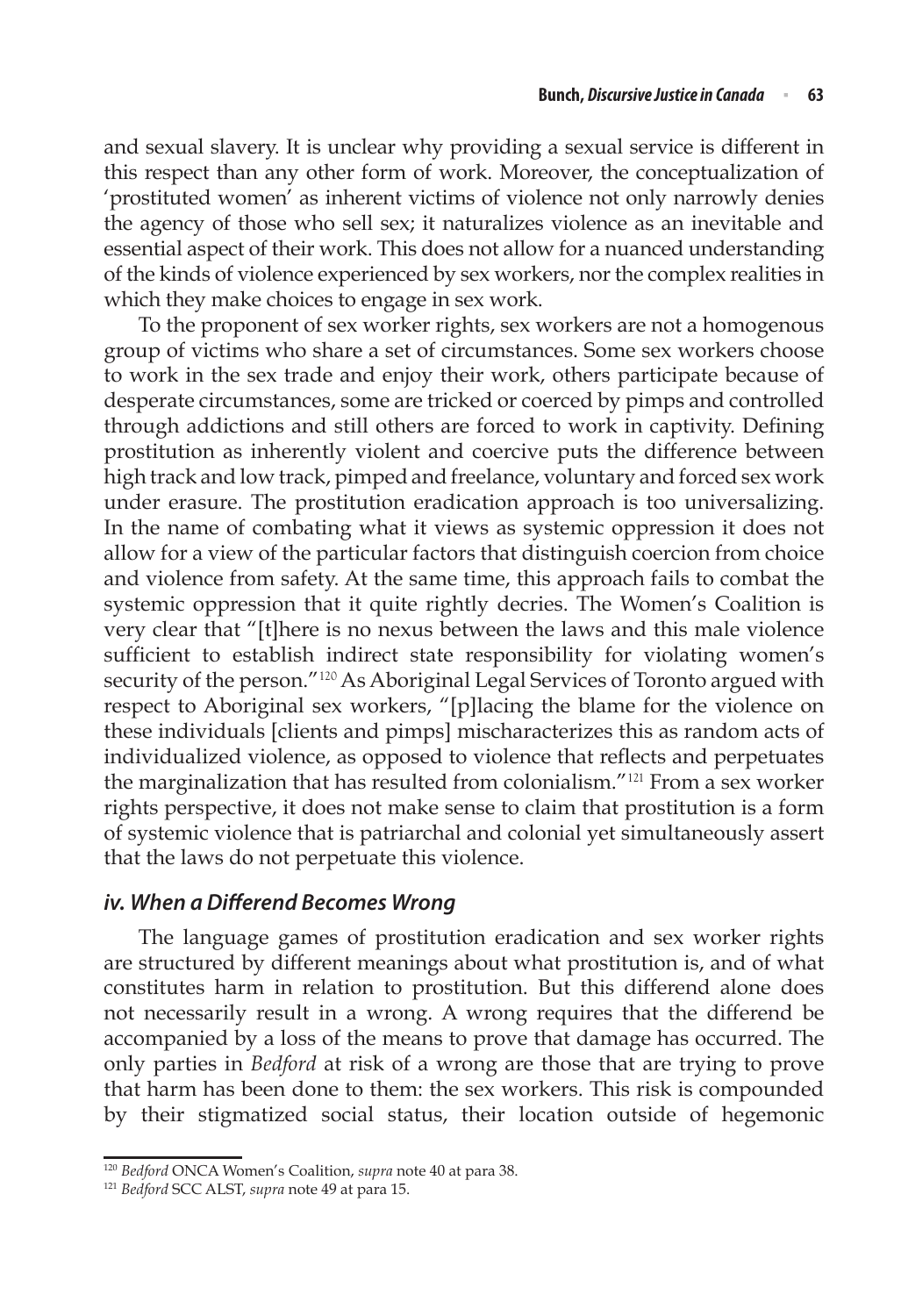ideologies, and the totalizing structure of prostitution eradication ideologies. With respect to prostitution law, it is difficult to imagine any group more subaltern than sex workers, whose very communication is criminalized. This is not to suggest that sex workers (or any other group) are categorically subaltern. Such a move would reproduce them as subaltern, which is never to be desired. To the contrary, even in *Bedford*, where the voices of sex worker activists are sometimes undermined, their subalternity takes place in constant contestation. Subalternity is, after all, not an identity category, but rather a relation in speech act theory.

In Marxist thought, hegemony refers to the ideology of the ruling class. It is the widespread belief in hegemonic ideology – including by those that do not benefit from the ideology – that allows the status quo to maintain itself.<sup>122</sup> It is impossible for those maintaining a hegemonic position to be subaltern – except to the extent that they possess knowledge that is being silenced by the very ideology they appear to subscribe to. By definition, the dominant ideology is always legible even to those that hold an alternative view. In a *Charter* challenge the *Charter* possesses the constitutional force with which the *Criminal Code* must conform. Yet it is the *Criminal Code* that reflects hegemonic power because until a decision is made the *Criminal Code* is in effect and backed by the force of state authority. The criminalization of prostitution reflected the status quo until it was declared unconstitutional by the Supreme Court. The prostitution eradication ideology was therefore the hegemonic ideology in the *Bedford* case for it aimed to preserve the status quo and was held by state representatives as well as the more conservative traditional faction represented by the Christian Coalitions. While the abolitionist feminist adherents to this ideology themselves represent some marginalized groups, adopting a hegemonic position does not require that one be a member of the ruling class, only that one share their ideological position. Sex worker rights, although potentially backed by the constitutional force of the *Charter*, challenge these hegemonic views.

Thus, prostitution eradication has the advantage in terms of hegemonic power, and this dominant position in the competition between irreconcilable language games is further reinforced by the totalizing structure of the language game itself. Prostitution eradication plays a zero-sum game because the definition of prostitution that bears its ideological content makes violence an essential and defining characteristic. Any suggestion that prostitution might involve something other than violence and degradation is rendered incoherent. Violence completely fills horizon of possibilities. The same is not

<sup>122</sup> See Louis Althusser, "Ideology and Ideological State Apparatuses (Notes Toward an Investigation)" in Louis Althusser, ed, *Lenin and Philosophy, and Other Essays*, translated by Ben Brewster (London: New Left Books, 1971) 127; David Forgacs, ed, *A Gramsci Reader: Selected Writings 1916-1935* (New York: New York University Press, 2000).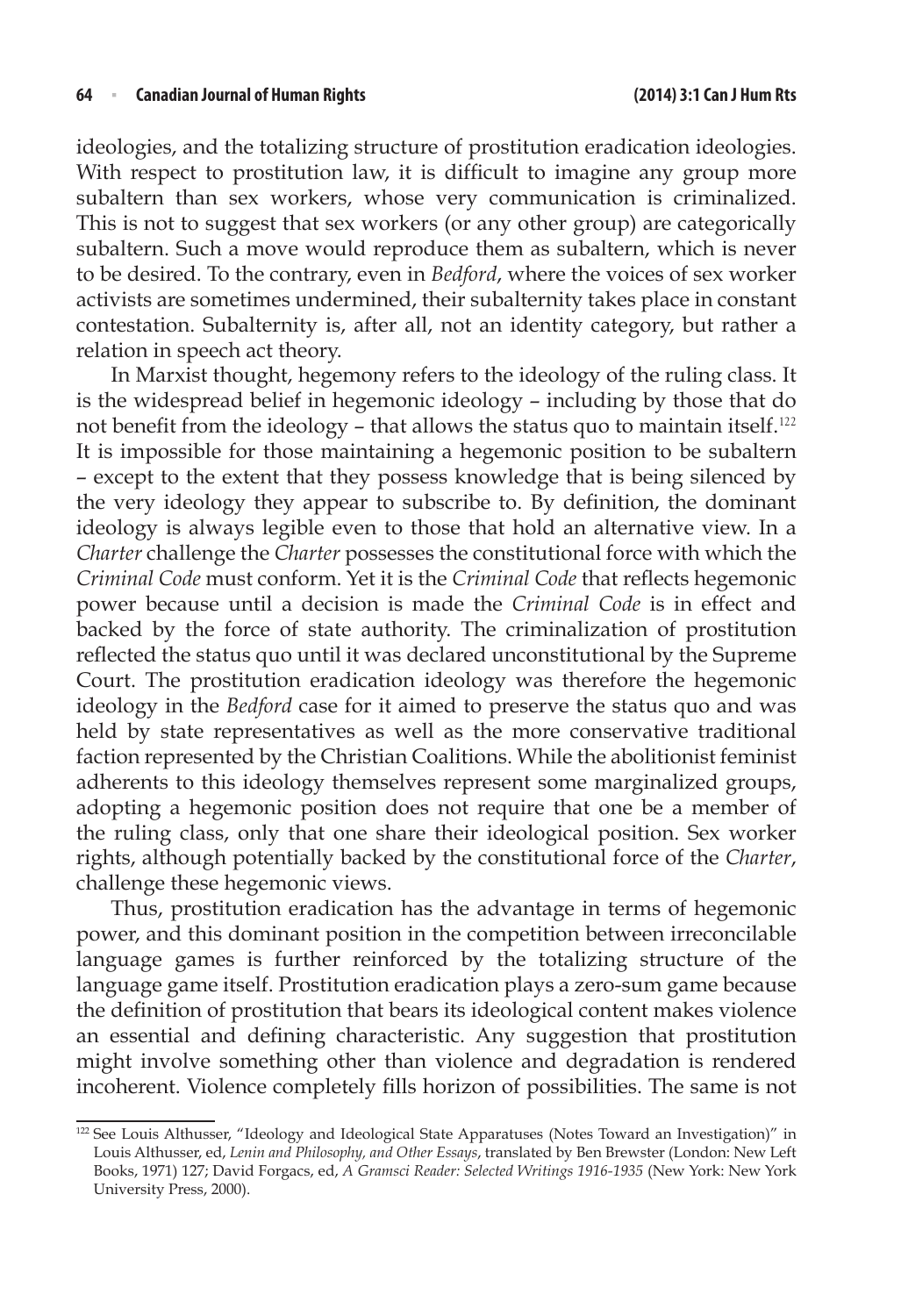the case for sex worker rights. In denying that sex work is inherently violent, this language game nevertheless does not reject any and all association of prostitution with violence. Moreover, defining prostitution as a form of work leaves an open horizon of possibilities with respect to the quality of that work as violent or safe, degrading or empowering. Differing views might be accepted or refuted, but they are not rendered incomprehensible. Added to its already privileged hegemonic force, what this means is that the language games of prostitution eradication are more prone to epistemic violence – of 'not hearing' in Spivak's sense of subalternity.

# **V. Practices of Not Listening: Putting Difference Under Erasure**

Without a doubt, sex work activists spoke loudly and clearly in *Bedford*. Yet there is no guarantee that they were heard – at least not in their own terms. Not only has their speech already been compromised by stigma, marginalization and a competing language game that is not very open to hearing them, some interveners also employed strategies which further put sex worker activists' testimony under erasure. To this effect, two main tactics are used. The first tactic circulates around legitimacy whereby the credibility of sex workers and their status as 'knowers' is undermined. The second constructs a language game in which sex worker activist speech is treated as illegible and space is not made for their reality to be heard and understood. Sex workers are already subjected to discrediting and undermining stereotypes because of their stigmatized social identity. That these should be perpetuated in the very human rights forums through which they seek to protect themselves is extremely troubling.

# **A. Questioning Legitimacy: Undermining Sex Workers as 'Knowers'**

The legitimacy of sex worker speech was challenged in several different ways by interveners and other participants of the appellate hearings of *Bedford.* The 'false consciousness' argument used by the Women's Coalition is one example of how even well intentioned 'helping' discourses can perpetuate epistemic violence. The Women's Coalition contended that "[m]any prostituted women testified that while they were in prostitution they glamorized it, tried to minimize the violence, and tried to view it as empowering. Some considered enduring violence to be part of the job, or convinced themselves that they could control their johns. Some prostituted women testified that they did not realize that they had been pimped until exiting prostitution."<sup>123</sup> The Attorney

<sup>123</sup> *Bedford* ONCA Women's Coalition, *supra* note 40 at para 16.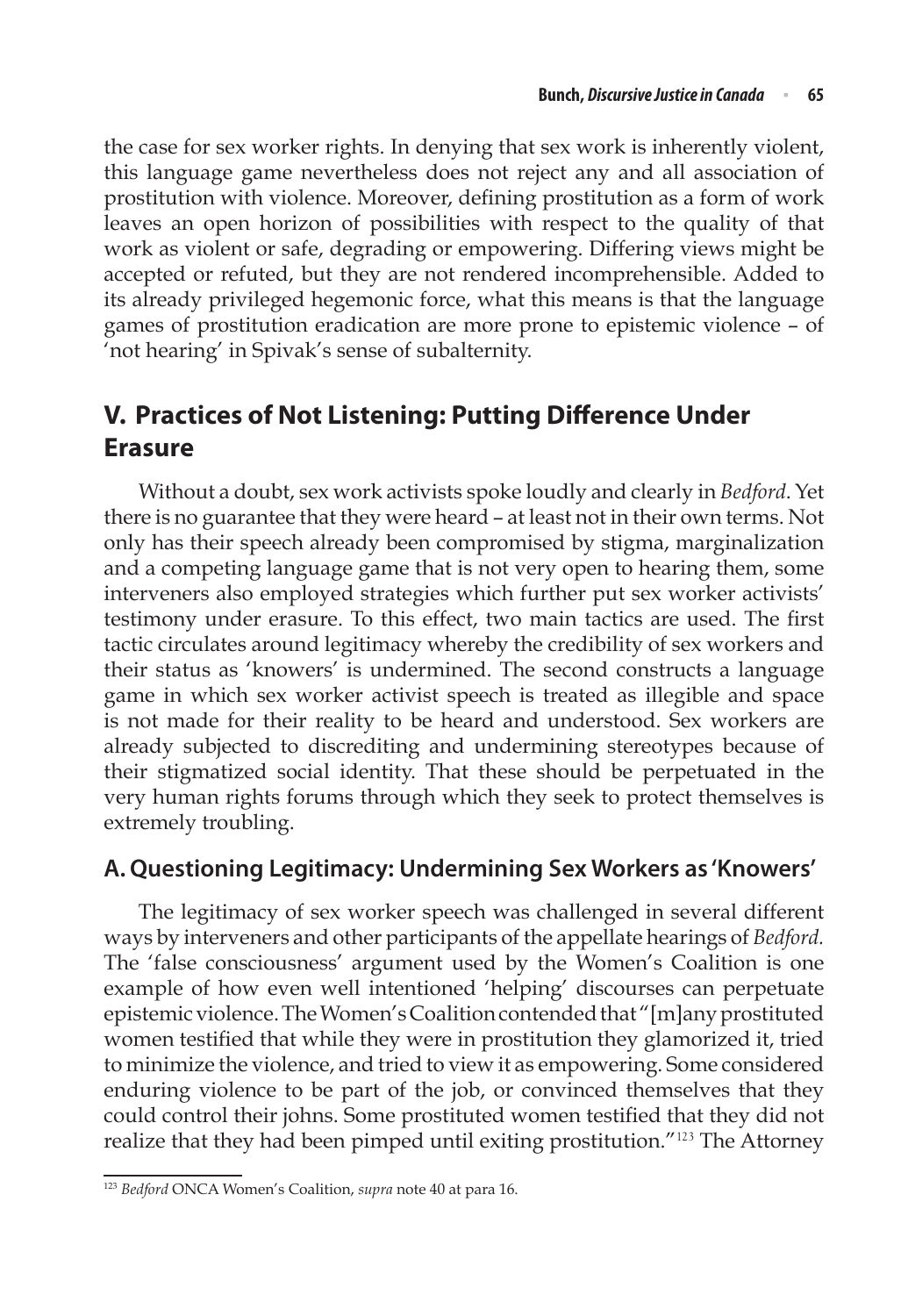General of Ontario elaborated on the theme of false consciousness in his factum by citing the affidavit of former prostitute Natasha Falle:

Ms. Falle also deposed that she justified prostitution as a "job," as did many prostitutes she encountered: "To do sex work, I had to view it as my 'choice,' or else I wouldn't have been able to live in my skin... Today, however, I know that it was never really a 'choice' for me"… She taught other women and children how to prostitute, glamourizing it and minimizing the violence. "The more vulnerable and oppressed the person was, the easier it was to convince them," especially when they saw the money she was making.124

While it is plausible that some prostitutes may suffer from false consciousness, the suggestion that sex workers operating under a sex worker rights ideology universally suffer from false consciousness is an example of a form of epistemic violence referred to as 'testimonial quieting.' Testimonial quieting "occurs when an audience fails to identify a speaker as a knower."<sup>125</sup> Where a person's identification of her own experience of false consciousness is a legitimate expression of self-knowledge, refusal to accept the legitimacy of the self-knowledge of sex workers that express a different reality is epistemic violence. There is a difference between showing that another party's argument is in error, critiquing its logic or providing evidence to counter it, and undermining the credibility of an opponent's speech because of their identity, membership in a minority group or lifestyle choices. Allegations of false consciousness are accompanied by an attitude that *one knows better* than sex workers themselves what their truth is and what is in their best interest.

Only sex worker-led organizations were put into a position where they had to include a defense of their own self-knowledge and prove the legitimacy of their collective voice as part of the *Bedford* proceedings. For instance, POWER/ Maggie's answered the Women's Coalition with the following defense:

The Coalition's arguments perpetuate a stereotypical image of sex workers as inherent victims, defined entirely by their vulnerability, lacking in agency and, to the extent that they express satisfaction with their choice of occupation, labouring under false consciousness. This depiction of sex workers is not only inaccurate and paternalistic, but fails to take into account the extent to which sex workers are victimized by the very kinds of criminalization that the Coalition seeks to preserve.126

The requirement to prove one is not suffering from false consciousness is an unfair burden and a distraction from the human rights issues and critique of the laws under question. Moreover it is impossible to prove the absence of false consciousness, for every defense only reinforces doubts about the validity

<sup>124</sup> *Bedford* ONCA AG Ontario, *supra* note 34 at para 53 citing *Bedford* ONCA, *supra* note 32 (Evidence, Affidavit of Natasha Falle, Vol 33 Tab 67 paras 17-19 and Cross-Examination of Natasha Falle, Vol 33 Tab 68 Questions 268-269).

<sup>125</sup> Dotson, *supra* note 20 at 242.

<sup>126</sup> *Bedford* ONCA POWER/Maggie's, *supra* note 38 at para 40.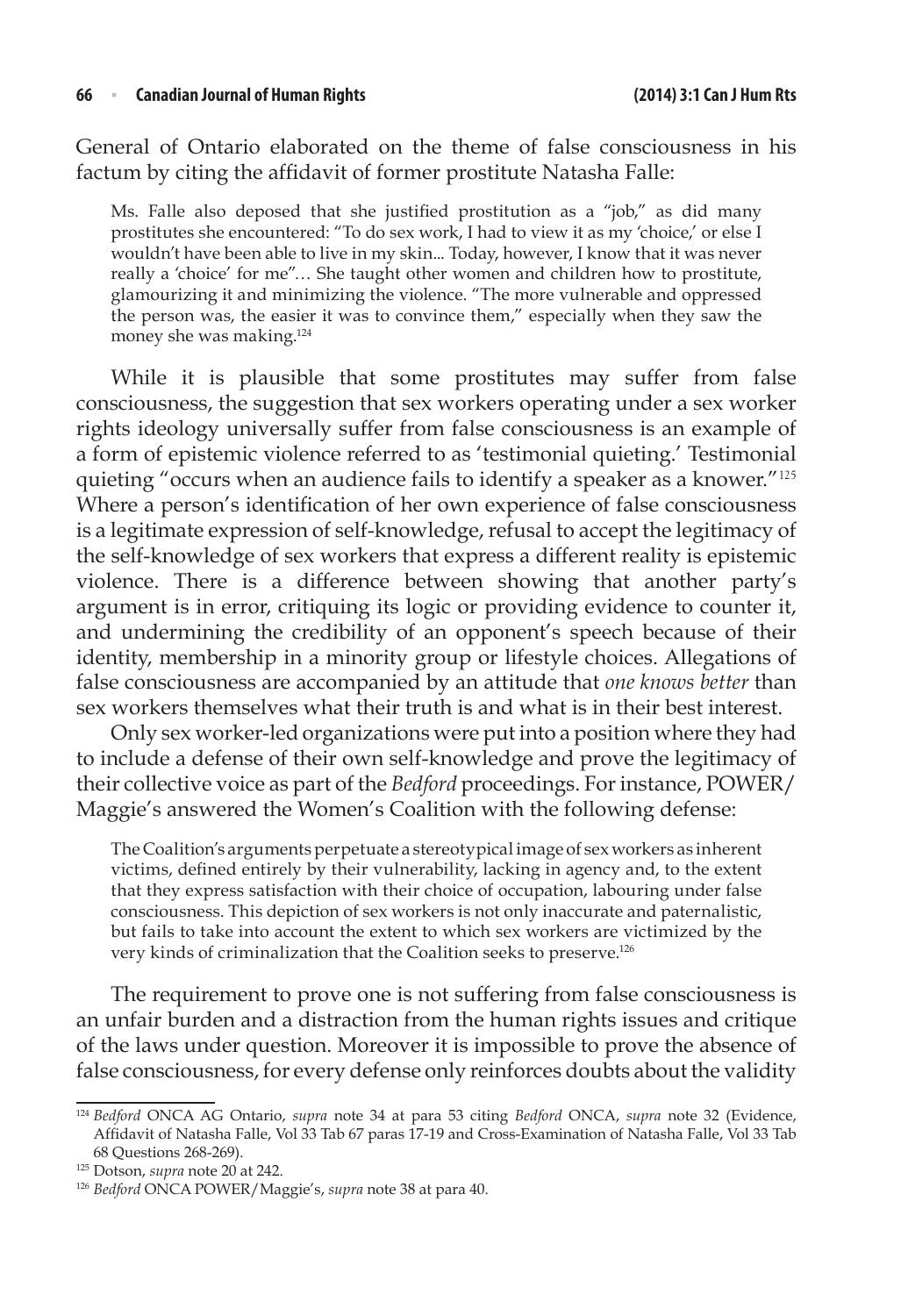of one's knowledge. Thus the false consciousness argument reproduces spaces of subalternity, perpetuating a wrong, for it absorbs and nullifies all protest to the contrary. By framing pro-decriminalization sex workers as self-deluding victims, abolitionists and the Attorney General do not allow a space in which the difference of sex work activists from the prostitution eradication language game can be expressed.

The status of sex workers as knowers who can act autonomously and deploy sound judgement came under particular assault in relation to section 213, the ban on communicating for the purposes of prostitution. The communication ban has been controversial since its inception, yet it comprises more than 90% of the prostitution charges reported by police.<sup>127</sup> The ban primarily criminalizes street-based sex workers. By implication, certain categories of sex workers were more likely to be the target not only of testimonial quieting, but also epistemic violence in their daily lives, since the law silences their communication pertaining to business and personal safety. Street-based and survival sex workers are the most marginalized sex workers, and the most vulnerable to criminal sanction, exploitation, abuse, assault and murder. Street-based sex workers are also largely comprised of people who are poor, racialized, Aboriginal, transsexual, disabled, homeless and struggling with addiction. Stereotypes abound with respect to streetbased sex workers and these stereotypes were overtly deployed in some of the arguments for retaining the communicating ban. For example, the Attorney General of Ontario explicitly questioned the capacity of "street prostitutes" to screen dangerous clients due to the unique social problems they are affected by, such as drug addiction, economic desperation and mental health issues.<sup>128</sup> Substance abuse and desperation are not the only factors allegedly interfering with the ability of sex workers to use communication to work more safely. As one affiant cited by the Attorney General of Ontario claimed, "[s]ome of these women are operating at the intellectual level of a five or six-year-old, and have been taught the most basic skills so they can work as prostitutes."<sup>129</sup> These demeaning characterizations of sex workers, especially when deployed as a rationale to deny their constitutionally guaranteed right to freedom of expression, their right to protect themselves by evaluating situations and negotiating terms of service with clients, and to undermine their testimonial credibility is an example of the complex interconnected ways epistemic violence took place during the *Bedford* hearings.

Testimonial quieting was also evident in dismissals of anecdotal evidence

<sup>127</sup> House of Commons Standing Committee on Justice and Human Rights, *The Challenge of Change: A Study Of Canada's Criminal Prostitution Laws* (Ottawa: Communication Canada, 2006) at 9.

<sup>128</sup> *Bedford* SCC AG Ontario, *supra* note 44 at paras 5 and 9.

<sup>129</sup> *Ibid* at para 8, citing *Bedford* ONCA, *supra* note 32 (Evidence, affidavit of J. Paterson Vol 7 Tab 30 p 1835 at para 7).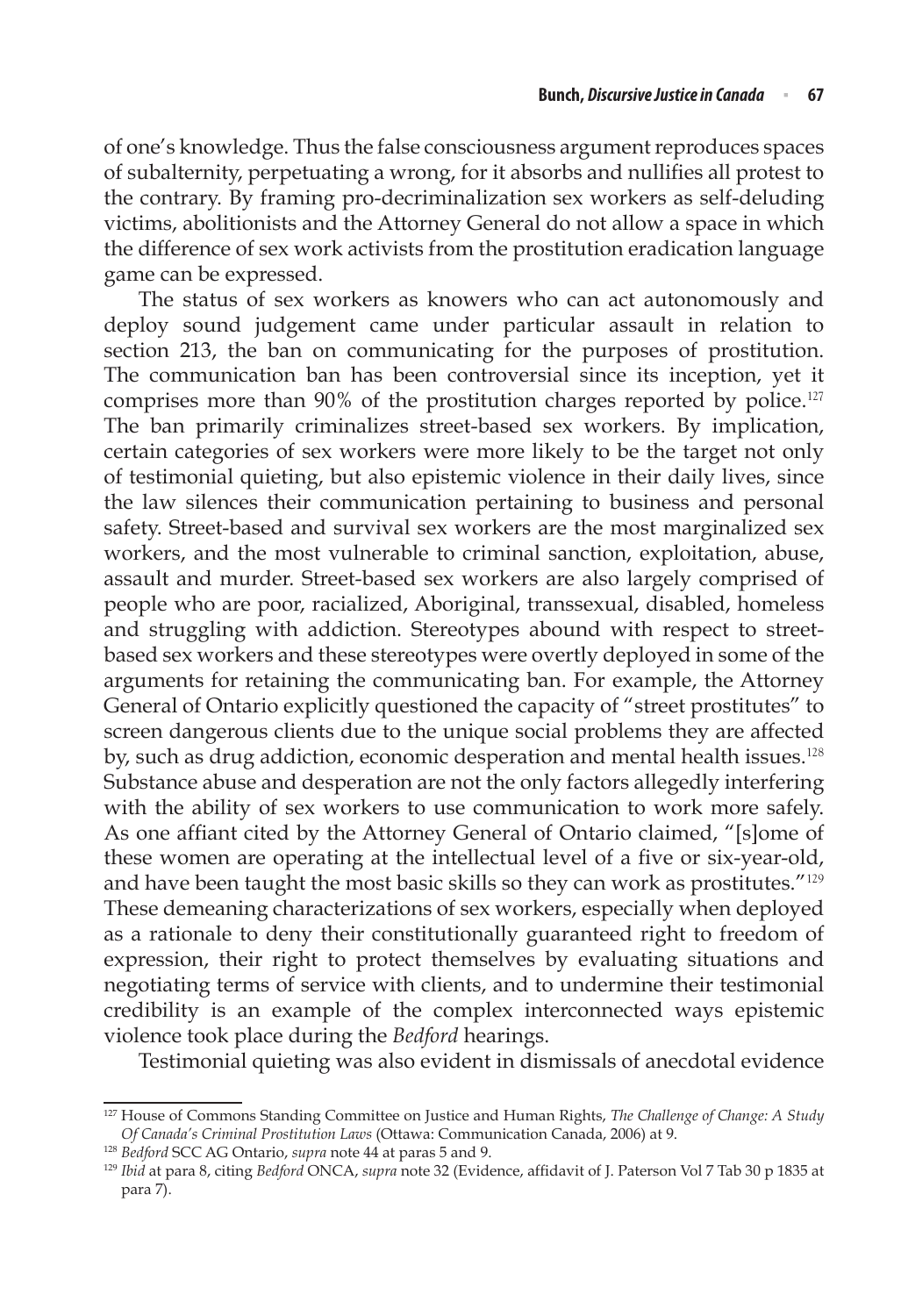presented by sex workers who testified that the communication ban interfered with their ability to conduct business safely. Whereas Superior Justice Susan Himel gave careful consideration to this testimony, the majority judges of the Ontario Court of Appeals dismissed it, stating:

There was anecdotal evidence from prostitutes that they often felt rushed in their negotiations with potential customers, and would quickly get into the customers' cars to avoid detection by the police. To the extent that the application judge relied on that evidence, informed by her own common sense, to find that screening customers is essential to enhancing the safety of street prostitutes, we think her conclusion reaches well beyond the limits of the evidence.<sup>130</sup>

Instead of taking the testimony of sex workers seriously, the majority deferred to the same stereotypes the Attorney General of Ontario introduced when he stated, "[i]t is also possible that the prostitute may proceed even in the face of perceived danger, either because her judgment is impaired by drugs or alcohol, or because she is so desperate for money that she feels compelled to take the risk."<sup>131</sup> For the Downtown Eastside Coalition, the characterization "of evidence from sex workers as merely anecdotal… disregarded direct and expert evidence about the lived experiences of sex workers under the Communication Law."<sup>132</sup> It also relied on stereotypes and speculations "of street-based sex workers as desperate addicts who lack ordinary skills of perception and a rational self-interest in safety and survival."<sup>133</sup> The coalition identified this as a strategy of testimonial quieting, deployed to "de-emphasize evidence of the grievous impact of the Communication Law on street-based sex workers."<sup>134</sup> In dissent, Justices of Appeal MacPherson and Cronk agreed, specifying that the first hand evidence of people who have worked on the streets provide "critical insight… experience and knowledge" and should "not be set aside lightly."<sup>135</sup>

Several interveners pointed out the deleterious effects of the epistemic violence of section 213 in the lives of street-based sex workers in addition to the vulnerable position it puts them in with regards to physical violence. L'Institut Simone de Beauvoir pointed out that criminalizing communication puts sex workers in a position in which their opportunity to consent to sex is compromised. The BC Civil Liberties Association very pointedly asserted that banning the communication involved in sex work is a sign that street based sex workers are dehumanized and seen as undeserving of rights:

To the extent that the restriction on expression signals that a sex-worker is not

<sup>130</sup> *Bedford* ONCA, *supra* note 32 at para 311.

<sup>131</sup> *Ibid* at para 312.

<sup>132</sup> *Bedford* SCC DTES Coalition, *supra* note 48 at para 2.

<sup>133</sup> *Ibid* at para 20.

<sup>134</sup> *Ibid* at para 19.

<sup>135</sup> *Bedford* ONCA, *supra* note 32 at para 350.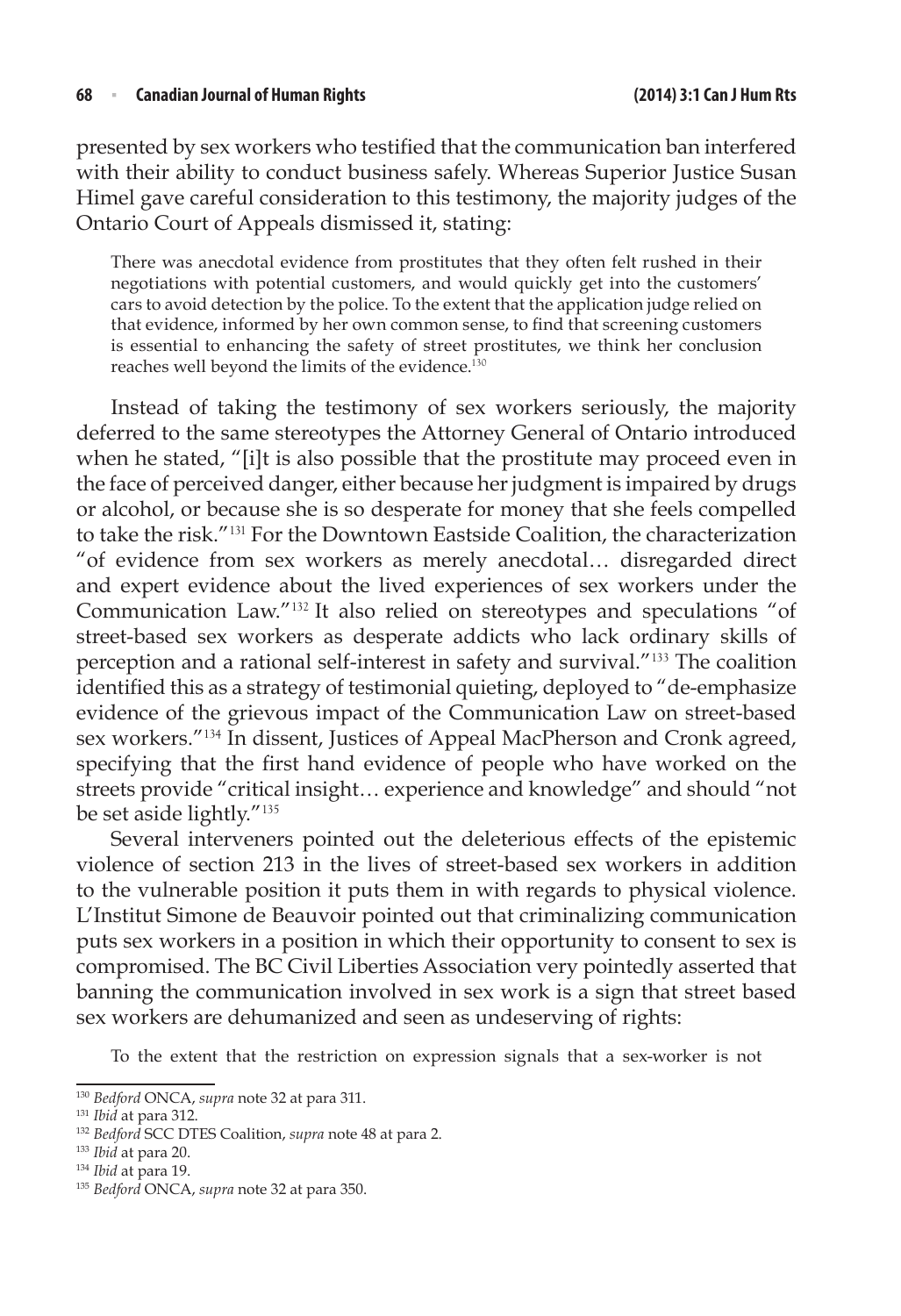entitled to discuss these fundamental matters of health, safety and dignity in public before she engages in a sexual activity with a client, the restrictions signal that she is "less than" – less deserving of the right to weigh the elements of the encounter and assess her potential partner, the recognition and assertion of her dignity, the ability to inform her own working conditions, and the right to exercise consent.<sup>136</sup>

They link this explicitly with prostitution stigma and other factors that produce the vulnerability of sex workers to violence. They asserted that "[s]ex workers are not to be given equal standing in society, and are not human beings equally deserving of concern, respect and consideration."<sup>137</sup> The HIV Coalition stated that the ban compounds the marginalization experienced by sex workers already facing multiple forms of oppression. The effects, they wrote, will "be disproportionately borne by Aboriginal, trans, and drug dependent sex workers, and sex workers with the least resources," who already face higher rates of violence, in more extreme forms.<sup>138</sup> Where the majority was persuaded that the magnified vulnerability of such persons are caused by these other forms of marginalization, rather than the communication ban, the dissent pointed out that this increases, not absolves, the obligation to consider the role of the law in increasing these vulnerabilities. Justice of Appeal MacPherson stated in dissent, "my colleagues have turned the question of pre-existing disadvantage on its head. They reason that because prostitutes' marginalization contributes to their insecurity, the adverse effects of the law are diluted and should be given less weight."<sup>139</sup>

### **B. Becoming Illegible: Practices of Not Hearing**

Those modes of epistemic violence that undermine credibility are quite visible. They take overt forms, such as allegations of false consciousness, or the deployment of stereotypes to suggest that a stigmatized group has a limited or impaired capacity for self-knowledge and judgment. They play into negative and dehumanizing attitudes about sex workers. Epistemic violence also takes on a much subtler form that produces points of fadeout for subaltern speech. This silencing operates in prostitution discourses as a mask of caring that is couched in the rhetoric of 'saving' sex workers from being prostituted. In this instance, the language games simply do not allow space for the dissenting perspective and knowledge of sex workers to be heard. The language games of prostitution eradication place prostitutes in the passive role of victims leaving no space for a different reality. It is a framework through which only 'prostituted women' (victims through and through) but not 'sex workers' (agents making choices) can be heard, because the parts they play in

<sup>136</sup> *Bedford* SCC BCCLA, *supra* note 52 at para 33.

<sup>137</sup> *Ibid*.

<sup>138</sup> *Bedford* SCC HIV/AIDS, *supra* note 51 at para 15.

<sup>139</sup> *Bedford* ONCA, *supra* note 32 at para 357.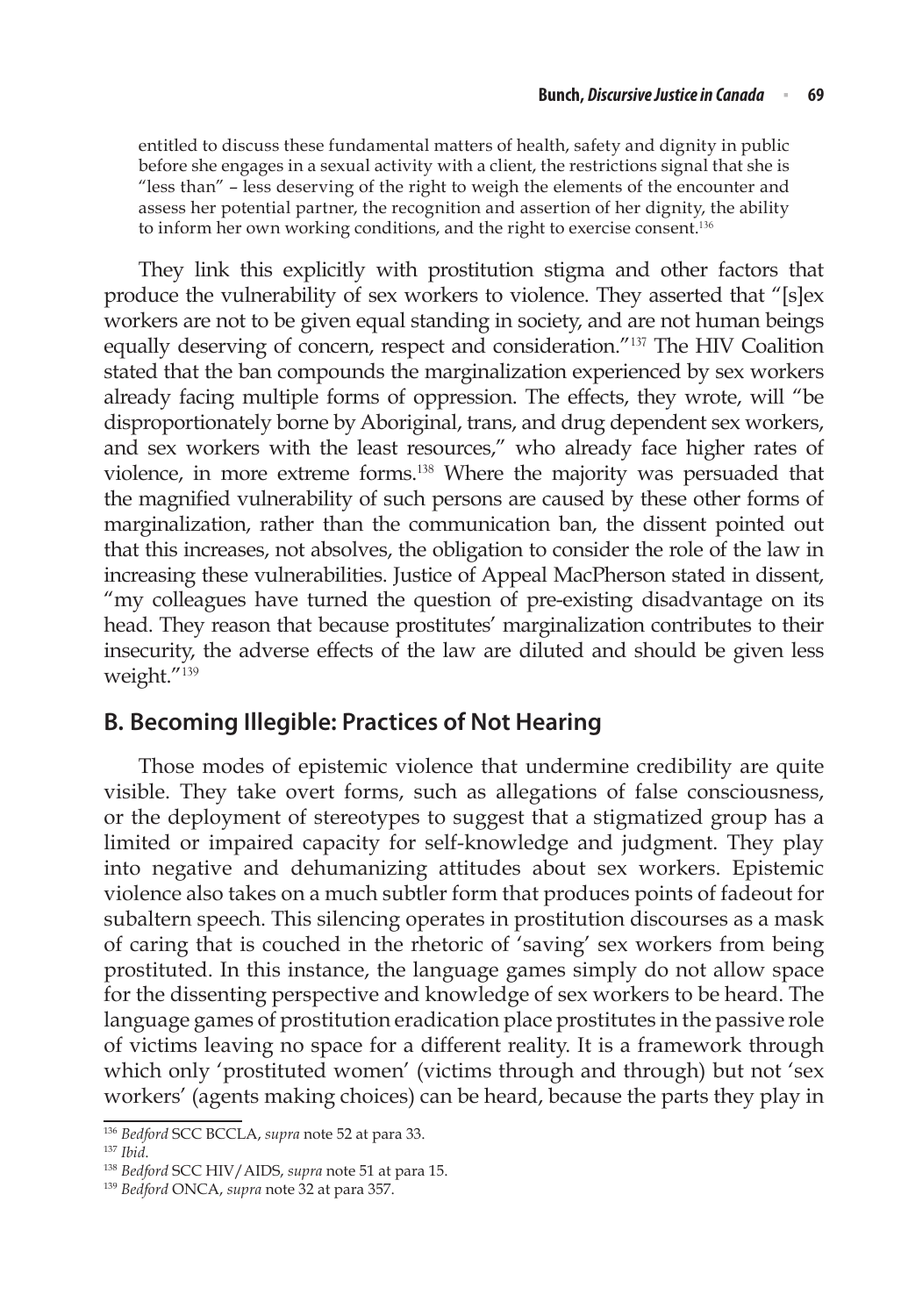the conversation (victim and saviour) are pre-established by the framework of analysis. The language game closes off the legibility of sex worker speech, positioning the advocates of prostitution eradication as experts with greater knowledge of prostitution and its risks than sex workers themselves. This inhibits their capacity to hear sex workers in public discourse.

This is a particularly insidious form of violence, because the people enacting it may very well be unaware of the harm they are causing, instead believing they are working in the best interest of the group they are silencing. Their view is that they are listening to the 'victims' of prostitution because they are able to hear the testimony of former prostitutes who engage in their own language game. Indeed, they may be professional 'listeners' like the organizations that comprise the women's coalition. As violence, abuse and rape crisis counsellors, many have made a career of 'hearing' sex workers and other women disclose the violence they have experienced. Thus they do not absolutely fail to hear sex workers in all circumstances. On the contrary, these organizations provide essential supports and services such as outreach, crisis counselling, advocacy, shelter and exit strategies from sex work. Important as this mode of listening is, it is restricted to 'hearing' prostitutes only under certain conditions and on the terms of these service organizations: as clients of support and counselling services, and as victims. Yet in the realm of public discourse the logic of arguments for the eradication of prostitution depends on silencing sex workers when they represent themselves collectively as political actors concerned with sex worker rights who speak on their own terms. Such selective listening enacts epistemic violence because it takes place on an uneven field in which sex workers have a pronounced disadvantage: they are criminalized and their speech is effaced in judicial and public discourse on a regular basis and their lives and personal safety are at stake.

The problem goes beyond the specific 'intent' of the listener, for the language game does not allow space for difference from itself to emerge. The prostitution eradication ideology is grounded in the assumption that all prostitution is inherently a form of violence against women, thus the law should both suppress prostitution and protect "those who are prostituted."<sup>140</sup> If a person engages in prostitution she is a victim of violence, and any demand she might make to have a right to safely engage in this work is rendered incoherent: there is no safe way to be a victim of violence. Moreover, if she chooses to sell sexual services she must be deluded. How could one choose to be a victim of violence? Such phrasing articulates an ideology that installs and reifies 'lack of agency' as fundamental to the subject position of women involved in prostitution. However, as the *Bedford* applicants pointed out, treating "every sex worker as lacking human agency with no ability to make autonomous choices" is

<sup>140</sup> *Bedford* ONCA Women's Coalition, *supra* note 40 at para 24.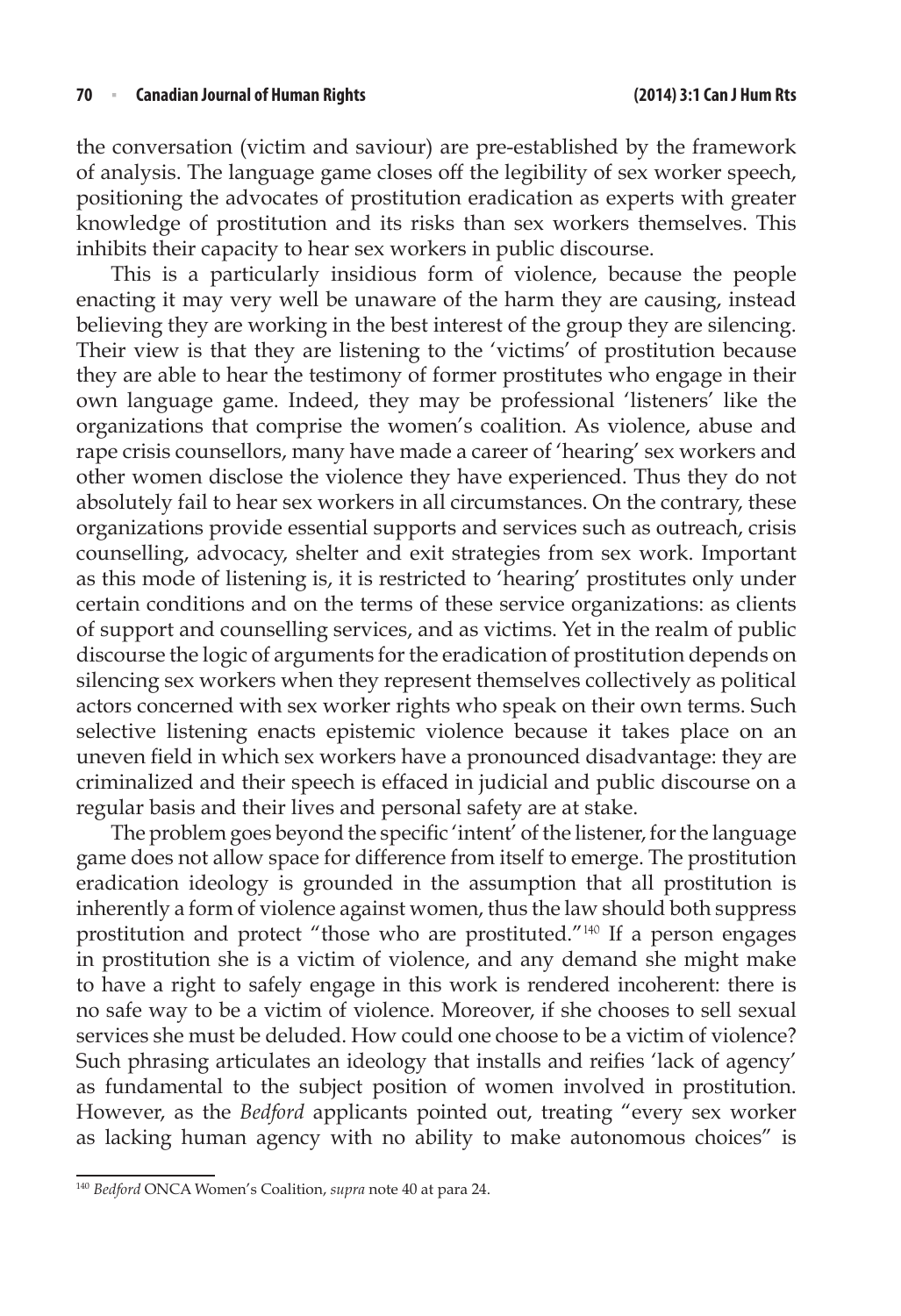paternalistic.<sup>141</sup> Moreover, it leaves no space in which their dissenting voices can be heard since they lack the clarity of consciousness to know what is best for them. Victim narratives are singular and closed to alternatives. As Aboriginal Legal Services of Toronto made clear, the realities of sex workers are far more complex. They wrote that "it is important that we not see Aboriginal people involved in survival sex as simply victims doomed to a life of addiction and early death, whether at the hands of others or due to the inherent consequences of the life that they live."<sup>142</sup> They point to the strength and resilience of sex workers, and their capacity to act to improve their own lives. Victim narratives do not leave room for these other realities to be articulated.

The universalizing and reductive tendencies of the prostitution eradication language game puts the opposing viewpoints of sex work activists under erasure. The phrase "men's prostitution of women" employed by advocates of prostitution eradication is linked to the argument that all prostitution is a form of sex trafficking and is inherently exploitative.<sup>143</sup> This does not allow for any distinction between a pimp – who exploits and coerces women and girls into prostitution – and a person employed by a sex worker as a driver, bodyguard or non-exploitative brothel manager. The Women's Coalition argued:

There is no clear distinction between pimps, agency/brothel owners, driver/ bodyguards and others who live off the income of prostituted women. Women testified about agency owners and drivers who raped prostituted women, got them hooked on drugs or offered them up to groups of other men. Women testified that these men rarely provided protection from johns.<sup>144</sup>

It is a sweeping generalization to propose that these are inherent qualities of the relationship between female sex workers and men in the sex industry. However, the language game does not allow any other way to conceptualize these relationships. Nor does it allow the realities and voices of transsexual and male sex workers to appear and be heard since the gendered nature of prostitution is predetermined as being one of male violence against women with the implicit assumption that 'women' refers to cisgendered (as opposed to transsexual) women.<sup>145</sup> There is diverse range of men, women and transsexuals in the sex industry in all sorts of roles and circumstances with a wide variety of relationships. Even when one considers that the majority of sex workers are women, and the majority of clients are men, it is essentialist and deeply problematic to propose that when sex is involved (absent of romantic love)

<sup>141</sup> *Bedford* SCC Respondents, *supra* note 43 at para 106.

<sup>142</sup> *Bedford* SCC ALST, *supra* note 49 at para 16.

<sup>143</sup> *Bedford* ONCA Women's Coalition, *supra* note 40 at para 12; see also *Bedford* ONCA Women's Coalition, *supra* note 40 at para 18.

<sup>144</sup> *Ibid* at para 11.

<sup>&</sup>lt;sup>145</sup> Cisgender refers to a person who identifies with the gender he or she was assigned at birth.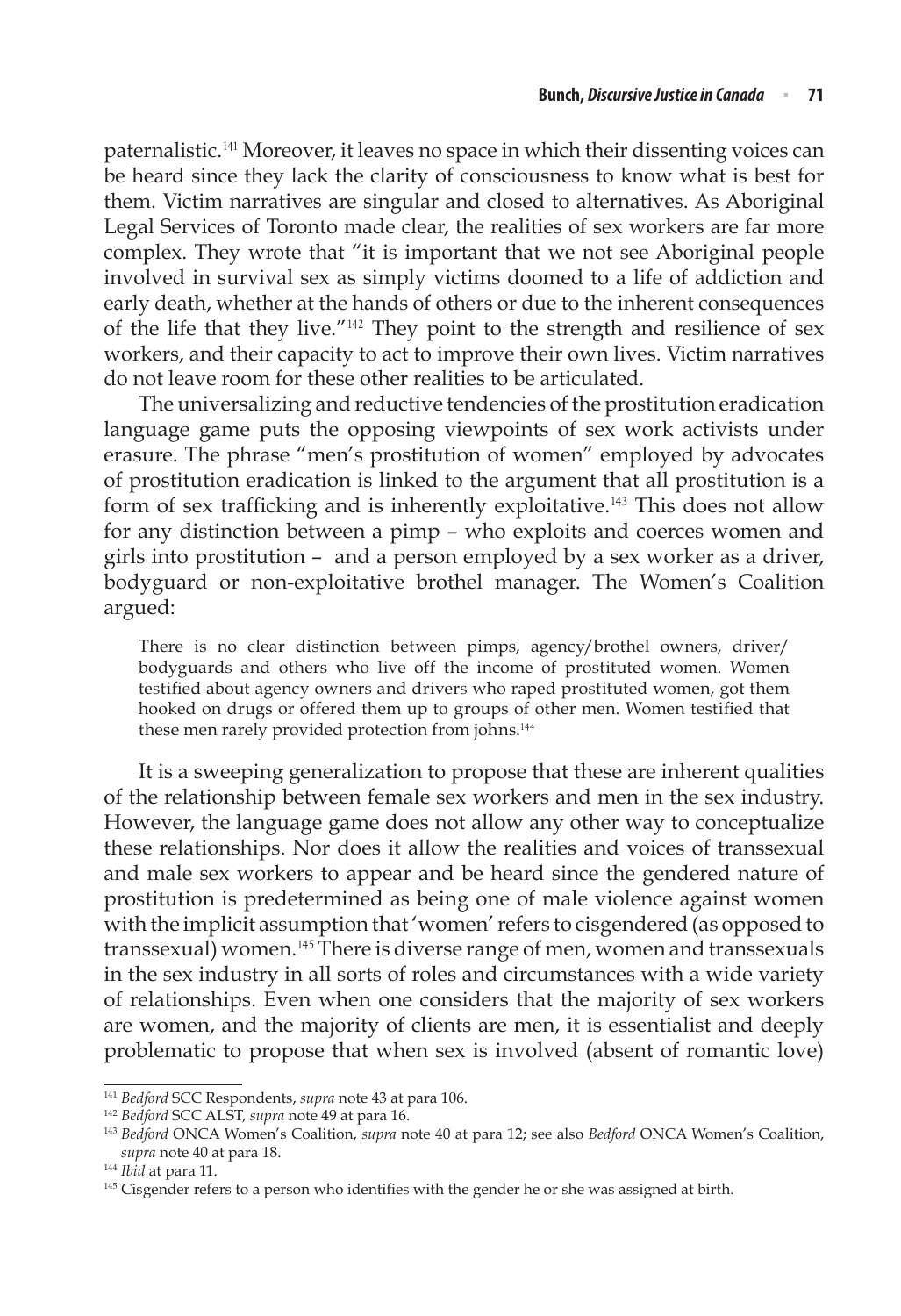women are incapable of entering consensual economic relationships with men and vice versa.

# **VI. Conclusion: From Subalternity to Discursive Justice**

The goal of this paper is to develop a concept of discursive justice and to support processes of participatory democracy in the public sphere, particularly with regards to human rights-based constitutional challenges in Canada. An analysis of the factums from the *Bedford* appeals reveals that there are two language games that structure the debates: one based on an ideology of prostitution eradication and the other centred on sex worker rights. The incompatibility of these language games produces a differend: they cannot resolve their differences because the ideological grounding of their positions is irreconcilable. This differend is not neutral; it is marked by epistemic violence aimed at undermining both the legitimacy and the legibility of sex worker speech. Thus, while discourses about prostitution have a profound influence on sex workers' lives, livelihoods and survival, sex workers do not have the same opportunity to be heard in the public sphere as many of the other stakeholders, because of their particular criminalized and stigmatized status in relation to prostitution. Defining subalternity as an inequitable relation in speech act theory evokes this situated experience of being silenced. The language game of prostitution eradication thus inhibits discursive justice for sex workers, creating a risk that the harms of human rights infringements, stigma and violence might be compounded by damages that take place in the court itself. In *Bedford*, sex workers enjoyed the opportunity to speak in court, but there still persists the possibility of a wrong because as Lyotard put it, "the testifying phrase is itself deprived of authority" through the language games of prostitution eradication.<sup>146</sup> In other words, because of epistemic violence, sex workers are not always able to bring to awareness the damage that is being done to them even though they are testifying about it. The legal challenge brought forth by *Bedford* has come to a close with the Supreme Court decision to decriminalize adult prostitution. However, this is only the beginning as the Canadian government is now debating the options for new prostitution law and policy in Canada. The language games described in this essay continue to structure the debates. Consideration of the principle of discursive justice might help deter epistemic violence as the discussion proceeds.

Discursive justice links justice to possibilities of hegemonic change: in order to right a wrong the status quo is altered by the very difference of those who have been marginalized and excluded. There is comfort in the predictability of things staying the same, especially for those dominant classes

<sup>146</sup> Lyotard, *supra* note 25 at 5.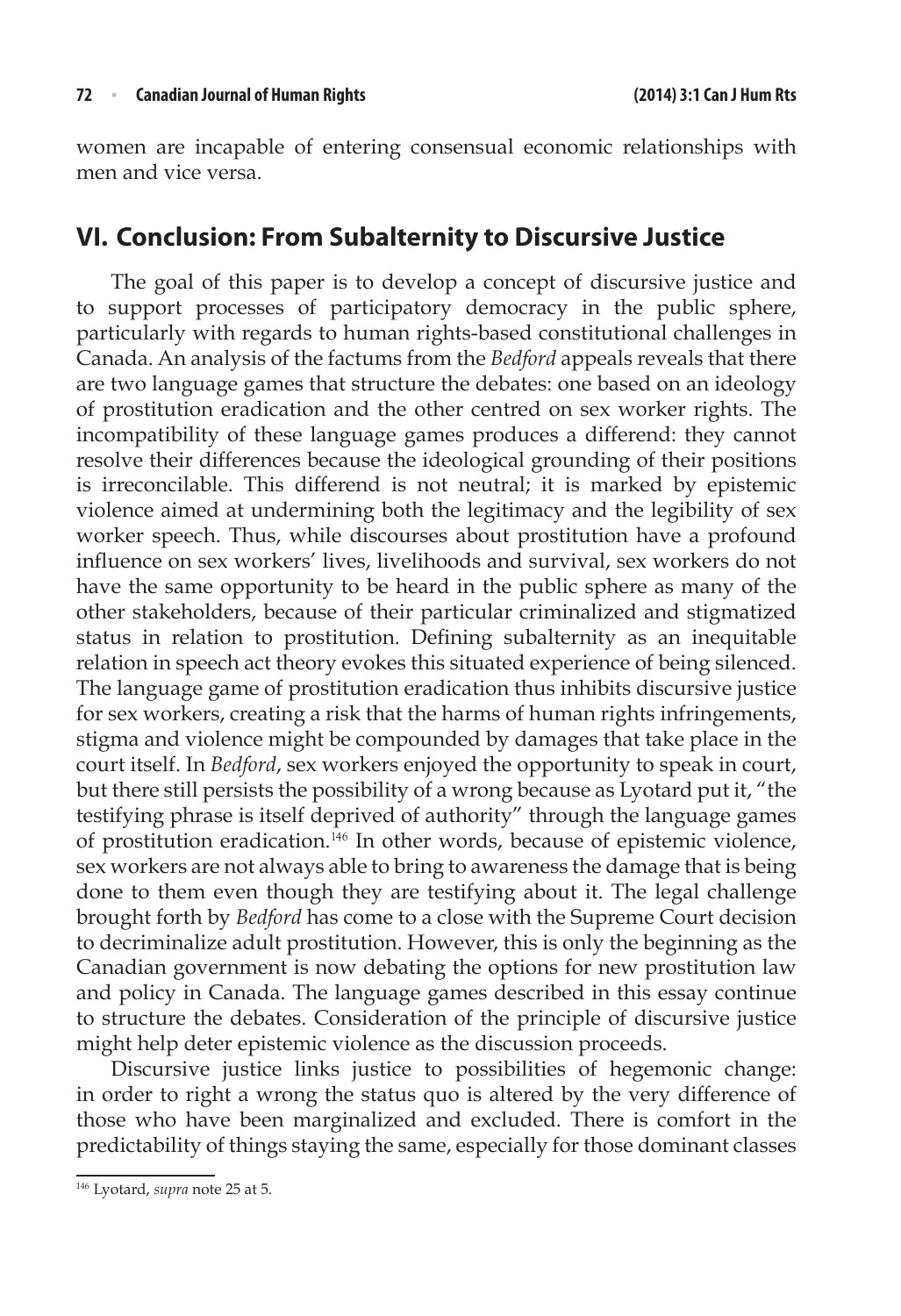who are privileged in the current system. However, those who are excluded have much at stake in the possibility of change, not just in law and policy, but also in ideology, that is, in how we think about social issues and about justice. Canadian society is at a juncture where our fundamental views about prostitution and about sexuality in general as well as the political economy of sex, morality, dignity and human rights are under revision. At the same time, in political theory, new conceptualizations of justice are emerging that tie justice to openness to difference and change. Jacques Derrida's concept of the *avenir* (to-come) of justice, in which justice is premised on a constant refounding of law and politics comes to mind.<sup>147</sup> As Derrida explains, the *avenir* of justice is a "horizon of expectation," a deferral that never loses its openness and anticipation of the coming of the Other, as opposed to an understanding of the future in which the present is simply reproduced.<sup>148</sup> In "Force of Law: The Mystical Foundation of Authority" Derrida wrote:

But for this very reason it has perhaps an avenir, precisely [*justement*], a to-come [*à-venir*] that one will have to [*qu'il* faudra] rigorously distinguish from the future. The future loses the openness, the coming of the other (who comes), without which there is no justice; and the future can always reproduce the present, announce itself or present itself as a future present in the modified form of the present. Justice remains to come… it deploys the very dimension of events irreducibly to come… Perhaps this is why justice, insofar as it is not only a juridical or political concept, opens up to the avenir the transformation, the recasting or refounding [*la fondation*] of law and politics.<sup>149</sup>

Justice, while never precisely realized for Derrida, is strived for through the dynamic politics of transformation. This is not to say that change is always good but rather that justice demands openness to the difference of the future rather than a reproduction of the past and present. This requires that those that have status in the present system remain open to differences that come from outside hegemonic lines of power. With respect to the debates on prostitution, the onus lies on those possessing social status and legitimacy to remain open to challenges to their way of thinking about these social issues. At the very least, it is their responsibility to maintain a democratic public sphere in which what is different and excluded can still be heard. With this view of justice in mind along with the goal to deter epistemic violence and move marginalized groups out of subalternity and into a more robust and democratized public sphere, the following sketches out some elements of discursive justice:

Everybody should have a voice in the public sphere without difference being put under erasure.

<sup>147</sup> Jacques Derrida, "Force of Law: The Mystical Foundation of Authority" in Gil Anidjar, ed, *Acts of Religion*  (New York: Routledge, 2002) 228 at 256.

<sup>148</sup> *Ibid* at 256-57.

<sup>149</sup> *Ibid*.